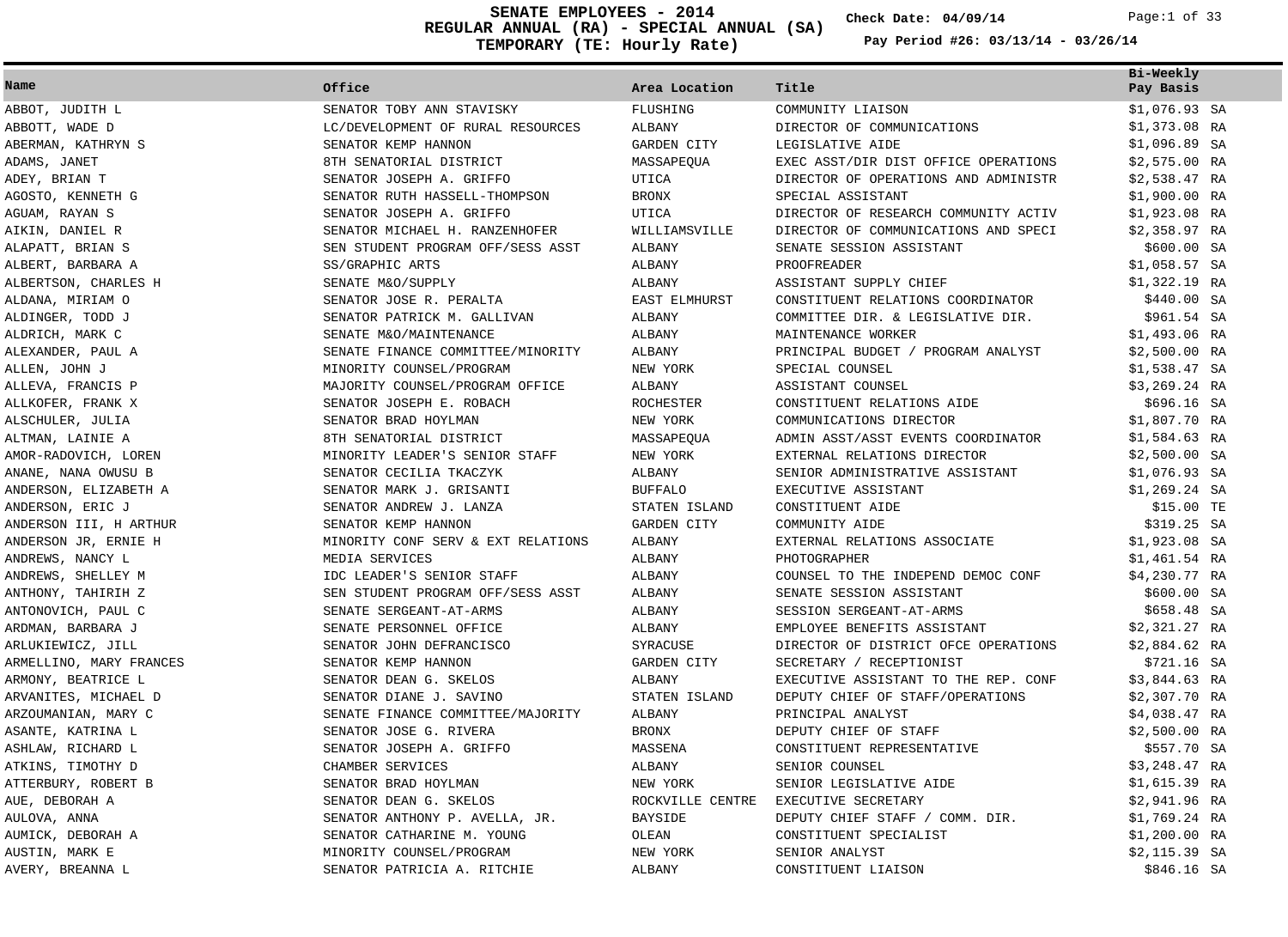**REGULAR ANNUAL (RA) - SPECIAL ANNUAL (SA) TEMPORARY (TE: Hourly Rate) SENATE EMPLOYEES - 2014 Check Date: 04/09/14** Page:2 of 33

**Check Date:**

| Name                  | Office                            | Area Location    | Title                                | Bi-Weekly<br>Pay Basis |
|-----------------------|-----------------------------------|------------------|--------------------------------------|------------------------|
| AVIGNONE, VALERIE     | SENATOR KENNETH P. LAVALLE        | MOUNT SINAI      | EXECUTIVE SECRETARY                  | $$1,694.24$ RA         |
| BABU, NAOMI           | SENATOR JOAQUIM M. MARTINS        | GARDEN CITY PARK | INTERN                               | \$10.00 TE             |
| BACHMEIER, JOE G      | SENATOR GREGORY R. BALL           | <b>BREWSTER</b>  | DIRECTOR OF COMMUNICATIONS           | $$3,269.24$ RA         |
| BACHORSKI, RACHEL A   | SENATOR MICHAEL H. RANZENHOFER    | WILLIAMSVILLE    | LEGISLATIVE ASSISTANT                | $$1,346.16$ RA         |
| BAILY, DAVID          | SENATOR ADRIANO ESPAILLAT         | NEW YORK         | REGIONAL DIRECTOR                    | \$1,153.85 RA          |
| BAKHNAK, VOLODYMYR    | SENATOR ANTHONY P. AVELLA, JR.    | <b>BAYSIDE</b>   | DISTRICT REPRESENTATIVE              | \$1,288.47 RA          |
| BALDWIN, MEGAN E      | SENATE FINANCE COMMITTEE/MAJORITY | ALBANY           | ASSOCIATE ANALYST                    | \$2,971.16 RA          |
| BANGS, SARAH L        | IDC COUNSEL/PROGRAM OFFICE        | ALBANY           | BUDGET ANALYST/COUNSEL               | $$2,500.00$ RA         |
| BANKS, NIGEL D        | SENATE M&O/POST OFFICE            | ALBANY           | POSTAL CLERK                         | $$1,166.02$ RA         |
| BANVILLE III, JOHN K  | MAJORITY CONFERENCE SERVICES      | ALBANY           | DEPUTY DIRECTOR                      | \$3,763.47 RA          |
| BARBER, CARMEN J      | SEN STUDENT PROGRAM OFF/FELLOWS   | <b>ALBANY</b>    | SENATE FELLOW                        | \$1,500.00 SA          |
| BARINGER, MALLORY R   | MAJORITY POLICY DEVELOPMENT       | ALBANY           | LEGISLATIVE DIRECTOR                 | \$2,311.55 RA          |
| BARLOW, ABIGALE K     | FO/PAYROLL                        | ALBANY           | PAYROLL PROCESSOR                    | \$1,188.47 RA          |
| BARRY, KATHRYN F      | SENATOR NEIL D. BRESLIN           | ALBANY           | COMMUNITY LIAISON                    | $$1,307.31$ SA         |
| BARTH, ADAM J         | SEN STUDENT PROGRAM OFF/FELLOWS   | ALBANY           | SENATE FELLOW                        | $$1,500.00$ SA         |
| BARTON, CATHERINE H   | SENATOR ELIZABETH 0'C. LITTLE     | GLENS FALLS      | CONSTITUENT SERVICE AIDE             | \$1,500.00 SA          |
| BARZ, STEVEN T        | SENATOR JOSEPH E. ROBACH          | ROCHESTER        | DIRECTOR OF COMMUNICATIONS           | \$1,980.77 RA          |
| BATES, ALISON K       | SENATE FINANCE COMMITTEE/MAJORITY | ALBANY           | BUDGET ANALYST                       | \$2,307.70 RA          |
| BATISTA, ANEIRY D     | SENATOR ADRIANO ESPAILLAT         | NEW YORK         | CHIEF OF STAFF                       | \$3,076.93 RA          |
| BATTISTA, JULIA C     | IDC COMMUNICATIONS                | ALBANY           | COMMUNICATIONS AIDE                  | \$1,634.62 RA          |
| BAYNES JR, ANTHONY J  | SENATOR PATRICK M. GALLIVAN       | ALBANY           | CHIEF OF STAFF                       | \$3,153.85 RA          |
| BEACH, WILLIAM J      | SENATE M&O/DIRECTOR'S OFFICE      | ALBANY           | DIRECTOR OF MAINTENANCE & OPERATIONS | \$4,911.62 RA          |
| BECK, FREDERICK A     | SS/PRODUCTION SERVICES            | ALBANY           | DIRECTOR OF PRODUCTIONS              | \$3,782.52 RA          |
| BEDNARCZYK, LINDSAY P | SENATOR JOHN DEFRANCISCO          | SYRACUSE         | CONSTITUENT SERVICES REPRESENTATIVE  | \$2,307.70 RA          |
| BEHAR, STEVEN A       | SENATOR JAMES SANDERS             | ALBANY           | COUNSEL                              | \$2,115.39 SA          |
| BELL, HOLLY L         | SENATOR KEMP HANNON               | ALBANY           | ADMINISTRATIVE ASSISTANT             | \$1,999.20 RA          |
| BELL, JAMES           | SENATE TECHNOLOGY SERVICES        | ALBANY           | DIRECTOR, SENATE TECHNOLOGY SERVICES | \$5,852.41 RA          |
| BENDER, ANDREA M      | SENATOR DANIEL L. SOUADRON        | NEW YORK         | DIRECTOR OF PUBLIC POLICY            | $$2,500.00$ SA         |
| BENDER, TREVOR W      | SEN STUDENT PROGRAM OFF/SESS ASST | ALBANY           | SENATE SESSION ASSISTANT             | \$600.00 SA            |
| BENJAMIN, MICHAEL D   | SENATOR JOHN SAMPSON              | <b>BROOKLYN</b>  | SPECIAL ASSISTANT                    | \$361.54 SA            |
| BENNARDO, RAYMOND M   | SENATOR JOHN J. FLANAGAN          | SMITHTOWN        | CHIEF OF STAFF                       | \$4,038.47 RA          |
| BENNETT, DENNIS P     | SENATOR PHILIP BOYLE              | <b>BAY SHORE</b> | DISTRICT REPRESENTATIVE              | \$384.62 SA            |
| BENSON, NANCY J       | MEDIA SERVICES                    | ALBANY           | ADMINISTRATIVE ASSISTANT             | \$18.00 TE             |
| BENSON, PETER H       | SS/QUICK COPY                     | ALBANY           | PRODUCTION TECHNICIAN                | \$1,435.24 RA          |
| BERESFORD, BRIAN R    | SENATE M&O/DO COORDINATOR         | NEW YORK         | DOWNSTATE OPERATIONS COORDINATOR     | \$1,681.12 RA          |
| BERGHELA JR, CARMINE  | CH/DOCUMENT ROOM                  | ALBANY           | DOCUMENT CLERK                       | $$1,546.15$ RA         |
| BERGIN, DESMOND J     | SENATOR CARL L. MARCELLINO        | OYSTER BAY       | SPECIAL ASSISTANT                    | \$192.31 SA            |
| BERKLEY, RICHARD A    | SENATOR KEVIN S. PARKER           | <b>ALBANY</b>    | CHIEF OF STAFF                       | \$3,500.00 RA          |
| BERN-SMITH, CATHRYN F | SENATOR RUBEN DIAZ, SR.           | <b>ALBANY</b>    | POLICY DIRECTOR                      | \$1,923.08 RA          |
| BERNARDI, NATALIE     | MAJORITY COUNSEL/PROGRAM OFFICE   | ALBANY           | ASSISTANT COUNSEL                    | \$2,230.77 RA          |
| BERNSTEIN, SAMANTHA I | SENATOR ANTHONY P. AVELLA, JR.    | ALBANY           | DIRECTOR OF ALBANY OPERATIONS/CLERK  | \$1,730.77 RA          |
| BERRIEN, TAHJ K       | SENATOR BILL PERKINS              | NEW YORK         | CONSTITUENT REPRESENTATIVE           | $$1,153.85$ RA         |
| BESSINGER, AUGUSTUS F | SS/PRODUCTION SERVICES            | <b>ALBANY</b>    | FINISHING TECHNICIAN                 | \$1,735.20 RA          |
| BEST, BRYAN W         | SENATOR MICHAEL NOZZOLIO          | <b>ALBANY</b>    | ASSISTANT LEGISLATIVE DIRECTOR       | \$1,326.93 RA          |
| BIERNACKI, JASON J    | SENATE TECHNOLOGY SERVICES        | ALBANY           | MANAGER STS EDUC. AND SUPPORT        | \$3,709.33 RA          |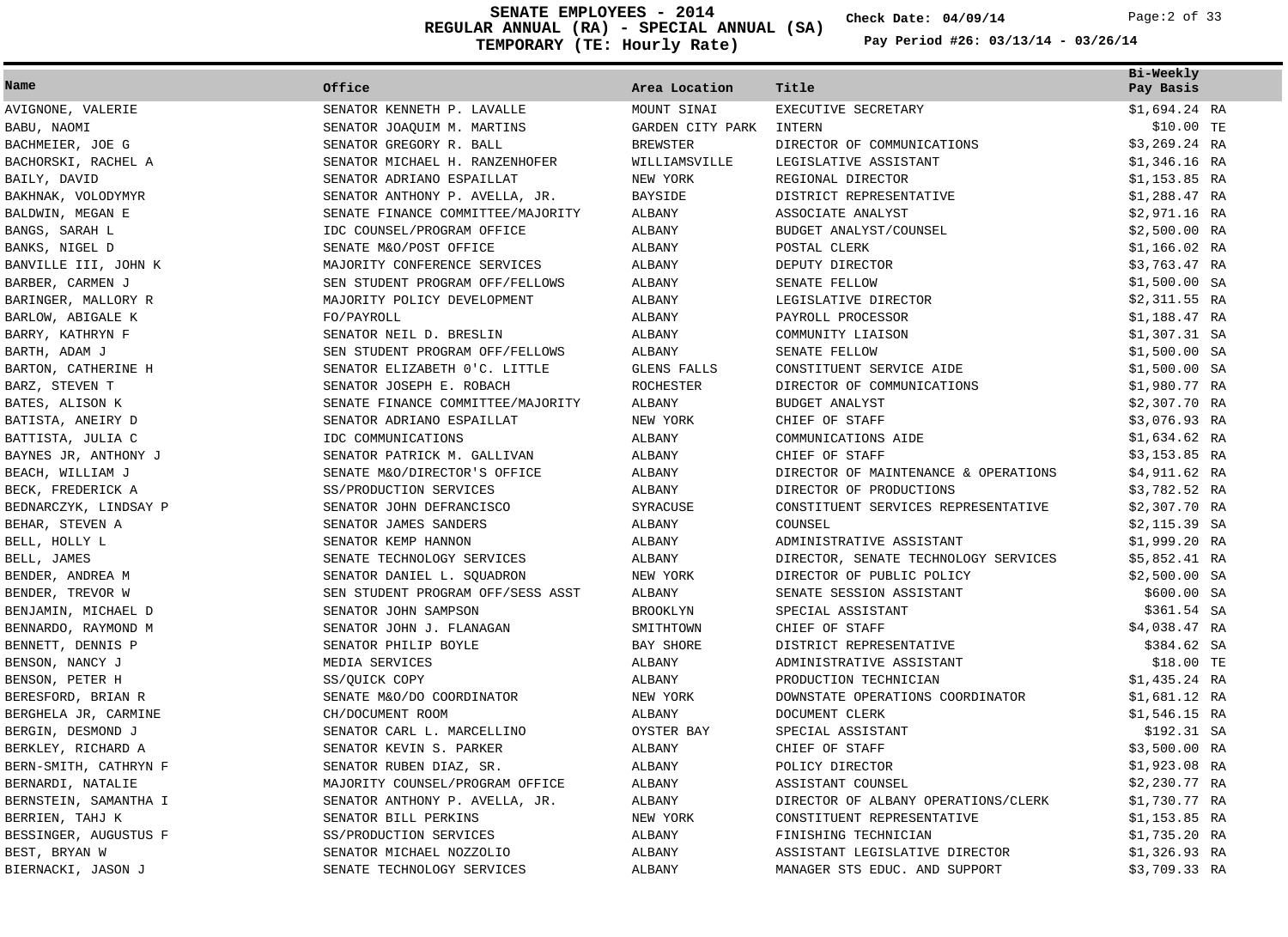**REGULAR ANNUAL (RA) - SPECIAL ANNUAL (SA) TEMPORARY (TE: Hourly Rate) SENATE EMPLOYEES - 2014 Check Date: 04/09/14** Page:3 of 33

**Check Date:**

| Name                  | Office                             | Area Location    | Title                                | Bi-Weekly<br>Pay Basis |
|-----------------------|------------------------------------|------------------|--------------------------------------|------------------------|
| BIGGANE, ELLEN A      | SENATE FINANCE COMMITTEE/MAJORITY  | ALBANY           | PRINCIPAL ANALYST                    | $$1,153.85$ SA         |
| BILLICK, JOSEPH R     | MINORITY CONF SERV & EXT RELATIONS | NEW YORK         | EXTERNAL RELATIONS ASSOCIATE         | $$1,923.08$ SA         |
| BIRZON, JUSTIN M      | SENATOR GEORGE D. MAZIARZ          | <b>ALBANY</b>    | COUNSEL                              | \$961.54 SA            |
| BISHOP, JEFFREY C     | SENATOR JAMES L. SEWARD            | ONEONTA          | COMMUNICATIONS DIRECTOR              | \$2,086.54 RA          |
| BISSAILLON, TANYA     | MEDIA SERVICES                     | ALBANY           | PHOTOGRAPHER                         | $$1,760.64$ RA         |
| BLAIR, RYAN T         | SENATE TECHNOLOGY SERVICES         | NEW YORK         | LEAD TECHNOLOGIST                    | $$3,190.57$ SA         |
| BLAIR, ZULEMA T       | SENATOR KEVIN S. PARKER            | BROOKLYN         | SPECIAL ASSISTANT                    | $$1,538.47$ SA         |
| BLAIS, KATHERINE A    | SS/SENATE OFFICE SERVICES          | ALBANY           | DATA ENTRY OPERATOR                  | \$1,324.07 RA          |
| BLAKE, AHNJELICA R    | SENATOR JOSEPH E. ROBACH           | <b>ROCHESTER</b> | <b>INTERN</b>                        | \$13.00 TE             |
| BLAUSTEIN, MICHAEL J  | SENATOR JEFFREY D. KLEIN           | <b>BRONX</b>     | POLICY ANALYST                       | \$1,442.31 RA          |
| BLOOMFIELD, BRANDON   | SENATOR JOHN SAMPSON               | <b>BROOKLYN</b>  | CONSTITUENT REPRESENTATIVE           | \$1,446.16 RA          |
| BLOWER II, BRUCE G    | SENATOR KENNETH P. LAVALLE         | MOUNT SINAI      | DIRECTOR OF COMMUNICATIONS           | \$3,076.93 RA          |
| BOBECK, SAMANTHA L    | SENATOR TIMOTHY M. KENNEDY         | <b>BUFFALO</b>   | COMMUNITY LIAISON                    | \$1,192.31 RA          |
| BOGARDUS, BRENT E     | SENATOR DEAN G. SKELOS             | ALBANY           | SENIOR SPECIAL ADVISOR TO THE REP. C | $$4,202.80$ SA         |
| BOMBARD, PAUL J       | SENATE TECHNOLOGY SERVICES         | ALBANY           | TECHNICAL SUPPORT SUPERVISOR         | $$2,576.29$ RA         |
| BONGIORNO, ADRIANO C  | SENATOR DAVID J. VALESKY           | ALBANY           | COMMITTEE DIRECTOR                   | $$2,692.31$ RA         |
| BOONE, HADLEY W       | CH/JOURNAL CLERK'S OFFICE          | <b>ALBANY</b>    | CALENDAR OPERATIONS COORDINATOR      | \$1,443.09 RA          |
| BOONE, JEFFREY B      | SENATE M&O/FURNISHINGS CONTROL     | ALBANY           | ASSISTANT FURNISHINGS CHIEF          | $$1,526.60$ RA         |
| BOUCHER, JOHN C       | STS/BUSINESS APPLICATIONS CENTER   | ALBANY           | PROGRAMMER                           | \$3,001.39 RA          |
| BOVE, JOHN J          | SENATOR SIMCHA FELDER              | ALBANY           | COUNSEL/ALBANY CHIEF OF STAFF        | \$4,615.39 RA          |
| BOYD, REGINA D        | SENATOR GEORGE D. MAZIARZ          | ALBANY           | LEGISLATIVE ASSISTANT                | \$1,720.00 RA          |
| BOYD, SHEILA          | SENATOR DIANE J. SAVINO            | STATEN ISLAND    | COMMUNITY CONSTITUENT                | \$522.09 SA            |
| BOYLE, BRENDAN J      | SENATE FINANCE COMMITTEE/MAJORITY  | ALBANY           | RESEARCH ASSISTANT                   | \$1,465.77 RA          |
| BOYSEN, DARREN L      | MAJORITY COMMUNICATIONS            | ALBANY           | NEW MEDIA SPECIALIST                 | $$1,663.85$ RA         |
| BRADLEY, ALLISON L    | SENATE FINANCE COMMITTEE/MAJORITY  | ALBANY           | BUDGET ANALYST                       | \$2,807.70 RA          |
| BRADLEY, NATHAN       | SENATOR JOHN SAMPSON               | <b>BROOKLYN</b>  | DPTY. CHIEF OF STAFF DISTRICT OFFICE | \$1,846.16 RA          |
| BRAGG, DARA J         | SENATOR JAMES SANDERS              | JAMAICA          | CONSTITUENT SERVICES                 | $$769.24$ SA           |
| BRANCA, GENE R        | SENATOR GEORGE LATIMER             | PORT CHESTER     | COMMUNITY LIAISON                    | \$384.62 SA            |
| BRANDON, ROBERT J     | MINORITY CONF SERV & EXT RELATIONS | <b>BUFFALO</b>   | COMMUNITY LIAISON                    | \$576.93 SA            |
| BRANDON, SYMRA D      | SENATOR ANDREA STEWART-COUSINS     | YONKERS          | DIRECTOR COMMUNITY AFFAIRS           | \$1,730.77 RA          |
| BRANNIGAN, JUNE A     | SENATE M&O/PURCHASING              | ALBANY           | PURCHASING CLERK                     | \$1,346.16 RA          |
| BRAUN, SHLOMO         | SENATOR MARTIN J. GOLDEN           | <b>BROOKLYN</b>  | COMMUNITY REPRESENTATIVE             | \$396.16 SA            |
| BREAKELL, DOUGLAS A   | MAJORITY LEGISLATIVE SERVICES      | ALBANY           | <b>DIRECTOR</b>                      | $$4,240.40$ RA         |
| BREEN, KEVIN P        | SENATE SERGEANT-AT-ARMS            | ALBANY           | SESSION SERGEANT-AT-ARMS             | \$678.23 SA            |
| BREITHAUPT, MATTHEW B | SENATE M&O/MICROFILM               | ALBANY           | MICROFILM CLERK                      | \$1,067.08 RA          |
| BRENNAN, MARILYN E    | STS/TELECOMMUNICATIONS             | ALBANY           | ADMINISTRATIVE ASSISTANT             | $$1,266.00$ RA         |
| BRENNAN, SCOTT J      | SENATE M&O/RECEIVING               | ALBANY           | CHIEF RECEIVING SECTION              | \$1,734.83 RA          |
| BRODERICK, MICHAEL W  | SS/SPECIAL EVENTS                  | ALBANY           | SPECIAL EVENTS COORDINATOR           | \$2,159.09 RA          |
| BRONNER JR, KEVIN M   | SENATE FINANCE COMMITTEE/MAJORITY  | ALBANY           | ASSOCIATE ANALYST                    | $$3,169.24$ RA         |
| BROWN, ELIZABETH A    | SENATOR ELIZABETH KRUEGER          | NEW YORK         | SCHEDULER/COMMUNITY LIAISON          | \$1,307.70 RA          |
| BROWN, FAY J          | 20TH SENATORIAL DISTRICT           | <b>BROOKLYN</b>  | CONSTITUENT LIAISON                  | \$576.93 SA            |
| BROWN, KENNETH T      | SS/PRODUCTION SERVICES             | ALBANY           | PRODUCTION PROOFREADING COORDINATOR  | $$2,244.22$ RA         |
| BROWN, MEG V          | SENATOR MARTIN J. GOLDEN           | ALBANY           | ADMINISTRATIVE ASSISTANT             | $$2,208.65$ RA         |
| BRUCE, DAVID S        | SS/GRAPHIC ARTS                    | <b>ALBANY</b>    | SENIOR GRAPHIC ARTIST                | $$1,923.45$ RA         |
| BRUNO, JAMES S        | SENATE M&O/SHOP                    | <b>ALBANY</b>    | SHOP SUPERVISOR                      | $$3,200.99$ RA         |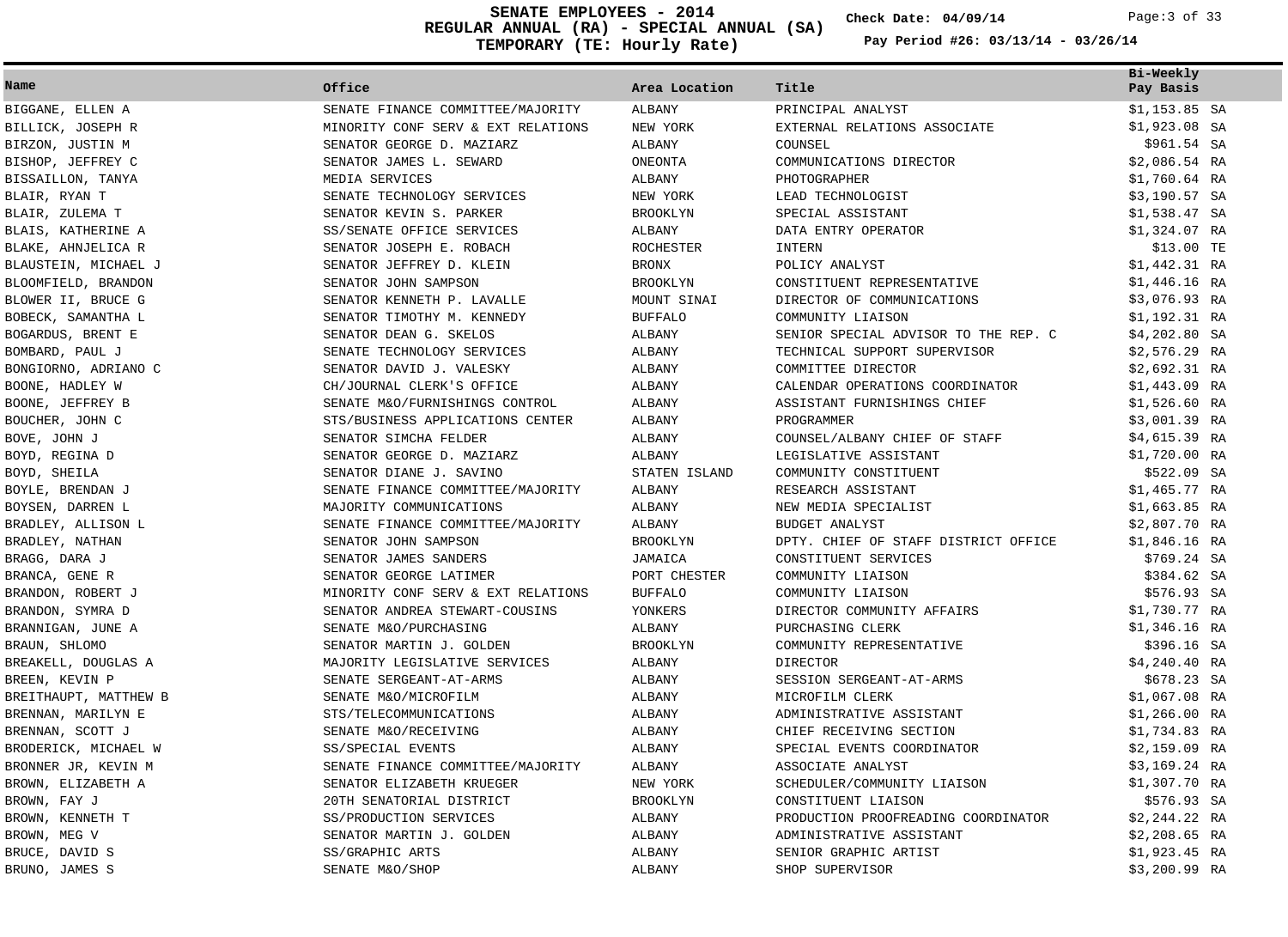**REGULAR ANNUAL (RA) - SPECIAL ANNUAL (SA) TEMPORARY (TE: Hourly Rate) SENATE EMPLOYEES - 2014 Check Date: 04/09/14** Page:4 of 33

**Check Date:**

| Name                        | Office                            | Area Location   | Title                                | Bi-Weekly<br>Pay Basis |
|-----------------------------|-----------------------------------|-----------------|--------------------------------------|------------------------|
| BRUNO, LISA A               | SENATE FINANCE COMMITTEE/MAJORITY | ALBANY          | SPECIAL PROJECTS COORDINATOR         | \$1,901.53 RA          |
| BRUY, HANNA A               | SENATOR DEAN G. SKELOS            | ALBANY          | STUDENT AIDE                         | \$14.00 TE             |
| BRYAN, KEITH S              | SENATOR PATRICK M. GALLIVAN       | ALBANY          | DIR. DIST OFF OPER & CONSTNT AFFAIRS | \$2,115.39 RA          |
| BURKE, CAROLYN W            | SENATOR ELIZABETH KRUEGER         | ALBANY          | LEGISLATIVE DIRECTOR                 | \$2,500.00 RA          |
| BURKE, KIMBERLY A           | SENATE STUDENT PROGRAMS OFFICE    | ALBANY          | CONFIDENTIAL ASSISTANT               | \$1,780.99 RA          |
| BURRIDGE ACKNER, PATRICIA A | SENATOR KEMP HANNON               | ALBANY          | RECEPTIONIST                         | \$526.00 SA            |
| BURTON, KATHLEEN E          | CHAMBER SERVICES                  | ALBANY          | CLERK/HOME RULE SECRETARY            | \$2,178.85 RA          |
| BUSH, ANN Y                 | STS/BUSINESS APPLICATIONS CENTER  | ALBANY          | PHP DEVELOPER                        | $$2,200.44$ RA         |
| BUTLER, SCOTT R             | SENATOR DAVID J. VALESKY          | SYRACUSE        | SENIOR ADVISOR                       | \$2,000.00 RA          |
| BYRNES, JAMES A             | SS/PRODUCTION SERVICES            | ALBANY          | PRESS OPERATOR                       | \$1,837.80 RA          |
| BYRNES, JOAN P              | SENATOR MARTIN J. GOLDEN          | <b>BROOKLYN</b> | DIRECTOR COMMUNITY AFFAIRS           | \$1,922.89 RA          |
| BYRON, DIANNE L             | SECRETARY OF THE SENATE'S OFFICE  | ALBANY          | EXECUTIVE ASSISTANT                  | \$2,728.13 RA          |
| CACERES, CAROL B            | SENATOR JOSE M. SERRANO           | NEW YORK        | COMMUNICATIONS DIRECTOR              | \$1,538.47 RA          |
| CADOGAN, GLENDA             | SENATOR KEVIN S. PARKER           | <b>BROOKLYN</b> | DISTRICT PRESS OFFICER               | \$961.54 SA            |
| CALHOUN, SANDRA C           | SENATE FINANCE COMMITTEE/MAJORITY | ALBANY          | ADMINISTRATIVE ASSISTANT             | \$1,584.62 RA          |
| CALLAGHAN, ELIZABETH M      | SENATOR KATHLEEN MARCHIONE        | CLIFTON PARK    | LEGISLATIVE CORRESPONDENT            | \$20.00 TE             |
| CAMERON, MICHELLE E         | SENATOR JOSEPH E. ROBACH          | ALBANY          | COMMITTEE CLERK/OFFICE MANAGER       | $$1,584.62$ RA         |
| CAMERON, PATRICK G          | SENATOR MICHAEL NOZZOLIO          | SENECA FALLS    | SENIOR STAFF ASSISTANT               | \$1,461.54 RA          |
| CANARY, GORDON D            | SENATOR PHILIP BOYLE              | BAY SHORE       | DISTRICT DIRECTOR                    | \$1,153.85 SA          |
| CANNISTRA, DOUGLAS B        | SENATOR JAMES L. SEWARD           | ONEONTA         | STAFF ASSISTANT                      | \$536.54 SA            |
| CANNON, MATTHEW J           | IDC COMMUNICATIONS                | ALBANY          | DIRECTOR OF CORRESPONDENCE           | \$2,115.39 RA          |
| CANTLO-COCKFIELD, TONYA L   | MINORITY COUNSEL/PROGRAM          | NEW YORK        | SENIOR COUNSEL                       | $$2,884.62$ RA         |
| CAPELLAN, EMMANUEL A        | SEN STUDENT PROGRAM OFF/SESS ASST | ALBANY          | SENATE SESSION ASSISTANT             | \$600.00 SA            |
| CAPPOLA, ALEXA R            | SEN STUDENT PROGRAM OFF/SESS ASST | ALBANY          | SENATE SESSION ASSISTANT             | \$600.00 SA            |
| CARBONE, JOANNE             | SENATOR DIANE J. SAVINO           | STATEN ISLAND   | SCHEDULER                            | \$1,730.77 RA          |
| CARDILLO, CATHY L           | SENATOR HUGH T. FARLEY            | ALBANY          | STAFF COORDINATOR                    | \$2,833.12 RA          |
| CAREY, MARY E               | CH/JOURNAL CLERK'S OFFICE         | ALBANY          | JOURNAL CLERK                        | \$3,641.76 RA          |
| CARMAN, TRACY L             | SENATOR DAVID J. VALESKY          | SYRACUSE        | COMMUNICATIONS ASSISTANT             | \$1,615.39 RA          |
| CARNER, DONNA M             | SS/SENATE OFFICE SERVICES         | ALBANY          | WORK COORDINATOR/PROOFER             | $$1,448.26$ RA         |
| CARNEY, KELLI A             | SENATE M&O/DIRECTOR'S OFFICE      | ALBANY          | ADMINISTRATIVE ASSISTANT             | \$1,387.13 RA          |
| CARO, JULIA                 | SENATOR CECILIA TKACZYK           | AMSTERDAM       | DIRECTOR DISTRICT OPERATIONS         | \$1,884.62 SA          |
| CAROPPOLI, ROBERT M         | SENATOR JOHN J. FLANAGAN          | SMITHTOWN       | COMMUNICATIONS DIRECTOR              | $$2,884.62$ RA         |
| CAROTENUTO, DANA R          | IDC LEADER'S SENIOR STAFF         | <b>BRONX</b>    | DEPUTY CHIEF OF STAFF                | \$5,192.31 RA          |
| CARPINELLO, SHARON E        | SENATE FINANCE COMMITTEE/MAJORITY | ALBANY          | PRINCIPAL ANALYST                    | $$2,439.02$ SA         |
| CARRK JR, VICTOR J          | CH/DOCUMENT ROOM                  | ALBANY          | DOCUMENT ROOM MANAGER                | \$2,142.19 RA          |
| CARROW, PRISCILLA           | SENATOR JOSE R. PERALTA           | EAST ELMHURST   | DEPTY DIR OF COMMUNITY RELATIONS     | \$615.39 SA            |
| CARSWELL, MARY E            | SENATOR NEIL D. BRESLIN           | ALBANY          | SCHEDULER                            | \$1,346.16 RA          |
| CARTER, CYNTHIA J           | SENATOR DEAN G. SKELOS            | ALBANY          | ADMINISTRATIVE ASSISTANT             | \$1,891.26 RA          |
| CARTER, MATTHEW H           | MEDIA SERVICES                    | ALBANY          | SENIOR PRODUCTION TECHNICIAN         | $$1,918.23$ RA         |
| CASALE, DANIEL F            | SENATOR KATHLEEN MARCHIONE        | CLIFTON PARK    | CONSTITUENT SERVICES REPRESENTATIVE  | \$1,807.70 RA          |
| CASEIRAS, KEVIN F           | STS/BUSINESS APPLICATIONS CENTER  | ALBANY          | JUNIOR BUSINESS APPLICATION DEVELOPE | \$2,118.28 RA          |
| CASERTA, JIMMY N            | SENATOR ANDREW J. LANZA           | STATEN ISLAND   | CONSTITUENT AIDE                     | \$15.00 TE             |
| CASEY, DARCIE A             | SENATOR WILLIAM J. LARKIN, JR.    | ALBANY          | ADMINISTRATIVE ASSISTANT             | $$2,230.77$ RA         |
| CASSCLES, J STEPHEN         | IDC COUNSEL/PROGRAM OFFICE        | ALBANY          | COUNSEL TO THE IDC LEADER            | \$3,461.54 RA          |
| CASSIDY, DANIEL T           | SENATE M&O/POST OFFICE            | ALBANY          | POSTAL CLERK                         | \$1,166.02 RA          |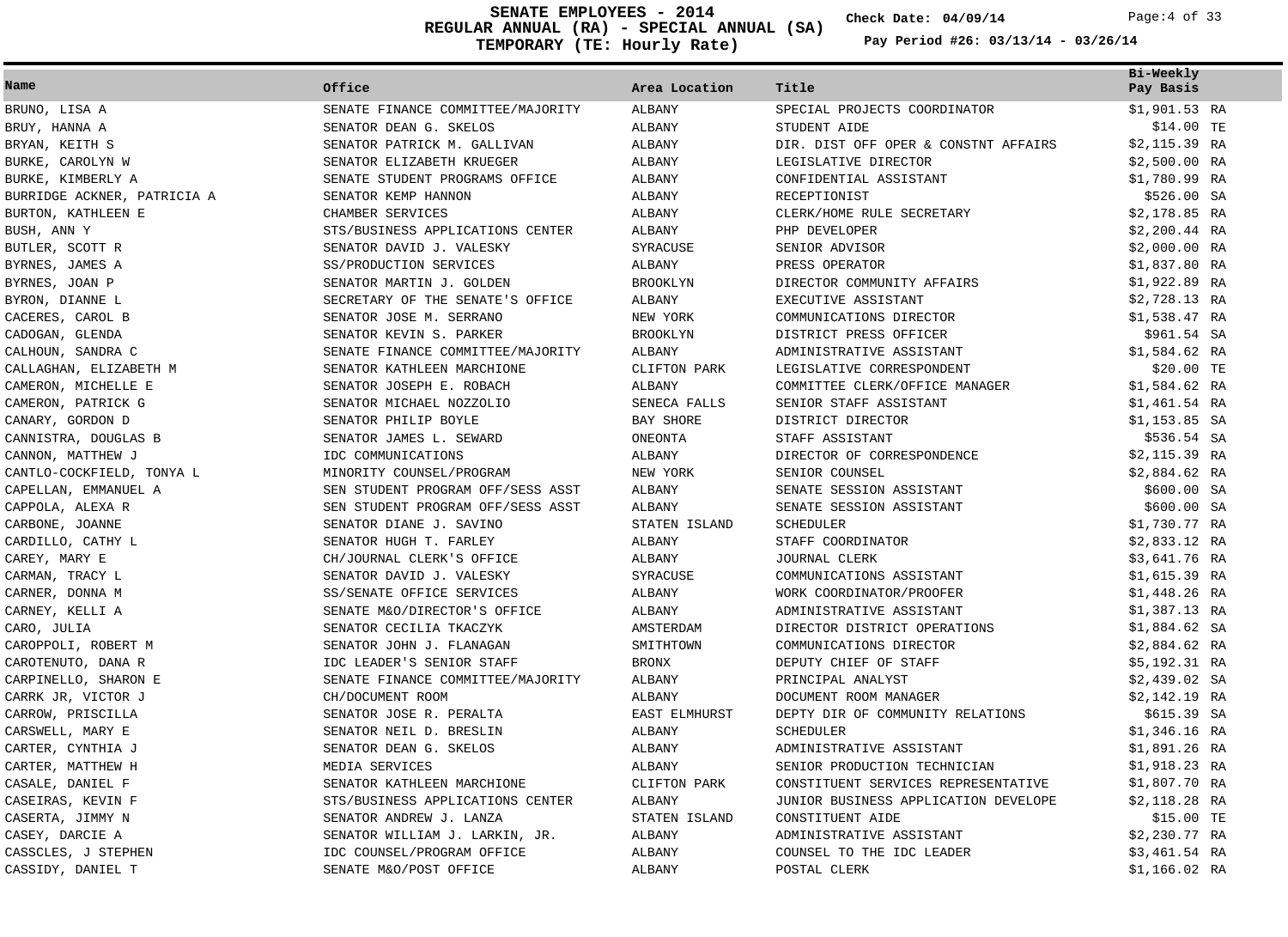**REGULAR ANNUAL (RA) - SPECIAL ANNUAL (SA) 04/09/14 SENATE EMPLOYEES - 2014** Page:5 of 33**TEMPORARY (TE: Hourly Rate)**

**Check Date:**

| Pay Period #26: $03/13/14$ - $03/26/14$ |  |  |
|-----------------------------------------|--|--|
|-----------------------------------------|--|--|

| Name                                        | Office                                            | Area Location           | Title                                               | Bi-Weekly<br>Pay Basis |
|---------------------------------------------|---------------------------------------------------|-------------------------|-----------------------------------------------------|------------------------|
| CASTILLO, PATRICIA J                        | SENATOR GEORGE D. MAZIARZ                         | LOCKPORT                | SPECIAL PROJ. COORD. - NIAGARA FALLS                | \$13.74 TE             |
| CASTILLO-KESPER, ROSA MARIA                 | SENATOR KEVIN S. PARKER                           | ALBANY                  | LEGISLATIVE DIRECTOR                                | \$2,115.39 RA          |
| CATALDO, ROBERT L                           | SENATOR DIANE J. SAVINO                           | STATEN ISLAND           | CHIEF OF STAFF                                      | $$2,692.31$ RA         |
| CATANESE, MICHAEL S                         | SENATOR ANDREW J. LANZA                           | STATEN ISLAND           | CONSTITUENT AIDE                                    | \$15.00 TE             |
| CATANIA, ALLISON T                          | SENATOR JOHN J. BONACIC                           | MIDDLETOWN              | CONSTITUENT SERVICES LIAISON                        | $$1,346.16$ SA         |
| CATT, CHRISTOPHER M                         | SENATOR MICHAEL NOZZOLIO                          | ALBANY                  | COMMUNICATIONS DIRECTOR                             | $$1,346.16$ RA         |
| CAVALLO, ANTHONY J                          | SENATOR WILLIAM J. LARKIN, JR.                    | NEW WINDSOR             | <b>AIDE</b>                                         | \$25.00 TE             |
| CAVALLO, GIULIO A                           | SENATE PERSONNEL OFFICE                           | NEW YORK                | SPECIAL HEALTH ADVISOR                              | $$2,211.83$ SA         |
| CELESTE, NICOLE R                           | SENATE M&O/PURCHASING                             | ALBANY                  | PURCHASING AGENT                                    | \$1,663.86 RA          |
| CELLINI, LINDA L                            | SENATOR JOHN J. BONACIC                           | MIDDLETOWN              | COMMUNITY REPRESENTATIVE                            | \$576.93 SA            |
| CERRONI JR, JAMES J                         | MINORITY CONF SERV & EXT RELATIONS                | <b>BUFFALO</b>          | COMMUNITY LIAISON                                   | \$692.31 SA            |
| CETRINO, MAUREEN                            | SENATOR NEIL D. BRESLIN                           | ALBANY                  | CHIEF OF STAFF                                      | $$2,733.85$ SA         |
| CHAMPINE, ERIC                              | SS/OUICK COPY                                     | ALBANY                  | PRODUCTION TECHNICIAN                               | \$1,758.04 RA          |
| CHAUDHRY, ALI A                             | MAJORITY COUNSEL/PROGRAM OFFICE                   | ALBANY                  | ASSISTANT COUNSEL                                   | $$2,652.25$ RA         |
| CHAUVIN, CAROLINE                           | MAJORITY COUNSEL/PROGRAM OFFICE                   | ALBANY                  | PROGRAM ANALYST                                     | \$3,367.32 RA          |
| CHERRY, JESSICA M                           | SENATOR JOHN J. BONACIC                           | ALBANY                  | COUNSEL                                             | $$2,500.00$ RA         |
| CHEUNG, LANA S                              | SENATOR DANIEL L. SQUADRON                        | NEW YORK                | COMMUNITY LIAISON                                   | \$76.93 SA             |
| CHOI, SERIN L                               | SEN STUDENT PROGRAM OFF/SESS ASST                 | ALBANY                  | SENATE SESSION ASSISTANT                            | \$600.00 SA            |
| CHWIECKO, ANNE F                            | SENATOR PATRICK M. GALLIVAN                       | <b>ELMA</b>             | COMMUNITY REPRESENTATIVE                            | \$1,538.47 RA          |
| CIAMPOLI, JOHN                              | MAJORITY LEGISLATIVE SERVICES                     | ALBANY                  | COUNSEL                                             | \$5,961.54 RA          |
| CIAMPOLI, JOHN JOSEPH                       | SENATOR DEAN G. SKELOS                            | ALBANY                  | LEGISLATIVE ASSISTANT                               | \$15.38 TE             |
| CIRRINCIONE, ANTHONY J                      | CH/DOCUMENT ROOM                                  | ALBANY                  | DOCUMENT CLERK                                      | $$1,099.09$ SA         |
| CITTADINO, JOSEPH D                         | SEN STUDENT PROGRAM OFF/SESS ASST                 | ALBANY                  | SENATE SESSION ASSISTANT                            | \$600.00 SA            |
| CLARK, JASON P                              | SENATE FINANCE COMMITTEE/MAJORITY                 | ALBANY                  | SECRETARY/CLERK                                     | \$1,584.62 RA          |
| CLARK, MARY D                               | SENATE FINANCE COMMITTEE/MAJORITY                 | ALBANY                  | ASSISTANT DIRECTOR                                  | \$4,753.85 RA          |
| CLARK, VICTORIA L                           | SENATOR JOSEPH P. ADDABBO, JR.                    | ALBANY                  | LEGISLATIVE DIRECTOR                                | $$2,216.47$ RA         |
| CLEARE, CORDELL                             | SENATOR BILL PERKINS                              | NEW YORK                | CHIEF OF STAFF                                      | \$2,596.16 RA          |
| CLEMENCY, KEVIN W                           | MINORITY CONF SERV & EXT RELATIONS                | NEW YORK                | EXTERNAL RELATIONS ASSOCIATE                        | $$1,923.08$ SA         |
| CLENAHAN, BRYAN M                           | SENATOR DIANE J. SAVINO                           | ALBANY                  | COUNSEL                                             | $$3,461.54$ RA         |
| CLIFFORD, BARBARA A                         | SENATOR JOHN J. BONACIC                           | MIDDLETOWN              | EXECUTIVE ASSISTANT                                 | $$1,865.39$ RA         |
| CLINTON, JOHN H                             | SENATOR KEMP HANNON                               | <b>ALBANY</b>           | RESEARCH ASSISTANT                                  | $$1,031.54$ SA         |
| CLOUSE, MARY L                              | SENATE TECHNOLOGY SERVICES                        | ALBANY                  | MANAGER OF SECURITY & DOCUMENTATION                 | $$3,528.28$ RA         |
| COCOZZO, JOSEPH C                           | CH/DOCUMENT ROOM                                  | ALBANY                  | DOCUMENT CLERK                                      | $$1,099.09$ SA         |
| CODY, DEBRA J                               | SENATOR JOHN DEFRANCISCO                          | SYRACUSE                | DIRECTOR OF CONSTITUENT SERVICES                    | $$2,307.70$ RA         |
| COLAHAN, LAURENE                            | SENATOR MICHAEL NOZZOLIO                          | SENECA FALLS            | ASSISTANT CASEWORKER                                | $$1,115.39$ RA         |
| COLATARCI, ALISA D                          | SENATOR GEORGE D. MAZIARZ                         | LOCKPORT                | CHIEF OF STAFF                                      | \$3,480.77 RA          |
| COLATARCI, VALERIE R                        | SENATOR GEORGE D. MAZIARZ                         | LOCKPORT                | RECEPTIONIST                                        | $$1,173.08$ SA         |
| COLE, JOSHUA J                              | SENATOR BRAD HOYLMAN                              | NEW YORK                | LEGISLATIVE AIDE                                    | $$1,423.08$ RA         |
| COLELLO, MICHAEL V                          | SENATOR CARL L. MARCELLINO                        | ALBANY                  | LEGISLATIVE ANALYST                                 | $$1,426.16$ RA         |
| COLEMAN, KATHRYN J                          | MAJORITY COUNSEL/PROGRAM OFFICE                   | ALBANY                  | ASSISTANT COUNSEL                                   | $$2,773.07$ RA         |
|                                             |                                                   |                         |                                                     | \$1,374.75 RA          |
| COLLIGAN III, THOMAS H<br>COLLINI, JEANNE L | SS/PRODUCTION SERVICES<br>SENATOR ANDREW J. LANZA | ALBANY<br>STATEN ISLAND | WAREHOUSE CLERK<br>CONSTITUENT SERVICES COORDINATOR | $$1,903.85$ SA         |
| COLWILL, KEVIN M                            | SS/PRODUCTION SERVICES                            | ALBANY                  | MAILINGS OPERATIONS MANAGER                         | $$2,551.46$ RA         |
| COMMISSO, JULIANA M                         | SENATOR JOSE M. SERRANO                           | ALBANY                  | DEPUTY DIRECTOR OF COMMUNICATIONS                   | $$1,846.16$ RA         |
| COMPO, SARAH V                              | SENATOR PATRICIA A. RITCHIE                       | WATERTOWN               | DEPUTY DIST. DIR. / DIR. OF COMMUNIC                | \$1,884.62 RA          |
|                                             |                                                   |                         |                                                     |                        |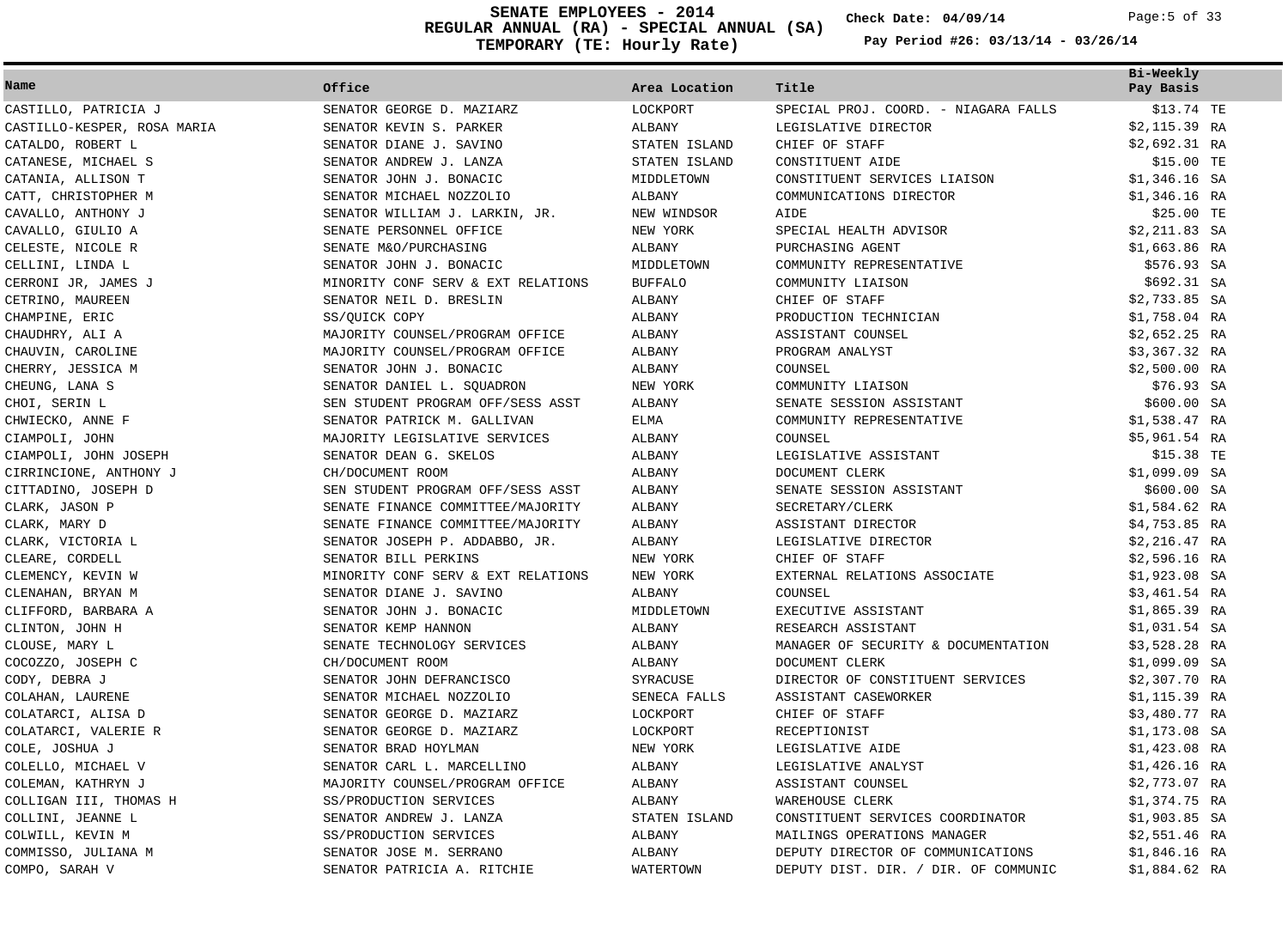**REGULAR ANNUAL (RA) - SPECIAL ANNUAL (SA) TEMPORARY (TE: Hourly Rate) SENATE EMPLOYEES - 2014 Check Date: 04/09/14** Page:6 of 33

**Check Date:**

| Name                         | Office                             | Area Location        | Title                                | Bi-Weekly<br>Pay Basis |
|------------------------------|------------------------------------|----------------------|--------------------------------------|------------------------|
| CONDE, NANCY A               | SENATOR JOSE R. PERALTA            | <b>EAST ELMHURST</b> | CHIEF OF STAFF                       | \$2,692.31 RA          |
| CONKLING-DONOVAN, JENNIFER P | SENATOR HUGH T. FARLEY             | MALTA                | ADMINISTRATIVE ASSISTANT             | \$1,679.50 RA          |
| CONLON, ANDREW J             | SENATOR JOSEPH E. ROBACH           | <b>ROCHESTER</b>     | CONSTITUENT SERVICES COORDINATOR     | \$1,596.16 RA          |
| CONNOLLY, KENNETH J          | MAJORITY COUNSEL/PROGRAM OFFICE    | ALBANY               | ASSISTANT COUNSEL                    | \$3,418.80 SA          |
| CONNOLLY JR, THOMAS S        | SENATOR PHILIP BOYLE               | ALBANY               | DIRECTOR OF OPERATIONS               | \$2,971.16 RA          |
| CONROY, CHRISTOPHER M        | MINORITY CONF SERV & EXT RELATIONS | <b>ROCHESTER</b>     | EXTERNAL RELATIONS ASSOCIATE         | $$1,923.08$ SA         |
| CONTE, ROBERT A              | SENATOR CARL L. MARCELLINO         | OYSTER BAY           | OUTREACH COORDINATOR                 | \$961.54 SA            |
| CONWAY, JOSEPH E             | MAJORITY LEADER'S SENIOR STAFF     | ALBANY               | DIR. OF MAJORITY CONFERENCE SERVICES | \$5,961.54 RA          |
| CONWAY, KAITLIN E            | SENATE TECHNOLOGY SERVICES         | <b>ALBANY</b>        | OSR/ TRAINER II                      | \$1,714.20 RA          |
| CONWAY, RYAN M               | MAJORITY LEGISLATIVE SERVICES      | ALBANY               | SENIOR LEGISLATIVE ANALYST           | \$1,923.09 RA          |
| COOK, CHRISTOPHER J          | CHAMBER SERVICES                   | ALBANY               | DIRECTOR OF CHAMBER SERVICES         | \$5,141.30 RA          |
| COOK, MICHAEL R              | MAJORITY CONFERENCE SERVICES       | ALBANY               | DIRECTOR OF ON-LINE COMMUNICATIONS   | \$3,330.42 RA          |
| COOLEY, MARY L               | SENATOR DANIEL L. SQUADRON         | NEW YORK             | DISTRICT OFFICE DIRECTOR             | \$2,192.31 RA          |
| COOPER, ALEXANDER C          | SENATOR HUGH T. FARLEY             | <b>ALBANY</b>        | LEGISLATIVE AIDE                     | \$20.00 TE             |
| COOPER, ALISON               | SENATOR JAMES L. SEWARD            | ALBANY               | COMMITTEE DIRECTOR                   | $$2,288.47$ RA         |
| COOPER, ERIC A               | SENATOR MICHAEL NOZZOLIO           | ALBANY               | STAFF ASSISTANT                      | \$1,115.39 RA          |
| COOPER, JOSEPH K             | SENATOR JEFFREY D. KLEIN           | <b>BRONX</b>         | DIRECTOR OF COMMUNITY AFFAIRS        | $$2,307.70$ RA         |
| CORRALES, CHRISTIAN A        | SENATOR DAVID S. CARLUCCI          | ALBANY               | POLICY ANALYST                       | \$1,769.24 RA          |
| COSTANZO, SUSAN L            | FO/ACCOUNTS PAYABLE                | <b>ALBANY</b>        | ACCOUNT CLERK                        | \$1,257.00 RA          |
| COSTELLA, ANNMARIE           | SENATOR MALCOLM A. SMITH           | HOLLIS               | PRESS DIRECTOR                       | \$1,153.85 RA          |
| COSTELLO, JON D              | MAJORITY CONFERENCE SERVICES       | ALBANY               | DEPUTY DIR. MAJORITY CONFERENCE SVCS | \$3,611.35 RA          |
| COTRONA, MARY ROBYN          | MAJORITY COUNSEL/PROGRAM OFFICE    | ALBANY               | ASSISTANT COUNSEL                    | \$3,060.29 RA          |
| COURTEMANCHE, SCOTT A        | SS/PRODUCTION SERVICES             | ALBANY               | POSTAL OPERATIONS SUPERVISOR         | \$2,127.19 RA          |
| CRAIN, STEFAN S              | STS/BUSINESS APPLICATIONS CENTER   | ALBANY               | PROGRAMMER                           | $$2,303.65$ RA         |
| CREED, JAMES C               | SENATE M&O/POST OFFICE             | ALBANY               | ASSISTANT POSTMASTER                 | \$1,331.07 RA          |
| CROCCO, NICHOLAS J           | SENATOR MARK J. GRISANTI           | <b>BUFFALO</b>       | DISTRICT DIRECTOR                    | \$1,730.77 RA          |
| CROGHAN, LINDA V             | SENATOR JOSEPH A. GRIFFO           | UTICA                | EXECUTIVE ASSISTANT                  | $$1,769.24$ RA         |
| CROTTY, PATRICIA A           | SECRETARY OF THE SENATE'S OFFICE   | ALBANY               | ADMINISTRATIVE ASSISTANT             | \$2,079.80 RA          |
| CUEVAS, MICHAEL R            | SENATOR KATHLEEN MARCHIONE         | <b>ALBANY</b>        | COUNSEL                              | \$1,153.85 SA          |
| CUMMINGS, KELLIANN           | MAJORITY LEADER'S SENIOR STAFF     | ALBANY               | DR OF COMMUNICATIONS FOR THE MAJORIT | \$5,961.54 RA          |
| CUMMINGS, STEVEN T           | SEN STUDENT PROGRAM OFF/SESS ASST  | ALBANY               | SENATE SESSION ASSISTANT             | \$600.00 SA            |
| CUMOLETTI, KARA M            | SENATOR LEE M. ZELDIN              | ALBANY               | COMMUNICATIONS DIRECTOR              | \$1,923.08 RA          |
| CUNNINGHAM, MAUREEN          | SENATOR KEMP HANNON                | <b>GARDEN CITY</b>   | CONSTITUENT CORRESPONDENT            | \$14.00 TE             |
| CURCIO, PHILIP L             | SENATOR LEE M. ZELDIN              | RONKONKOMA           | LEGAL ANALYST                        | $$1,096.16$ SA         |
| CURELLA JR, DOUGLAS J        | SENATOR MARK J. GRISANTI           | <b>BUFFALO</b>       | CHIEF OF STAFF/COUNSEL               | \$3,692.31 RA          |
| CURRAN, JAMES P              | SEN STUDENT PROGRAM OFF/FELLOWS    | ALBANY               | SENATE FELLOW                        | $$1,500.00$ SA         |
| CURTHOYS, MICHAEL S          | FO/PAYROLL                         | ALBANY               | PAYROLL SYSTEMS COORDINATOR          | $$3,440.78$ RA         |
| CURTIS, WARREN C             | SENATE SERGEANT-AT-ARMS            | ALBANY               | SESSION SERGEANT-AT-ARMS             | \$813.46 SA            |
| CUSHING, MICHAEL S           | SENATOR JOAQUIM M. MARTINS         | GARDEN CITY PARK     | EXECUTIVE ASSISTANT                  | \$1,153.85 SA          |
| CUSHING, PATRICK K           | SENATE TECHNOLOGY SERVICES         | ALBANY               | TECHNICAL SUPPORT REPRESENTATIVE     | \$1,294.26 RA          |
| CZELUSNIAK, SARAH A          | SS/SENATE OFFICE SERVICES          | <b>ALBANY</b>        | SCANTRON/DATA ENTRY OPERATOR         | \$1,428.14 RA          |
| DALY, MARY E                 | SENATE PERSONNEL OFFICE            | ALBANY               | EMPLOYMENT PROCESSING ASSOCIATE      | \$1,428.14 RA          |
| DALY, SONIA A                | SENATOR KEVIN S. PARKER            | <b>BROOKLYN</b>      | DIRECTOR OF COMMUNICATIONS/ DISTRICT | $$1,538.47$ SA         |
| DAMALAS, GEORGE R            | SENATOR JOSE M. SERRANO            | NEW YORK             | PRESS SECRETARY                      | \$1,538.47 RA          |
| DARCANGELO, SHELLY K         | SENATOR JOSEPH A. GRIFFO           | UTICA                | DEPUTY DIRECTOR OF CONSTITUENT SERV. | \$1,500.00 RA          |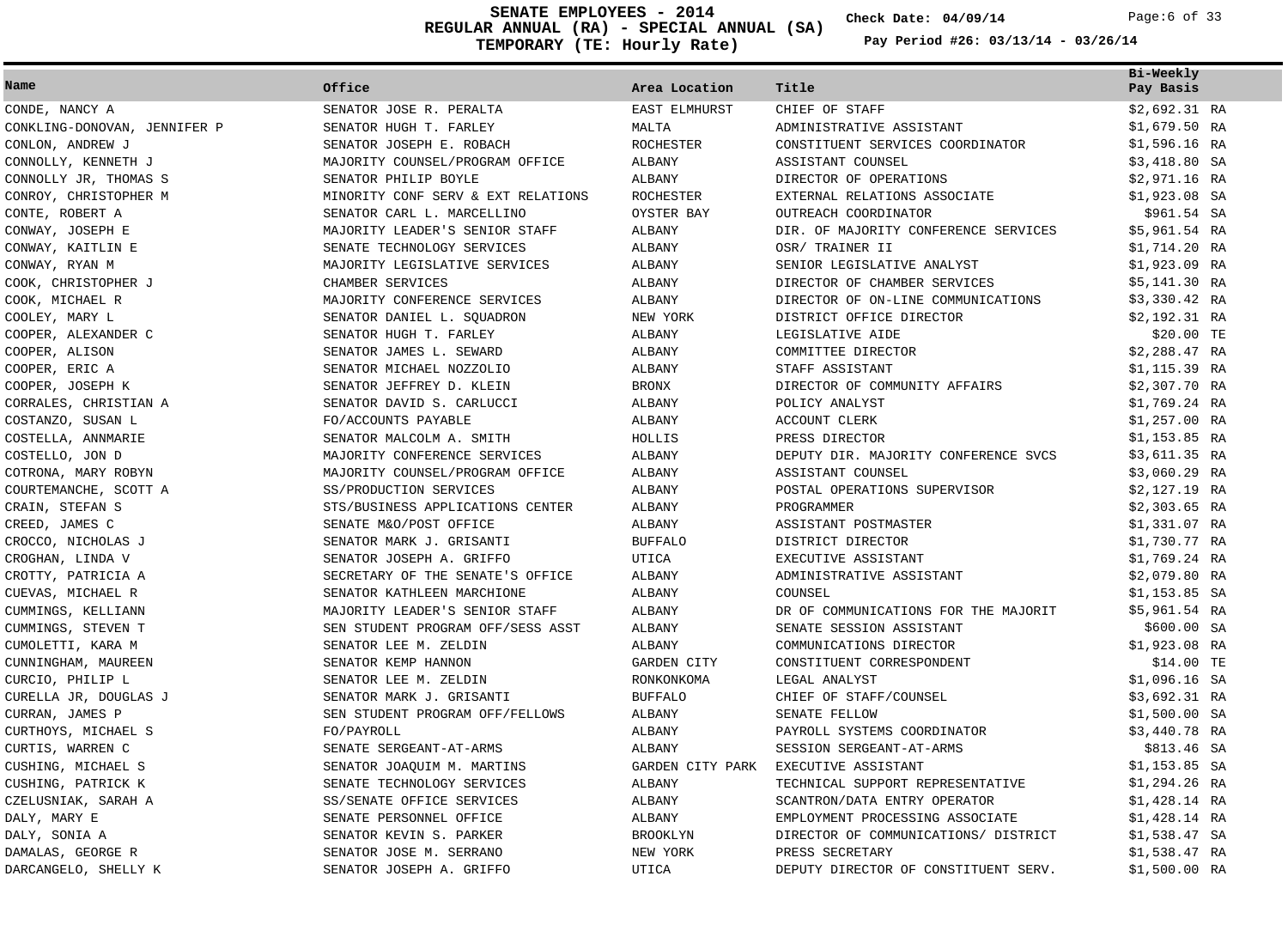**REGULAR ANNUAL (RA) - SPECIAL ANNUAL (SA) TEMPORARY (TE: Hourly Rate) SENATE EMPLOYEES - 2014 Check Date: 04/09/14** Page:7 of 33

**Check Date:**

| Name                      | Office                             | Area Location     | Title                                | Bi-Weekly<br>Pay Basis |
|---------------------------|------------------------------------|-------------------|--------------------------------------|------------------------|
| DATRE, DANIELLE J         | SENATOR ANDREW J. LANZA            | STATEN ISLAND     | CONSTITUENT AIDE                     | \$15.00 TE             |
| DATTA, VALERIE A          | SENATOR THOMAS W. LIBOUS           | <b>BINGHAMTON</b> | DIRECTOR OF RESEARCH                 | \$950.00 SA            |
| DAVI, BARBARA A           | SENATE TECHNOLOGY SERVICES         | <b>ALBANY</b>     | SENIOR OFFICE SUPPORT REPRESENTATIVE | $$2,057.09$ RA         |
| DAVIDSON, ROBERT L        | SENATOR TIMOTHY M. KENNEDY         | <b>BUFFALO</b>    | DIRECTOR OF OPERATIONS               | \$1,307.70 RA          |
| DAVIE, DUNCAN S           | SENATOR JAMES L. SEWARD            | ONEONTA           | CHIEF OF STAFF                       | \$3,644.24 RA          |
| DAVIS, JONATHAN F         | SENATOR ADRIANO ESPAILLAT          | NEW YORK          | DEPUTY CHIEF OF STAFF                | $$2,692.31$ RA         |
| DAVIS, RUSSELL M          | SS/PRODUCTION SERVICES             | ALBANY            | FINISHING TECHNICIAN                 | $$2,005.84$ RA         |
| DECARMINE-NUCCI, CAROL A  | SENATOR JOHN J. FLANAGAN           | SMITHTOWN         | LEGISLATIVE AIDE                     | \$20.00 TE             |
| DECERCE, JESSICA A        | SENATOR DAVID J. VALESKY           | SYRACUSE          | CHIEF OF STAFF                       | $$3,269.24$ RA         |
| DECRESCENZO, DEAN         | SENATE TECHNOLOGY SERVICES         | ALBANY            | OSR/ REGIONAL SUPPORT SPECIALIST     | \$1,832.93 RA          |
| DEFRANCISCO, PAUL J       | SS/PRODUCTION SERVICES             | ALBANY            | DATA ANALYST                         | \$1,850.73 RA          |
| DEL TORTO, JOSEPH A       | SENATE TECHNOLOGY SERVICES         | <b>ALBANY</b>     | NETWORK SUPPORT ANALYST              | \$2,432.17 RA          |
| DELLANNO, THOMAS A        | SENATOR JOSEPH P. ADDABBO, JR.     | HOWARD BEACH      | ASSISTANT COMMUNITY LIAISON          | \$396.01 SA            |
| DEMBITZER, DAVID JONATHAN | MINORITY CONF SERV & EXT RELATIONS | FAR ROCKAWAY      | CONSTITUENT LIAISON                  | \$384.62 SA            |
| DEMEO, KYLE R             | SENATE FINANCE COMMITTEE/MAJORITY  | <b>ALBANY</b>     | RESEARCH ASSISTANT                   | \$1,346.16 RA          |
| DEOLEO, NURYS B           | SENATOR ADRIANO ESPAILLAT          | NEW YORK          | SENIOR ADVISOR                       | \$1,923.08 RA          |
| DERMADY, AMANDA E         | SEN STUDENT PROGRAM OFF/FELLOWS    | ALBANY            | SENATE FELLOW                        | $$1,500.00$ SA         |
| DESCHENES, RONALD         | SENATOR MARK J. GRISANTI           | <b>BUFFALO</b>    | COMMUNITY LIAISON                    | \$692.31 SA            |
| DEWEESE, KELLY C          | SS/SPECIAL EVENTS                  | ALBANY            | SPECIAL EVENTS COORDINATOR           | $$2,328.95$ RA         |
| DIAMOND, GIOVINA S        | SENATOR NEIL D. BRESLIN            | ALBANY            | EXECUTIVE ASSISTANT                  | $$1,591.35$ SA         |
| DICKERSHAID, JEFFREY W    | SENATE M&O/MAINTENANCE             | ALBANY            | MAINTENANCE WORKER                   | $$1,255.70$ RA         |
| DICOCCO, JOHN C           | SENATOR CARL L. MARCELLINO         | OYSTER BAY        | CONSTITUENT AIDE                     | \$461.54 SA            |
| DILORENZO, JOSEPH V       | STS/TELECOMMUNICATIONS             | ALBANY            | TELECOMMUNICATIONS SPECIALIST        | $$2,154.45$ RA         |
| DIOMANDE, MAMADOU A       | SENATE FINANCE COMMITTEE/MINORITY  | ALBANY            | DIRECTOR CAPITAL / LOCL EXPENDITURES | $$3,461.54$ RA         |
| DIRIENZO, ALBERT J        | SENATE SERGEANT-AT-ARMS            | ALBANY            | SESSION SERGEANT-AT-ARMS             | \$740.59 SA            |
| DISCENZA JR, MICHAEL E    | SENATOR ANDREW J. LANZA            | STATEN ISLAND     | CONSTITUENT AIDE                     | \$807.70 SA            |
| DISIENA, JENNIFER E       | SENATOR LEE M. ZELDIN              | RONKONKOMA        | LEGISLATIVE AIDE                     | \$19.50 TE             |
| DITTMEIER, STEVIE A       | SENATOR PHILIP BOYLE               | BAY SHORE         | DISTRICT REPRESENTATIVE              | \$1,211.54 RA          |
| DIVITO, JOHN J            | SENATOR DAVID S. CARLUCCI          | ALBANY            | LEGISLATIVE DIRECTOR                 | \$2,230.77 RA          |
| DMYTROW, JUSTINE A        | SENATOR ANDREW J. LANZA            | STATEN ISLAND     | CONSTITUENT LIAISON                  | $$1,538.47$ SA         |
| DODGE, BRUCE A            | SS/PRODUCTION SERVICES             | ALBANY            | PRESS OPERATOR                       | $$1,904.45$ RA         |
| DOLAN, CHRISTINA B        | SENATOR THOMAS W. LIBOUS           | <b>BINGHAMTON</b> | DIRECTOR OF OPERATIONS               | $$2,634.62$ RA         |
| DOLAN, JAYME L            | FO/PAYROLL                         | ALBANY            | PAYROLL PROCESSOR                    | $$1,495.40$ RA         |
| DONALDSON, JACQUELINE Y   | SENATE FINANCE COMMITTEE/MINORITY  | ALBANY            | SENIOR ADVISOR                       | $$2,115.39$ RA         |
| DONATO, RALPH J           | SS/PRODUCTION SERVICES             | ALBANY            | ASSISTANT POSTAL OPERATIONS SUPV.    | \$1,701.43 RA          |
| DONATO JR, RENATO         | SENATE SERVICES                    | ALBANY            | DEPUTY DIRECTOR                      | $$3,363.36$ RA         |
| DONNER, KATHLEEN M        | SENATOR MICHAEL H. RANZENHOFER     | WILLIAMSVILLE     | CHIEF OF STAFF                       | $$2,802.89$ RA         |
| DONNO, BARBARA C          | SENATOR JOAOUIM M. MARTINS         | GARDEN CITY PARK  | DIRECTOR OF DISTRICT OFCE OPERATIONS | \$2,307.70 RA          |
| DONOVAN, TRACY A          | CHAMBER SERVICES                   | ALBANY            | ADMINISTRATIVE ASSISTANT             | $$1,584.62$ RA         |
| DORADO, PAUL              | SS/GRAPHIC ARTS                    | <b>ALBANY</b>     | SENIOR GRAPHIC ARTIST                | \$2,001.77 RA          |
| DOREMUS, SANDEE           | SENATOR JOSEPH P. ADDABBO, JR.     | FAR ROCKAWAY      | COMMUNITY LIAISON                    | \$1,242.24 RA          |
| DOWNS, JENNIFER           | SENATOR WILLIAM J. LARKIN, JR.     | ALBANY            | DIRECTOR OF OPERATIONS AND PROGRAM   | \$4,057.70 RA          |
| DOYLE, WILLIAM J          | SENATOR LEE M. ZELDIN              | RONKONKOMA        | CONSTITUENT SERVICES REPRESENTATIVE  | $$2,076.93$ RA         |
| DRAKE, JOEANN E           | SENATOR JOHN J. BONACIC            | MIDDLETOWN        | COMMUNITY LIAISON                    | $$1,923.08$ SA         |
| DRAO, PETER C             | SENATE FINANCE COMMITTEE/MAJORITY  | <b>ALBANY</b>     | PRINCIPAL ANALYST                    | \$3,692.30 RA          |
|                           |                                    |                   |                                      |                        |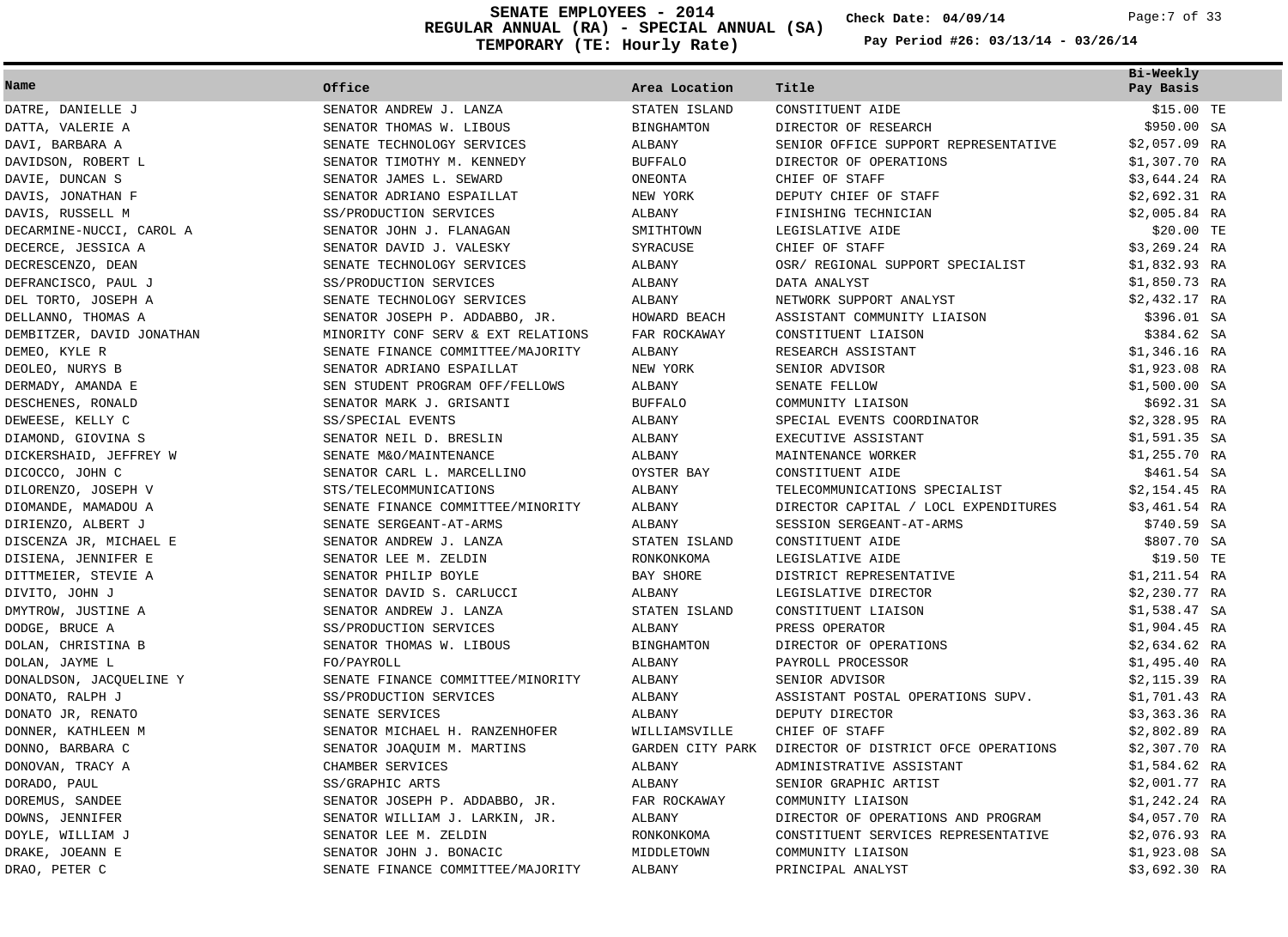**REGULAR ANNUAL (RA) - SPECIAL ANNUAL (SA) TEMPORARY (TE: Hourly Rate) SENATE EMPLOYEES - 2014 Check Date: 04/09/14** Page:8 of 33

**Check Date:**

| Name                     | Office                            | Area Location    | Title                               | Bi-Weekly<br>Pay Basis |
|--------------------------|-----------------------------------|------------------|-------------------------------------|------------------------|
| DRAYTON, DONNA K         | SENATOR RUTH HASSELL-THOMPSON     | <b>BRONX</b>     | SENIOR EXECUTIVE ASSISTANT          | \$2,942.31 RA          |
| DUDLEY, PETER J          | MEDIA SERVICES                    | ALBANY           | SENIOR PRODUCTION TECHNICIAN        | \$1,745.81 RA          |
| DUJACK, ANDREW J         | SEN STUDENT PROGRAM OFF/SESS ASST | <b>ALBANY</b>    | SENATE SESSION ASSISTANT            | \$600.00 SA            |
| DUMA, PETER M            | SS/SENATE OFFICE SERVICES         | <b>ALBANY</b>    | DATA ENTRY OPERATOR                 | \$1,099.09 RA          |
| DUNCAN, ERIN E           | SENATOR HUGH T. FARLEY            | ALBANY           | PROJECT COORDINATOR                 | $$1,304.50$ SA         |
| DUNHAM, THOMAS K         | MAJORITY LEADER'S SENIOR STAFF    | ALBANY           | DIRECTOR MAJORITY OPERATIONS        | $$6,645.00$ SA         |
| DUPRE, SHARON M          | FO/PAYROLL                        | ALBANY           | DEPUTY PAYROLL MANAGER              | $$2,457.60$ RA         |
| DURKISH, JAMES A         | SENATOR JOSEPH A. GRIFFO          | LOWVILLE         | CONSTITUENT REPRESENTATIVE          | \$557.70 SA            |
| DUROSINMI, CHRISTOPHER J | SENATOR MARTIN M. DILAN           | <b>ALBANY</b>    | CONSTITUENT SERVICES LIAISON        | $$1,423.08$ RA         |
| DURR, STEPHANIE A        | MAJORITY CONFERENCE SERVICES      | ALBANY           | SOCIAL MEDIA ASSISTANT              | $$1,269.24$ RA         |
| DURRETT, ANNA V          | SENATOR JEFFREY D. KLEIN          | <b>BRONX</b>     | DISTRICT PRESS SECRETARY            | $$2,307.70$ RA         |
| DUVALLE, MICHAEL         | SENATOR JAMES SANDERS             | JAMAICA          | CONSTITUENT SERVICES                | $$1,153.85$ SA         |
| DYER, MARILYN M          | SENATOR TOBY ANN STAVISKY         | ALBANY           | EXECUTIVE ASSISTANT                 | \$2,230.77 RA          |
| EASTMOND, JOAN M         | SENATOR VELMANETTE MONTGOMERY     | <b>BROOKLYN</b>  | COMMUNITY LIAISON                   | $$1,923.08$ SA         |
| EDMAN, PETER A           | SENATOR HUGH T. FARLEY            | ALBANY           | EXECUTIVE ASSISTANT                 | \$2,935.04 RA          |
| EDWARDS, SONJA J         | SENATOR KEVIN S. PARKER           | <b>BROOKLYN</b>  | COMMUNITY LIAISON                   | \$576.93 SA            |
| EDWARDS, WAYNE G         | 8TH SENATORIAL DISTRICT           | MASSAPEQUA       | COUNSEL                             | \$500.01 SA            |
| EGAN, SEAN C             | SENATOR ANDREW J. LANZA           | STATEN ISLAND    | CONSTITUENT AIDE                    | \$12.00 TE             |
| EHRLICH, A JOSHUA        | MINORITY COUNSEL/PROGRAM          | ALBANY           | SENIOR COUNSEL                      | \$3,076.93 RA          |
| EHRLICH, PAUL S          | SENATOR JOAQUIM M. MARTINS        | GARDEN CITY PARK | CHIEF OF STAFF                      | \$3,846.16 RA          |
| EICHENSTEIN, PEARL       | SENATOR KEVIN S. PARKER           | <b>BROOKLYN</b>  | SPECIAL ASSISTANT                   | \$384.62 SA            |
| EISENHUT, ANN            | SENATOR KENNETH P. LAVALLE        | ALBANY           | EXECUTIVE ASSISTANT                 | \$1,957.70 SA          |
| ELAN, JASON              | IDC COMMUNICATIONS                | ALBANY           | PRESS SECRETARY                     | $$2,596.16$ RA         |
| ELLIS, PIERSON B         | SENATOR THOMAS F. O'MARA          | ALBANY           | CHIEF OF STAFF                      | $$2,615.39$ RA         |
| ELLIS, TRACY A           | SENATOR HUGH T. FARLEY            | ALBANY           | LEGISLATIVE ASSISTANT               | \$1,917.31 SA          |
| ELSBREE, JEFFREY L       | SENATE SERVICES                   | ALBANY           | RESEARCH CLERK                      | \$1,407.71 RA          |
| EMERSON, MARK L          | MEDIA SERVICES                    | ALBANY           | PHOTOGRAPHER                        | \$1,230.77 SA          |
| EMRICK II, JOHN A        | IDC LEADER'S SENIOR STAFF         | <b>BRONX</b>     | CHIEF OF STAFF                      | $$6,346.16$ RA         |
| ENNIS, GRAHAM A          | SENATE FINANCE COMMITTEE/MINORITY | ALBANY           | BUDGET/PROGRAM ANALYST              | \$1,846.16 RA          |
| ERDMAN, JOSEPH E         | SENATOR MARK J. GRISANTI          | ALBANY           | LEGISLATIVE DIRECTOR                | $$2,615.39$ RA         |
| ESCANO, RAFAEL A         | SENATOR BILL PERKINS              | NEW YORK         | LEGISLATIVE ASSISTANT               | \$1,153.85 RA          |
| ESPINAL, HUGO F          | SENATOR MARTIN M. DILAN           | <b>BROOKLYN</b>  | COMMUNITY LIAISON                   | $$1,538.47$ SA         |
| ESPOSITO, AUDREY S       | SENATE TECHNOLOGY SERVICES        | ALBANY           | TECHNICAL WRITER                    | $$1,753.66$ RA         |
| ESPOSITO, JOHN P         | SENATOR ANDREW J. LANZA           | STATEN ISLAND    | CONSTITUENT AIDE                    | \$15.00 TE             |
| ESPOSITO, ROBERT J       | SENATE M&O/FURNISHINGS CONTROL    | ALBANY           | CHIEF FURNISHINGS                   | \$1,552.59 RA          |
| ESSON, FRANKLIN N        | SENATOR KENNETH P. LAVALLE        | ALBANY           | DIR. SENATE HIGHER EDUCATION COMM.  | $$2,692.31$ RA         |
| EVANS, JOHN D            | MAJORITY OPERATIONS OFFICE        | ALBANY           | CHIEF OF STAFF                      | \$4,692.31 RA          |
| EZELL, JOHN L            | STS/TELECOMMUNICATIONS            | ALBANY           | ASSISTANT TELECOMMUNICATION MANAGER | \$3,152.10 RA          |
| FAGAN, MARK T            | SENATE M&O/SUPPLY                 | ALBANY           | SUPPLY CLERK                        | \$1,407.37 RA          |
| FAHERTY, PETER L         | SENATOR JOAQUIM M. MARTINS        | ALBANY           | LEGISLATIVE DIRECTOR                | \$2,115.39 RA          |
| FALLON, AMANDA A         | SENATOR PHILIP BOYLE              | ALBANY           | POLICY ANALYST                      | \$826.93 SA            |
| FAMULARO, FAITH MARIE    | SENATOR DIANE J. SAVINO           | ALBANY           | LEGISLATIVE DIRECTOR                | $$1,923.08$ SA         |
| FARESE, ROBERT J         | SENATOR GREGORY R. BALL           | <b>BREWSTER</b>  | COMMUNITY LIAISON                   | \$1,153.85 SA          |
| FARLEY, ROBERT T         | MAJORITY COUNSEL/PROGRAM OFFICE   | ALBANY           | SENIOR COUNSEL                      | \$4,623.07 RA          |
| FASANO, RAYMOND A        | SENATOR ANDREW J. LANZA           | STATEN ISLAND    | COUNSEL                             | \$384.62 SA            |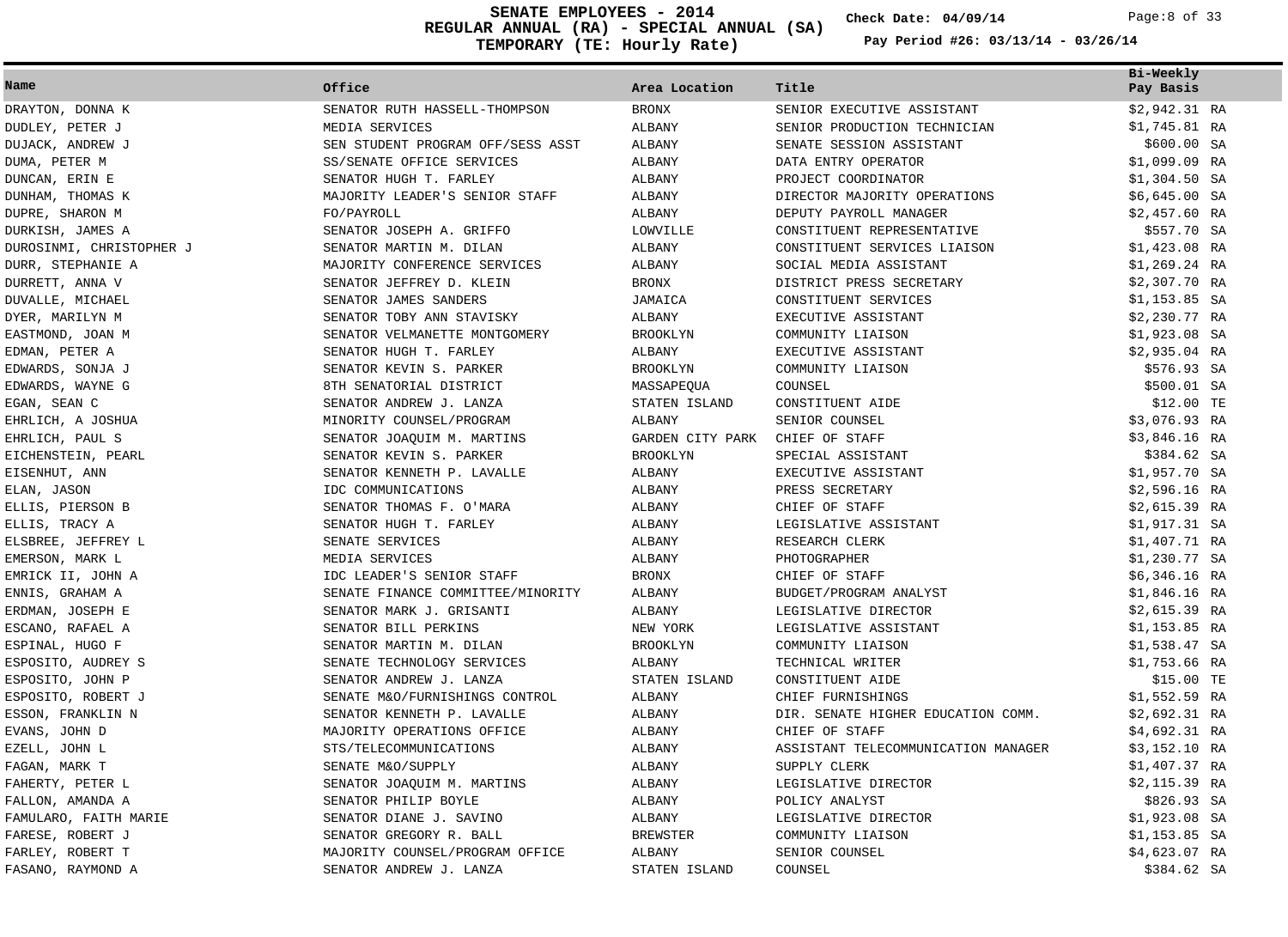**REGULAR ANNUAL (RA) - SPECIAL ANNUAL (SA) TEMPORARY (TE: Hourly Rate) SENATE EMPLOYEES - 2014 Check Date: 04/09/14** Page:9 of 33

**Check Date:**

| Name                   | Office                             | Area Location   | Title                                | Bi-Weekly<br>Pay Basis |
|------------------------|------------------------------------|-----------------|--------------------------------------|------------------------|
| FAVILLA, MICHAEL A     | SENATOR TOBY ANN STAVISKY          | FLUSHING        | CHIEF OF STAFF                       | \$2,500.00 RA          |
| FAZIO, FRANK J         | SENATOR JOSEPH P. ADDABBO, JR.     | HOWARD BEACH    | SPECIAL EVENTS COORDINATOR           | \$1,153.85 RA          |
| FEDEROFF, GEORGE R     | SENATE SERGEANT-AT-ARMS            | ALBANY          | SERGEANT-AT-ARMS                     | $$3,855.98$ RA         |
| FELIZ, OSWALD J        | SENATOR JOSE G. RIVERA             | <b>BRONX</b>    | COMMUNITY AFFAIRS REPRESENTATIVE     | \$673.08 SA            |
| FERGUSON, MELISSA M    | SENATE M&O/TELEPHONE OPERATORS     | ALBANY          | ASSISTANT SUPERVISOR                 | $$1,368.45$ RA         |
| FERNALD, BRUCE A       | SECRETARY OF THE SENATE'S OFFICE   | ALBANY          | SPECIAL PROJECTS COORDINATOR         | \$75.00 TE             |
| FERNANDEZ, ELAINE B    | SENATOR TERRY GIPSON               | POUGHKEEPSIE    | DIRECTOR OF HUMAN SERVICES           | \$1,615.39 RA          |
| FEROLETO, JOEL P       | SENATOR MARK J. GRISANTI           | <b>BUFFALO</b>  | COMMUNITY LIAISON                    | \$961.54 SA            |
| FERRARI, RACHEL M      | SENATOR JOSE G. RIVERA             | <b>BRONX</b>    | COMMUNITY AFFAIRS REPRESENTATIVE     | $$1,153.85$ SA         |
| FERRINI, NANCYLYNN S   | MAJORITY COUNSEL/PROGRAM OFFICE    | ALBANY          | SENIOR COUNSEL                       | \$3,572.39 RA          |
| FERRIS, ANDREW J       | SENATOR GEORGE LATIMER             | PORT CHESTER    | COMMUNITY LIAISON                    | $$1,384.62$ RA         |
| FERRIS, ROSANNE        | SENATOR KENNETH P. LAVALLE         | ALBANY          | LEGISLATIVE ANALYST                  | $$2,507.70$ RA         |
| FESCOE, MEGHAN E       | SENATOR WILLIAM J. LARKIN, JR.     | NEW WINDSOR     | ADMINISTRATIVE ASSISTANT             | $$1,615.39$ RA         |
| FICK, WENDY W          | MAJORITY COUNSEL/PROGRAM OFFICE    | ALBANY          | CLERK/ COMMITTEE OPERATIONS COORDINA | $$2,439.02$ SA         |
| FIKES, BONNIE J        | SENATOR PATRICIA A. RITCHIE        | WATERTOWN       | LEGISLATIVE AIDE                     | \$960.00 SA            |
| FILLGROVE, GEORGE L    | SENATOR CATHARINE M. YOUNG         | OLEAN           | CONSTITUENT RELATIONS MANAGER        | $$1,320.00$ RA         |
| FINOL, ANNALICIA P     | SENATOR JOSE G. RIVERA             | <b>BRONX</b>    | COMMUNICATIONS DIRECTOR              | \$1,730.77 RA          |
| FIORE, JACOUELINE M    | MAJORITY OPERATIONS OFFICE         | ALBANY          | COMMUNICATIONS COORDINATOR           | \$2,307.70 RA          |
| FIORE, OLGA            | SENATOR DIANE J. SAVINO            | STATEN ISLAND   | SENATE AIDE                          | \$576.93 SA            |
| FIORENTINO, JENNIFER N | SEN STUDENT PROGRAM OFF/FELLOWS    | ALBANY          | SENATE FELLOW                        | \$1,500.00 SA          |
| FISCHETTI, BARBRA S    | SENATOR ANDREW J. LANZA            | STATEN ISLAND   | CONSTITUENT LIAISON                  | \$1,019.24 SA          |
| FISHER, ALICE I        | SENATOR ELIZABETH KRUEGER          | NEW YORK        | COMMUNITY OUTREACH DIRECTOR          | \$1,730.77 RA          |
| FITZGERALD, MEAGAN     | SENATOR MICHAEL NOZZOLIO           | ALBANY          | DIR OPERAT SEC. SEN CODES COMMITTEE  | $$3,365.39$ RA         |
| FITZGERALD, SALLY K    | MAJORITY COMMUNICATIONS            | ALBANY          | EXECUTIVE ASSISTANT                  | \$2,495.77 RA          |
| FITZPATRICK, JOSHUA K  | SENATOR KATHLEEN MARCHIONE         | CLIFTON PARK    | CHIEF OF STAFF/DIR. COMMUNICATIONS   | \$4,076.93 RA          |
| FLAHERTY, CASEY E      | SENATE M&O/DIRECTOR'S OFFICE       | ALBANY          | OPERATIONS COORDINATOR               | \$1,908.89 RA          |
| FLAKE, ROBERT R        | SENATOR MALCOLM A. SMITH           | HOLLIS          | CONSTITUENT LIAISON                  | $$1,346.16$ RA         |
| FLORES, ANGELICA C     | SENATOR MARTIN M. DILAN            | <b>BROOKLYN</b> | ADMINISTRATIVE AIDE                  | \$1,192.31 SA          |
| FLOYD, CHATODD         | SEN STUDENT PROGRAM OFF/FELLOWS    | ALBANY          | SENATE FELLOW                        | $$1,500.00$ SA         |
| FLYNN, WILLIAM E       | MAJORITY COUNSEL/PROGRAM OFFICE    | ALBANY          | PROGRAM ANALYST                      | \$2,307.70 SA          |
| FOGARTY, DANIEL J      | SS/PRODUCTION SERVICES             | ALBANY          | PRESS MANAGER                        | \$2,468.76 RA          |
| FOLAND, PETER D        | SENATE FINANCE COMMITTEE/MAJORITY  | ALBANY          | SENIOR BUDGET ANALYST                | \$2,971.16 RA          |
| FOLEY, AMY N           | SENATOR MICHAEL NOZZOLIO           | SENECA FALLS    | ASSISTANT OPERATIONS MANAGER         | $$1,346.16$ RA         |
| FOLEY, MARILYN A       | SENATOR KEMP HANNON                | GARDEN CITY     | ADMINISTRATIVE ASSISTANT             | \$2,002.77 RA          |
| FOOTE, DEANNA          | SENATOR JOSE R. PERALTA            | EAST ELMHURST   | DEPTY DIR OF COMMUNITY RELATIONS     | \$1,730.77 RA          |
| FORD, KAREN J          | 20TH SENATORIAL DISTRICT           | <b>BROOKLYN</b> | SPECIAL ASSISTANT                    | \$1,538.47 RA          |
| FOSCO, NICOLE C        | SENATE FINANCE COMMITTEE/MAJORITY  | ALBANY          | SENIOR ANALYST                       | \$2,971.16 RA          |
| FOSSELLA, GRIFFIN T    | SENATOR ANDREW J. LANZA            | STATEN ISLAND   | CONSTITUENT AIDE                     | \$12.00 TE             |
| FRANGELLA, DAVID S     | FO/PAYROLL                         | ALBANY          | GENERAL CLERK                        | \$1,415.86 RA          |
| FRANK, KIMBERLY A      | SENATOR THOMAS F. O'MARA           | ALBANY          | ADMINISTRATIVE ASSISTANT             | \$961.54 SA            |
| FRAZIER, DAVID I       | IDC COUNSEL/PROGRAM OFFICE         | ALBANY          | FISCAL ADVISOR                       | \$2,115.39 RA          |
| FRAZIER, KEVIN O       | SENATOR TIMOTHY M. KENNEDY         | ALBANY          | DIRECTOR OF ALBANY OPERATIONS        | \$2,307.70 RA          |
| FREDIANI, JEFFREY A    | SENATOR DAVID S. CARLUCCI          | NANUET          | DISTRICT REPRESENTATIVE              | $$1,538.47$ RA         |
| FREEMAN, JENNIFER L    | SENATOR JOHN J. FLANAGAN           | SMITHTOWN       | OFFICE MANAGER                       | $$2,076.93$ RA         |
| FRITSCH, BRIAN H       | MINORITY CONF SERV & EXT RELATIONS | NEW YORK        | EXTERNAL RELATIONS ASSOCIATE         | \$1,923.08 SA          |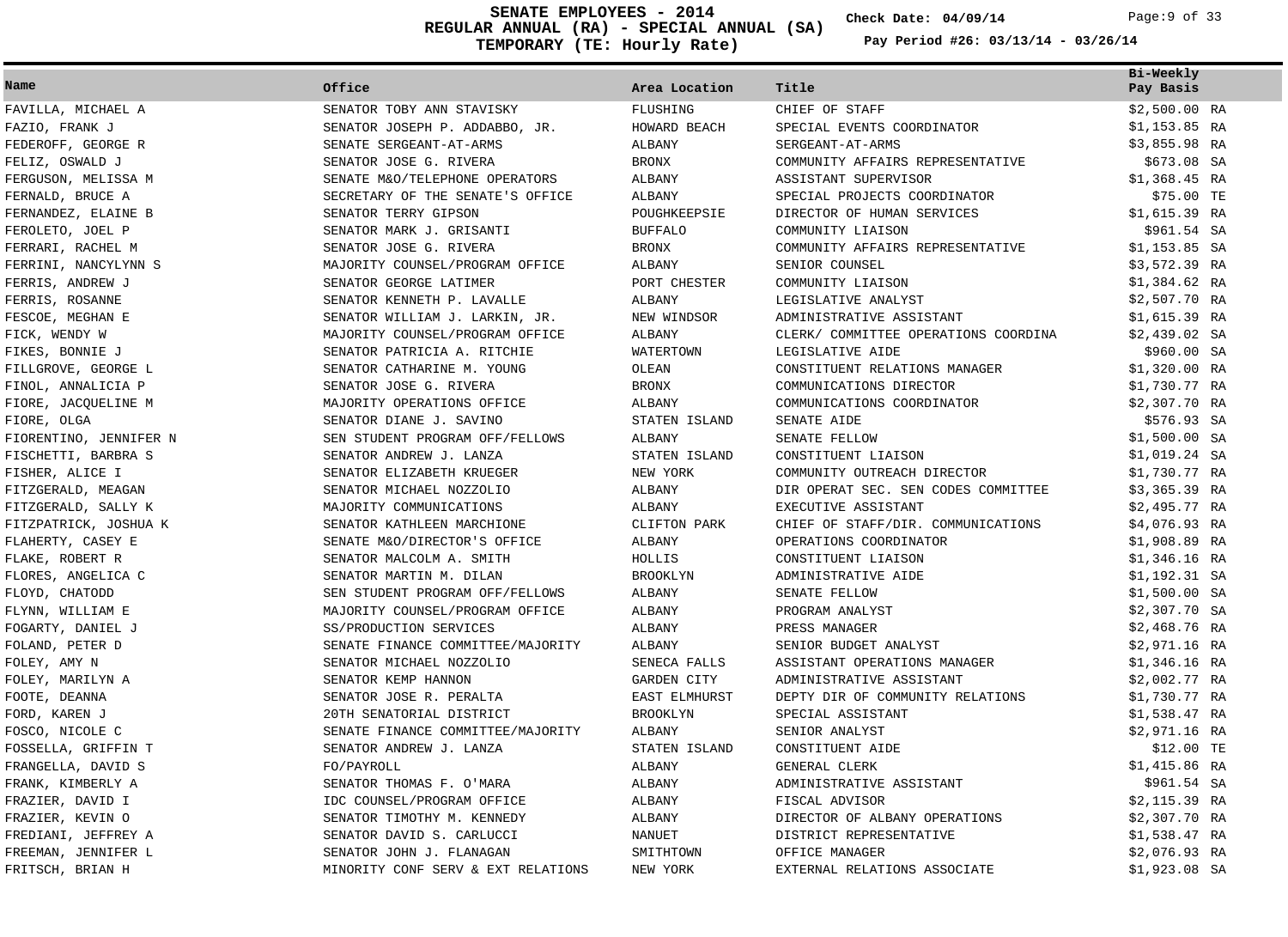**REGULAR ANNUAL (RA) - SPECIAL ANNUAL (SA) TEMPORARY (TE: Hourly Rate) SENATE EMPLOYEES - 2014 Check Date: 04/09/14** Page:10 of 33

**Check Date:**

|                          |                                   |                   |                                     | Bi-Weekly      |
|--------------------------|-----------------------------------|-------------------|-------------------------------------|----------------|
| Name                     | Office                            | Area Location     | Title                               | Pay Basis      |
| FUHRMAN, JASON M         | SENATOR JOSE R. PERALTA           | ALBANY            | SENIOR ADVISOR                      | \$2,730.77 RA  |
| GAGLIANO, KEVIN G        | SEN STUDENT PROGRAM OFF/FELLOWS   | ALBANY            | SENATE FELLOW                       | $$1,500.00$ SA |
| GALLAGHER, MARILYN M     | MINORITY COUNSEL/PROGRAM          | ALBANY            | EXECUTIVE ASSISTANT                 | \$1,730.77 RA  |
| GALLI, ANTHONY R         | SENATOR THOMAS W. LIBOUS          | <b>BINGHAMTON</b> | STUDENT ASSISTANT                   | \$300.00 SA    |
| GALLIPANI, MARYANNE T    | SENATOR GREGORY R. BALL           | <b>BREWSTER</b>   | OFFICE MANAGER                      | \$1,730.77 SA  |
| GAMBACORTA, BRIAN M      | SENATE SERVICES                   | ALBANY            | OPERATIONS COORDINATOR              | \$1,994.24 RA  |
| GANDRON, LEON M          | SS/PRODUCTION SERVICES            | ALBANY            | MAILING ASSISTANT                   | $$1,410.10$ RA |
| GANNON, CIARA R          | SENATOR JEFFREY D. KLEIN          | <b>BRONX</b>      | DISTRICT REPRESENTATIVE             | \$1,538.47 RA  |
| GARBEY, TAQIYYAH A R     | SENATOR KEVIN S. PARKER           | ALBANY            | <b>SCHEDULER</b>                    | \$1,730.77 RA  |
| GARCIA, MARIA C          | SENATOR ANDREA STEWART-COUSINS    | YONKERS           | COMMUNITY LIAISON                   | \$961.54 SA    |
| GARCIA-GOMEZ, JENNIFER D | SENATOR JEFFREY D. KLEIN          | BRONX             | DISTRICT REPRESENTATIVE             | \$1,538.47 RA  |
| GARCIA-OLIVA, JOSE M     | MAJORITY OPERATIONS OFFICE        | NEW YORK          | COMMUNITY LIAISON                   | \$816.09 SA    |
| GARDELL, MARIA L         | FO/ACCOUNTS PAYABLE               | ALBANY            | DEPUTY ACCOUNTS PAYABLE MANAGER     | $$2,063.83$ RA |
| GARDINIER, M STEPHANIE   | SENATOR KATHLEEN MARCHIONE        | ALBANY            | ADMINISTRATIVE ASSISTANT            | \$14.00 TE     |
| GARDNER, STEPHEN J       | STS/BUSINESS APPLICATIONS CENTER  | ALBANY            | MGR, DATA BASE & END USER COMPUTING | $$4,538.35$ RA |
| GARRISON, GARY A         | SENATE TECHNOLOGY SERVICES        | ALBANY            | SUPERVISOR OF COMPUTER OPERATIONS   | \$1,741.23 RA  |
| GARSON, DOREEN A         | SENATOR MARTIN J. GOLDEN          | <b>BROOKLYN</b>   | COMMUNITY REPRESENTATIVE            | \$673.47 SA    |
| GARVEY, ELIZABETH C      | MAJORITY LEADER'S SENIOR STAFF    | ALBANY            | COUNSEL TO REPUB CONF               | \$5,961.54 RA  |
| GAUD, ANGEL B            | SENATOR RUBEN DIAZ, SR.           | <b>BRONX</b>      | SPECIAL ASSISTANT                   | $$2,000.00$ RA |
| GEED, CHRISTINE A        | MAJORITY OPERATIONS OFFICE        | BAY SHORE         | COMMUNICATIONS DIRECTOR             | \$3,076.93 RA  |
| GEMELLARO, PETER J       | SENATOR KATHLEEN MARCHIONE        | ALBANY            | LEGISLATIVE AIDE                    | \$20.00 TE     |
| GENNA, ANDREW G          | SENATOR GEORGE LATIMER            | PORT CHESTER      | COMMUNITY LIAISON                   | \$1,538.47 RA  |
| GENTHNER, JACOB R        | SENATOR CATHARINE M. YOUNG        | <b>JAMESTOWN</b>  | SPECIAL ASSISTANT                   | \$10.00 TE     |
| GEORGE, LISA M           | SENATOR JAMES SANDERS             | JAMAICA           | CONSTITUENT LIAISON                 | $$1,423.08$ RA |
| GERMAIN, PEGGY L         | MAJORITY COUNSEL/PROGRAM OFFICE   | ALBANY            | ADMINISTRATIVE ASSISTANT            | $$1,505.39$ SA |
| GERMANA, CASSANDRA R     | SENATOR DAVID S. CARLUCCI         | NANUET            | DIRECTOR OF CONSTITUENT SERVICES    | $$1,615.39$ RA |
| GETMAN, SAMUEL J         | SENATOR JOSEPH A. GRIFFO          | UTICA             | <b>CLERK</b>                        | \$10.00 TE     |
| GIANNELLI, NEIL C        | SENATOR JOSEPH P. ADDABBO, JR.    | MIDDLE VILLAGE    | OFFICE MANAGER                      | $$1,603.75$ RA |
| GIANNETTO, JOSEPH        | SENATOR DANIEL L. SQUADRON        | ALBANY            | LEGISLATIVE DIRECTOR                | \$1,923.08 RA  |
| GIBBON, ROBERT W         | MAJORITY COUNSEL/PROGRAM OFFICE   | ALBANY            | ASSISTANT COUNSEL                   | \$2,731.82 RA  |
| GILCHRIST, MARTIN J      | SS/PRODUCTION SERVICES            | ALBANY            | FINISHING TECHNICIAN                | \$1,719.08 RA  |
| GINSBURG, GARY K         | MINORITY OFFICE OF COMMUNICATIONS | ALBANY            | PRESS SECRETARY                     | \$2,307.70 RA  |
| GIOVE, CANDICE M         | IDC COMMUNICATIONS                | NEW YORK          | DEPUTY DIRECTOR OF COMMUNICATIONS   | $$2,307.70$ RA |
| GIRARDIN JR, KENNETH D   | SENATOR KATHLEEN MARCHIONE        | ALBANY            | GOV RELAT & REGUL REV LEGIS LIAISON | $$2,115.39$ RA |
| GLASS, JENNIFER D        | SENATOR DAVID S. CARLUCCI         | OSSINING          | DISTRICT REPRESENTATIVE             | $$1,384.62$ RA |
| GLAZER, JOSEPH A         | SENATOR CECILIA TKACZYK           | ALBANY            | CHIEF OF STAFF/COUNSEL              | $$2,961.54$ SA |
| GLAZER, MARY KATE        | MINORITY LEADER'S SENIOR STAFF    | ALBANY            | DIRECTOR DEMOCRATIC CONF. ADMIN.    | \$3,846.16 RA  |
| GOBINS, KRISTA M         | SENATOR GREGORY R. BALL           | <b>BREWSTER</b>   | LEGISLATIVE DIRECTOR                | $$2,884.62$ RA |
| GOETZ, SAMANTHA A        | SENATOR CARL L. MARCELLINO        | OYSTER BAY        | COUNSEL                             | $$1,584.62$ RA |
| GOFF, MARYJANE C         | SENATOR JOHN J. BONACIC           | MIDDLETOWN        | PRESS SECRETARY                     | $$1,634.62$ RA |
| GOLDEN, LORI M           | SENATOR CARL L. MARCELLINO        | OYSTER BAY        | CONSTITUENT AIDE                    | \$192.31 SA    |
| GOLDSTON, ANDREW W       | SENATOR ELIZABETH KRUEGER         | NEW YORK          | COMMUNICATIONS DIRECTOR             | \$1,538.47 RA  |
| GONZALEZ, ADRIAN M       | SENATOR DANIEL L. SQUADRON        | NEW YORK          | CHIEF OF STAFF                      | \$2,692.31 RA  |
| GONZALEZ, CHARVEYS       | SENATOR MARTIN M. DILAN           | <b>BROOKLYN</b>   | LEGISLATIVE DIRECTOR                | $$2,307.70$ RA |
| GOODEN, MYNAH R          | SENATOR KEVIN S. PARKER           | <b>BROOKLYN</b>   | DISTRICT OFFICE DIRECTOR            | \$1,923.08 RA  |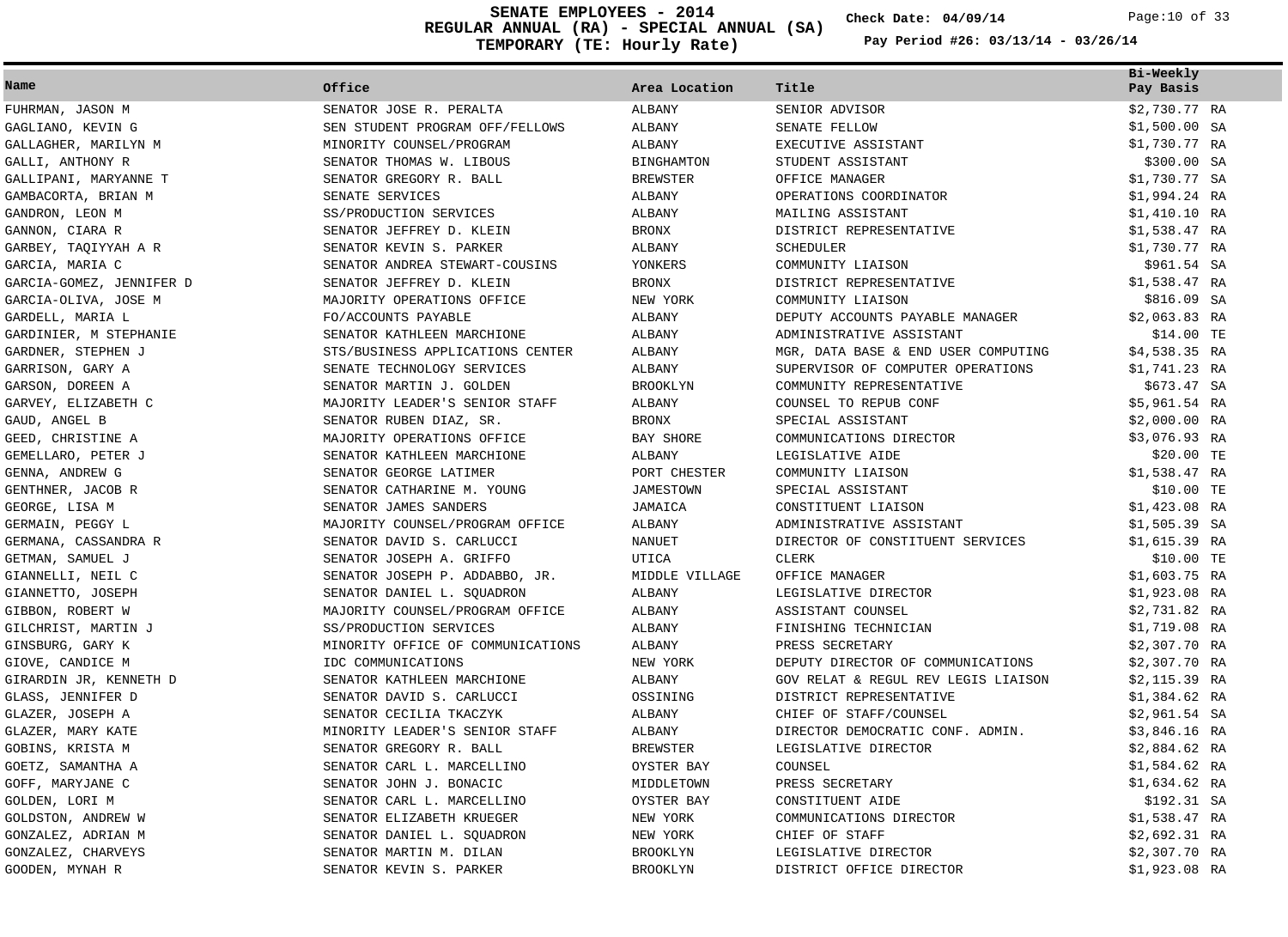**REGULAR ANNUAL (RA) - SPECIAL ANNUAL (SA) TEMPORARY (TE: Hourly Rate) SENATE EMPLOYEES - 2014 Check Date: 04/09/14** Page:11 of 33

**Check Date:**

|                           |                                   |                    |                                      | Bi-Weekly      |
|---------------------------|-----------------------------------|--------------------|--------------------------------------|----------------|
| Name                      | Office                            | Area Location      | Title                                | Pay Basis      |
| GOODKIN, LEONARD I        | MINORITY OFFICE OF COMMUNICATIONS | ALBANY             | PRESS OFFICER                        | $$1,461.54$ RA |
| GOODRICH, DANIEL D        | SENATOR KEMP HANNON               | <b>GARDEN CITY</b> | COMMUNITY LIAISON                    | $$1,153.85$ SA |
| GOODRICH, DANIEL H        | SENATOR THOMAS W. LIBOUS          | <b>BINGHAMTON</b>  | SPECIAL INVESTIGATOR                 | \$386.54 SA    |
| GOOGAS JR, JOHN C         | SENATOR MARTIN J. GOLDEN          | ALBANY             | POLICY ADVISOR                       | $$2,307.65$ SA |
| GORDINIER, CHRISTINE M    | SENATE TECHNOLOGY SERVICES        | ALBANY             | SUPERVISOR, APPLICATIONS PROGRAMMING | \$1,783.77 SA  |
| GORMAN, BRYAN J           | MAJORITY CONFERENCE SERVICES      | ALBANY             | COORDINATOR                          | $$2,535.15$ RA |
| GOULD, ROSS H             | SENATOR TERRY GIPSON              | ALBANY             | LEGISLATIVE DIRECTOR                 | \$2,115.39 RA  |
| GOULD, SHEILA J           | STS/BUSINESS APPLICATIONS CENTER  | ALBANY             | APPLICATION PROGRAM SUPERVISOR       | \$3,532.88 RA  |
| GRADESS, BENJAMIN W       | SS/PRODUCTION SERVICES            | ALBANY             | FACILITY ASSISTANT                   | $$1,166.03$ RA |
| GRAFFEO, PAUL P           | CH/DOCUMENT ROOM                  | ALBANY             | SUPERVISOR, LEGIS ASSISTANCE OFFICE  | $$2,052.57$ RA |
| GRAHAM, BETSY L           | MAJORITY POLICY DEVELOPMENT       | ALBANY             | DIRECTOR OF PUBLIC AFFAIRS           | $$2,884.62$ RA |
| GRASSO, JEROME J          | SENATOR MICHAEL H. RANZENHOFER    | WILLIAMSVILLE      | FIELD REPRESENTATIVE                 | $$1,134.62$ SA |
| GRAVES, JONATHAN L        | CHAMBER SERVICES                  | ALBANY             | CLERK/DPTY DR. OF LEGISLATIVE OPS    | \$1,980.77 RA  |
| GRAZIANO, ANTHONY J       | SS/GRAPHIC ARTS                   | ALBANY             | GRAPHIC ARTIST                       | \$1,629.77 RA  |
| GRECH, EVA                | SENATOR JOSEPH P. ADDABBO, JR.    | HOWARD BEACH       | COMMUNITY LIAISON                    | \$814.21 SA    |
| GREENSTEIN, CYNTHIA A     | SS/SPECIAL EVENTS                 | ALBANY             | SPECIAL EVENTS COORDINATOR           | \$2,160.84 RA  |
| GREGORIO, MICHAEL J       | SENATOR SIMCHA FELDER             | <b>BROOKLYN</b>    | DIRECTOR OF COMMUNITY AFFAIRS        | \$35.00 TE     |
| GRELA, JOAN S             | SENATOR MICHAEL NOZZOLIO          | SENECA FALLS       | CHIEF OF STAFF & DIRECTOR OF COMMUNI | $$3,673.08$ RA |
| GRELICK, SUSAN J          | SENATOR ANDREA STEWART-COUSINS    | ALBANY             | LEGISLATIVE DIRECTOR/COUNSEL         | $$2,500.00$ RA |
| GRENCI, MARIA E           | SECRETARY OF THE SENATE'S OFFICE  | ALBANY             | ADMINISTRATIVE ASSISTANT             | $$1,782.69$ RA |
| GREY, LISA A              | SENATOR ANDREW J. LANZA           | STATEN ISLAND      | SPECIAL COUNSEL                      | \$192.31 SA    |
| GRIFFITHS, LAURA J        | SENATOR KENNETH P. LAVALLE        | MOUNT SINAI        | LEGISLATIVE AIDE                     | $$2,040.00$ RA |
| GRIMALDI, ROSEANNA C      | SENATE TECHNOLOGY SERVICES        | ALBANY             | OFFICE SUPPORT REPRESENTATIVE        | $$1,436.67$ RA |
| GRONEMEIER, DARRELL F     | SENATOR CATHARINE M. YOUNG        | OLEAN              | DISTRICT COMMUNICATIONS COORDINATOR  | $$1,440.00$ RA |
| GROSS, SAMARIS            | SENATOR RUBEN DIAZ, SR.           | BRONX              | EXECUTIVE ASSISTANT                  | $$1,346.16$ RA |
| GROSS, SYDNEY R           | SEN STUDENT PROGRAM OFF/SESS ASST | ALBANY             | SENATE SESSION ASSISTANT             | \$600.00 SA    |
| GRUBIAK, MICHAEL D        | SENATOR DAVID S. CARLUCCI         | <b>NANUET</b>      | DIRECTOR OF COMMUNICATIONS           | $$2,000.00$ RA |
| GRUENBERG, DAVID L        | MAJORITY COUNSEL/PROGRAM OFFICE   | ALBANY             | ASSISTANT COUNSEL TO THE MAJORITY    | $$1,153.85$ SA |
| GRUNFELD, JOSEPH          | SENATOR SIMCHA FELDER             | <b>BROOKLYN</b>    | DIRECTOR OF SPECIAL OPERATIONS       | $$1,538.47$ SA |
| GUCCIARDI, CARL J         | SENATOR DIANE J. SAVINO           | STATEN ISLAND      | RESEARCH & DEVELOPMENT ASSNT         | $$1,923.08$ RA |
| GUILLEN CASTRO, DISRAELIS | SENATOR ADRIANO ESPAILLAT         | NEW YORK           | PRESS DIRECTOR                       | \$576.93 SA    |
| GUTBRODT, BETTY JEAN      | MAJORITY COMMUNICATIONS           | ALBANY             | LCA PRESS ASSISTANT                  | \$1,681.12 RA  |
| HALE-STERN, SARRA         | SENATOR ELIZABETH KRUEGER         | NEW YORK           | DISTRICT OFFICE DIRECTOR             | $$2,384.62$ RA |
| HALL, MARCUS R            | SENATOR GEORGE D. MAZIARZ         | LOCKPORT           | OFFICE MANAGER                       | $$2,080.77$ RA |
| HALTER, CHERYL B          | SENATE FINANCE COMMITTEE/MINORITY | ALBANY             | SR. BUDGET / PROGRAM ANALYST         | $$2,115.39$ RA |
| HAMILTON, JESSE E         | 20TH SENATORIAL DISTRICT          | <b>BROOKLYN</b>    | COUNSEL                              | \$3,692.31 RA  |
| HAMM, TAJUANA             | SENATOR JAMES SANDERS             | JAMAICA            | DEPUTY CHIEF OF STAFF                | $$2,153.85$ RA |
| HAMMER, FRANCESCA D       | SENATOR ANTHONY P. AVELLA, JR.    | <b>BAYSIDE</b>     | ADMINISTRATIVE ASSISTANT             | \$192.31 SA    |
| HANSEN, MARK E            | MAJORITY COMMUNICATIONS           | ALBANY             | DEPUTY DIRECTOR OF COMMUNICATIONS    | $$5,043.36$ RA |
| HANSON, JESSE W           | SENATOR ANTHONY P. AVELLA, JR.    | <b>BAYSIDE</b>     | DISTRICT REPRESENTATIVE              | $$1,153.85$ RA |
| HANSON, KELSEY L          | SEN STUDENT PROGRAM OFF/SESS ASST | ALBANY             | SENATE SESSION ASSISTANT             | \$600.00 SA    |
| HARRINGTON, DAWN L        | SENATE PERSONNEL OFFICE           | ALBANY             | PERSONNEL OFFICER                    | $$4,697.32$ RA |
| HARRIS, ISABELLE M        | SENATOR JOHN DEFRANCISCO          | SYRACUSE           | DIR INTERGOVERNMENTAL RELATIONS      | $$2,769.24$ RA |
| HARRIS, LISA R            | MAJORITY COUNSEL/PROGRAM OFFICE   | <b>ALBANY</b>      | SENIOR COUNSEL                       | $$3,653.85$ RA |
| HARRIS, MARY T            | 20TH SENATORIAL DISTRICT          | ALBANY             | DIRECTOR OF LEGISLATION              | \$1,538.47 RA  |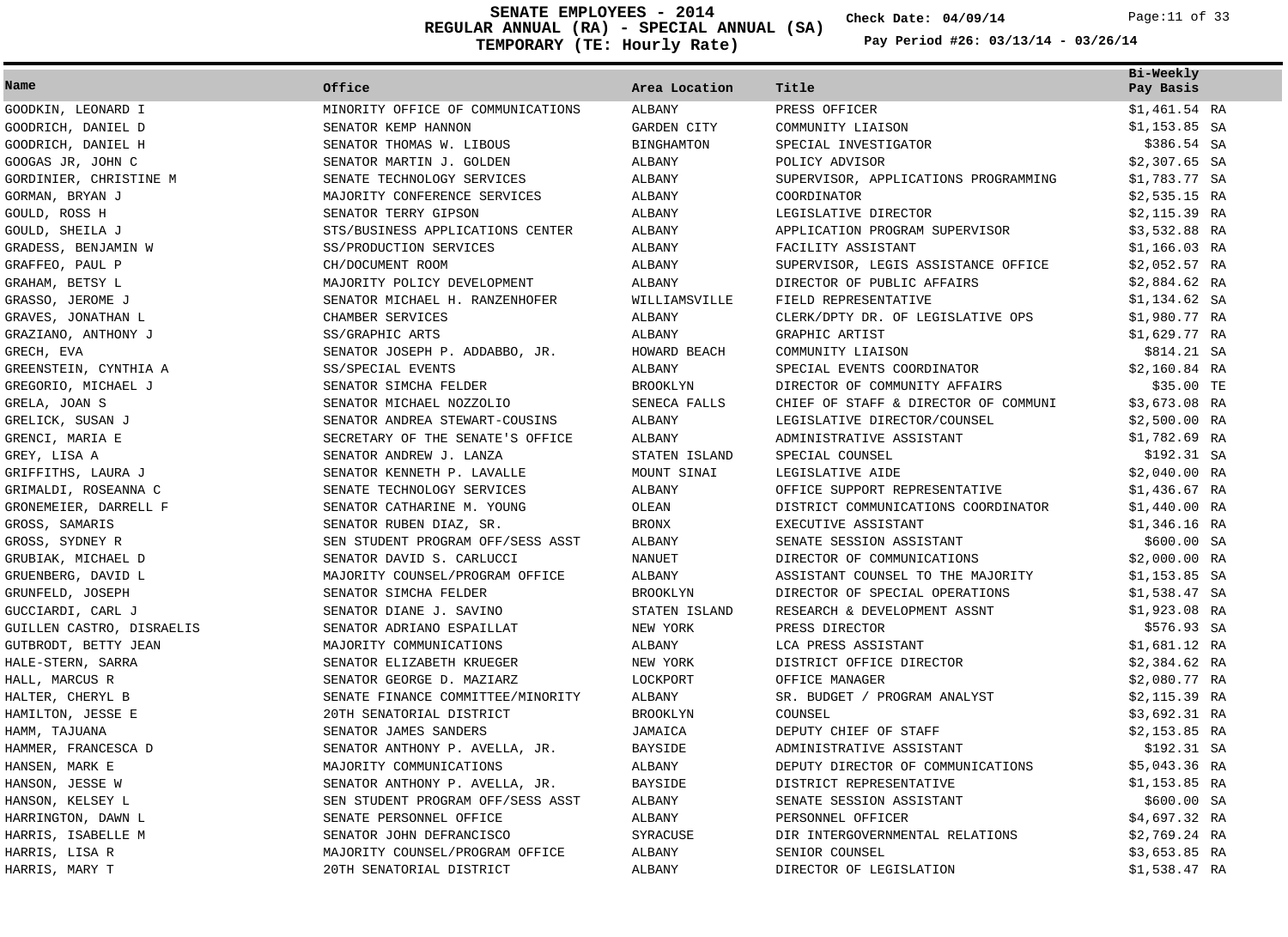**REGULAR ANNUAL (RA) - SPECIAL ANNUAL (SA) TEMPORARY (TE: Hourly Rate) SENATE EMPLOYEES - 2014 Check Date: 04/09/14** Page:12 of 33

**Check Date:**

| Name                      | Office                            | Area Location      | Title                                | Bi-Weekly<br>Pay Basis |
|---------------------------|-----------------------------------|--------------------|--------------------------------------|------------------------|
| HART, JENNY L             | 8TH SENATORIAL DISTRICT           | ALBANY             | LEGISLATIVE ANALYST                  | $$1,683.66$ RA         |
| HART, MITZI K             | SENATOR ELIZABETH KRUEGER         | ALBANY             | LEGISLATIVE ASSISTANT                | $$1,153.85$ SA         |
| HARTLEY, HEIDI M          | SENATOR CATHARINE M. YOUNG        | OLEAN              | POLICY & RESEARCH ASSISTANT          | $$1,160.00$ RA         |
| HARTUNIAN, EDWARD J       | SS/PRODUCTION SERVICES            | ALBANY             | MAILING ASSISTANT                    | $$1,099.09$ RA         |
| HAVEL, THOMAS P           | SENATE FINANCE COMMITTEE/MAJORITY | ALBANY             | ASSISTANT DIRECTOR                   | $$4,555.77$ RA         |
| HAYES, JAMES T            | SENATOR PATRICIA A. RITCHIE       | OSWEGO             | DIRECTOR OF OPERATIONS               | \$1,730.77 RA          |
| HAYES, MARGARET F         | SENATOR JOSEPH P. ADDABBO, JR.    | MIDDLE VILLAGE     | PRESS SECRETARY                      | $$1,153.85$ RA         |
| HAYLETT JR, DAVID J       | SENATOR GEORGE D. MAZIARZ         | LOCKPORT           | COUNSEL/PRESS SECRETARY              | $$1,800.00$ RA         |
| HEADWELL, SEAN R          | SS/PRODUCTION SERVICES            | ALBANY             | FACILITY ASSISTANT                   | $$1,132.06$ RA         |
| HEANEY, WILLIAM J         | SENATOR CATHARINE M. YOUNG        | OLEAN              | COMMUNITY SVCS MANAGER               | $$1,153.85$ SA         |
| HECKEN, H PHILIP          | SENATOR KEMP HANNON               | GARDEN CITY        | DIRECTOR OF COMMUNICATIONS           | $$1,961.54$ RA         |
| HEGT, BRIAN D             | SENATOR GEORGE LATIMER            | PORT CHESTER       | COMMUNICATIONS DIRECTOR              | $$2,153.85$ RA         |
| HEIMROTH, HEATH A         | SENATOR MARTIN M. DILAN           | ALBANY             | CHIEF OF STAFF                       | $$2,423.04$ RA         |
| HEIMROTH, LAURIE A        | SENATOR JAMES L. SEWARD           | ALBANY             | COMMITTEE CLERK                      | \$1,788.47 RA          |
| HEITNER, BRIAN            | STS/BUSINESS APPLICATIONS CENTER  | ALBANY             | SENIOR PROGRAMMER                    | $$2,958.43$ RA         |
| HELLER, MICHAEL F         | SENATE SERGEANT-AT-ARMS           | ALBANY             | DEPUTY SERGEANT-AT-ARMS              | \$2,941.96 RA          |
| HELLER, SHLOMO E          | SENATOR SIMCHA FELDER             | <b>BROOKLYN</b>    | COMMUNITY LIAISON                    | \$961.54 SA            |
| HELMS, WANDA E            | SENATOR MALCOLM A. SMITH          | ALBANY             | ADMINISTRATIVE ASSISTANT             | $$1,153.85$ RA         |
| HENDERSON, MATTHEW T      | LC/DEVELOPMENT OF RURAL RESOURCES | ALBANY             | LEGISLATIVE AIDE                     | $$1,373.08$ RA         |
| HENDERSON, MEREDITH L     | SENATOR MALCOLM A. SMITH          | ALBANY             | CHIEF OF STAFF                       | \$3,846.16 RA          |
| HENDERSON, SHARON         | SENATOR ELIZABETH 0'C. LITTLE     | <b>GLENS FALLS</b> | SPECIAL PROJECTS COORDINATOR         | $$2,384.62$ RA         |
| HENNEBERRY-DENNIN, ALANNA | SENATOR CECILIA TKACZYK           | KINGSTON           | DIRECTOR DISTRICT OPERATIONS         | $$1,826.93$ SA         |
| HEPPNER, JONATHAN R       | SENATOR TERRY GIPSON              | POUGHKEEPSIE       | DIRECTOR OF COMMUNICATIONS           | $$1,346.16$ RA         |
| HERRIOTT, HENRIETTA       | SENATOR EDWARD O'BRIEN            | <b>ROCHESTER</b>   | CONSTITUENT SERVICE AIDE             | \$1,229.72 RA          |
| HERZ, ROBERT E            | SENATOR MARTIN J. GOLDEN          | ALBANY             | DIRECTOR, SENATE SELECT COMMITTEE ON | $$1,846.16$ SA         |
| HESS, RAYMOND J           | SENATE M&O/MAINTENANCE            | ALBANY             | MAINTENANCE WORKER                   | $$1,614.87$ RA         |
| HETTLER, MICHAEL R        | SENATOR MICHAEL H. RANZENHOFER    | WILLIAMSVILLE      | COUNSEL                              | $$1,807.70$ SA         |
| HICKS, MARY ANNE B        | SENATOR CARL L. MARCELLINO        | OYSTER BAY         | DIRECTOR OF CONSTITUENT SERVICES     | \$2,142.20 RA          |
| HIGGINS, CHRISTOPHER T    | MINORITY COUNSEL/PROGRAM          | ALBANY             | SENIOR COUNSEL                       | $$2,884.62$ RA         |
| HILL, DEAN L              | SENATE TECHNOLOGY SERVICES        | ALBANY             | OPEN PROJECTS MANAGER                | \$3,230.77 RA          |
| HILTS, WILLIAM R          | SENATOR GEORGE D. MAZIARZ         | LOCKPORT           | COMMUNITY REPRESENTATIVE             | \$12.00 TE             |
| HINE, DAVID L             | SS/PRODUCTION SERVICES            | ALBANY             | LASER OPERATOR                       | \$1,480.42 RA          |
| HINTON, FRANCINE A        | SENATOR LEE M. ZELDIN             | RONKONKOMA         | SR CONSTITUENT SERVICES REP          | $$2,288.47$ RA         |
| HOLLAR, JORDAN A          | SEN STUDENT PROGRAM OFF/SESS ASST | ALBANY             | SENATE SESSION ASSISTANT             | \$600.00 SA            |
| HOLLEY, HENRY R           | SENATOR KEMP HANNON               | <b>GARDEN CITY</b> | COMMUNITY AIDE                       | \$290.00 SA            |
| HOLLY, SARA A             | 8TH SENATORIAL DISTRICT           | MASSAPEQUA         | SPECIAL ASSISTANT                    | $$1,038.47$ SA         |
| HOLMES, CHARLENE M        | SS/SENATE OFFICE SERVICES         | ALBANY             | OFFICE MANAGER                       | $$1,595.65$ RA         |
| HOLMES, MELODY E          | SENATOR JOHN DEFRANCISCO          | SYRACUSE           | CONSTITUENT SERVICES REPRESENTATIVE  | $$1,538.47$ RA         |
| HOLST, PATRICIA S         | SENATOR PATRICIA A. RITCHIE       | OSWEGO             | CONSTITUENT LIAISON                  | \$979.30 RA            |
| HOLZER, AMANDA E          | MAJORITY OPERATIONS OFFICE        | ALBANY             | DEPUTY DIRECTOR OF PUBLIC AFFAIRS    | $$1,680.00$ RA         |
| HOPKINS, EILEEN N         | SENATOR PATRICK M. GALLIVAN       | <b>ELMA</b>        | DISTRICT OPERATIONS MANAGER          | $$1,673.08$ RA         |
| HORSHAM, HAYDEN D         | SENATOR JAMES SANDERS             | JAMAICA            | CONSTITUENT SERVICES                 | $$1,307.70$ RA         |
| HOTALING, SCOTT C         | SS/PRODUCTION SERVICES            | ALBANY             | PRODUCTION COORDINATOR               | $$1,669.06$ RA         |
| HOULE, CHAD C             | CH/DOCUMENT ROOM                  | ALBANY             | DOCUMENT CLERK                       | $$1,067.08$ SA         |
| HUNT, ANNA M              | SENATE SERVICES                   | <b>ALBANY</b>      | ADMINISTRATIVE COORDINATOR           | \$1,485.83 RA          |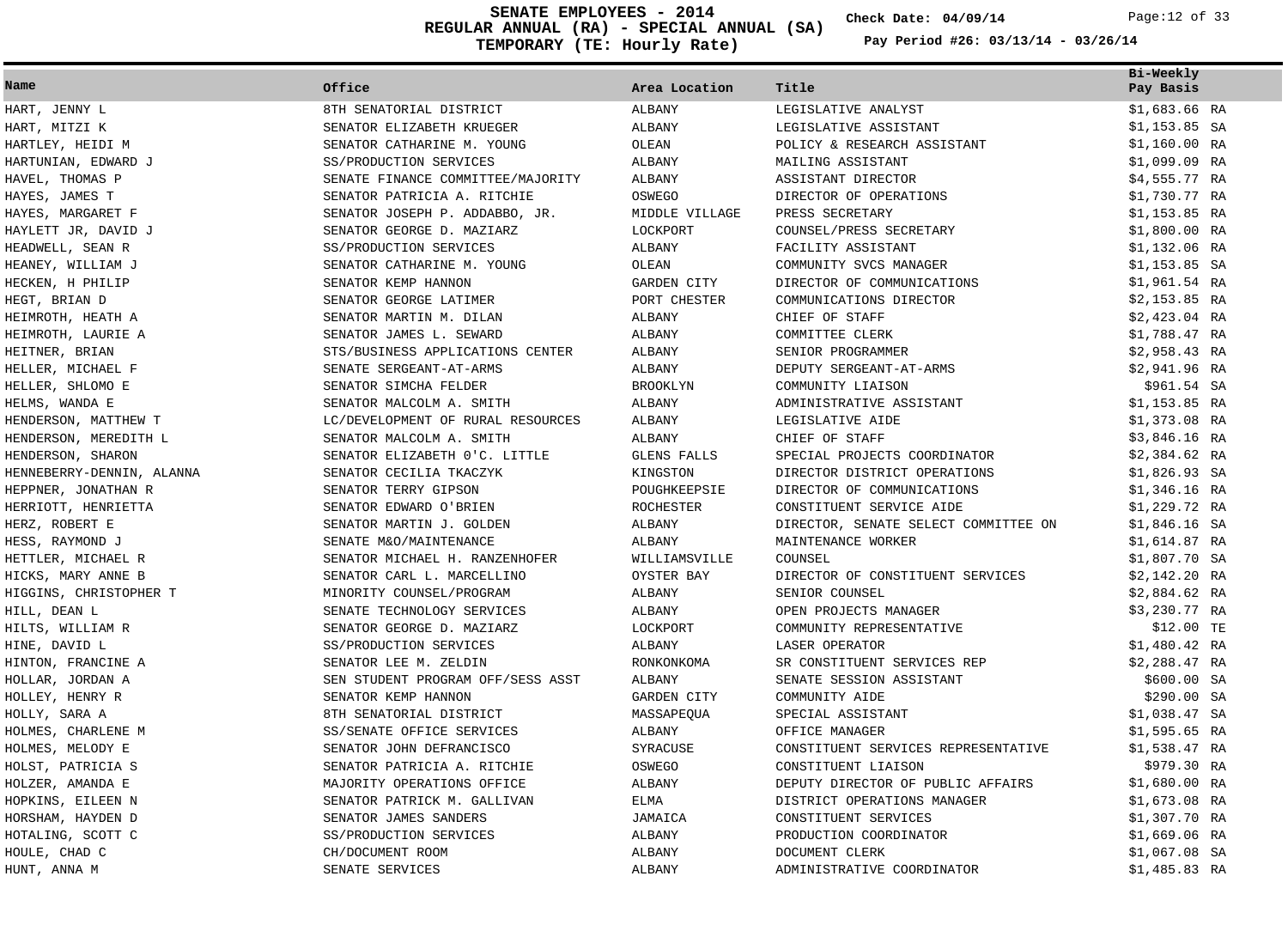**REGULAR ANNUAL (RA) - SPECIAL ANNUAL (SA) 04/09/14 SENATE EMPLOYEES - 2014** Page:13 of 33**TEMPORARY (TE: Hourly Rate)**

**Check Date:**

|  | Pay Period #26: 03/13/14 - 03/26/14 |  |  |
|--|-------------------------------------|--|--|
|  |                                     |  |  |

|                           |                                    |                  |                                      | Bi-Weekly      |  |
|---------------------------|------------------------------------|------------------|--------------------------------------|----------------|--|
| Name                      | Office                             | Area Location    | Title                                | Pay Basis      |  |
| HURTT, PETER F            | MEDIA SERVICES                     | ALBANY           | SENIOR ENGINEER                      | $$2,407.43$ RA |  |
| HUSSEY, KYLE F            | CH/JOURNAL CLERK'S OFFICE          | ALBANY           | BILL JACKETING CLERK                 | $$1,099.09$ RA |  |
| HYPOLITE, PAUL E          | SENATOR TIMOTHY M. KENNEDY         | <b>BUFFALO</b>   | DIRECTOR OF COMMUNITY AFFAIRS        | \$1,807.70 RA  |  |
| IMBESI, DANIELLE N        | SENATOR ANDREW J. LANZA            | STATEN ISLAND    | CONSTITUENT AIDE                     | \$15.00 TE     |  |
| INGHAM, JOANN M           | SENATOR KENNETH P. LAVALLE         | MOUNT SINAI      | CHIEF OF STAFF                       | $$3,959.43$ RA |  |
| INSERILLO, KRISTINA N     | SENATOR LEE M. ZELDIN              | RONKONKOMA       | ADMINISTRATIVE ASSISTANT             | $$1,461.54$ RA |  |
| ISAACS, NICHOLAS M        | SS/SPECIAL EVENTS                  | ALBANY           | SPECIAL EVENTS COORDINATOR           | \$2,327.22 RA  |  |
| ISLAM, ASHFAQUL           | STS/BUSINESS APPLICATIONS CENTER   | ALBANY           | PROGRAMMER                           | $$2,313.45$ RA |  |
| ITZLA, ROBERT H           | SENATOR JOHN J. BONACIC            | MIDDLETOWN       | SPECIAL ASSISTANT                    | \$1,076.93 RA  |  |
| IVES, KIRK W              | SENATOR CARL L. MARCELLINO         | ALBANY           | CHIEF OF STAFF                       | $$4,055.04$ RA |  |
| JACKSON, KEINA Z          | SENATOR TIMOTHY M. KENNEDY         | <b>BUFFALO</b>   | COMMUNITY OUTREACH DIRECTOR          | $$1,653.85$ RA |  |
| JACOBS, TARANEH G         | SENATOR GEORGE D. MAZIARZ          | LOCKPORT         | DISTRICT OFFICE AIDE                 | \$10.00 TE     |  |
| JACOBSEN, KENDALL J       | SENATOR BRAD HOYLMAN               | ALBANY           | LEGISLATIVE AIDE                     | $$1,259.84$ SA |  |
| JACOBSON, RICHARD P       | MINORITY COUNSEL/PROGRAM           | ALBANY           | SPECIAL COUNSEL                      | \$1,538.47 SA  |  |
| JACOME, HELEN             | SENATOR RUBEN DIAZ, SR.            | <b>BRONX</b>     | CHIEF OF STAFF                       | $$2,307.70$ RA |  |
| JAMISON, MICHAEL A        | MAJORITY CONFERENCE SERVICES       | ALBANY           | COORDINATOR                          | $$2,159.04$ SA |  |
| JARRETT, RONALD D         | MINORITY CONF SERV & EXT RELATIONS | NEW YORK         | EXTERNAL RELATIONS ASSOCIATE         | $$1,923.08$ SA |  |
| JASHIENSKI, STELLA        | SS/SENATE OFFICE SERVICES          | ALBANY           | <b>PROOFREADER</b>                   | $$1,334.53$ RA |  |
| JEAN-JACQUES, STEFFI      | SEN STUDENT PROGRAM OFF/SESS ASST  | ALBANY           | SENATE SESSION ASSISTANT             | \$600.00 SA    |  |
| JEANSON, KATHY A          | SENATOR KATHLEEN MARCHIONE         | CLIFTON PARK     | PUBLIC EVENTS PLANNER                | $$2,173.08$ RA |  |
| JEFFRES, DAMON B          | SENATOR JAMES L. SEWARD            | ONEONTA          | LEGISLATIVE ANALYST                  | \$1,442.31 RA  |  |
| JEFFREY, KIM L            | SENATOR DAVID S. CARLUCCI          | OSSINING         | OSSING DISTRICT REPRESENTATIVE       | $$1,346.16$ RA |  |
| JENKINS-COX, JACQUELINE M | SENATOR RUTH HASSELL-THOMPSON      | ALBANY           | DIRECTOR OF ALBANY OPERATIONS        | $$2,028.85$ RA |  |
| JENSEN, JOSHUA T          | SENATOR JOSEPH E. ROBACH           | <b>ROCHESTER</b> | DIRECTOR COMMUNITY AFFAIRS           | \$1,584.62 RA  |  |
| JENSEN, MICHELLE M        | SENATOR JOAQUIM M. MARTINS         | ALBANY           | EXECUTIVE ASSISTANT                  | \$1,923.08 RA  |  |
| JETTER, DOUGLAS G         | SS/SPECIAL EVENTS                  | ALBANY           | SPECIAL EVENTS COORDINATOR           | $$2,328.95$ RA |  |
| JEUNE, JESSICA E          | SENATOR CATHARINE M. YOUNG         | ALBANY           | CHIEF OF STAFF                       | \$3,192.31 RA  |  |
| JOHNSON, CHRISTOPHER A    | SENATOR ANDREA STEWART-COUSINS     | YONKERS          | SPECIAL ASSISTANT                    | \$961.54 SA    |  |
| JOHNSON, CORTNE A         | SENATOR ANDREA STEWART-COUSINS     | YONKERS          | ADMINISTRATIVE ASSISTANT/ SHEDULER   | \$1,615.39 RA  |  |
| JOHNSON, MICHAEL L        | MAJORITY OPERATIONS OFFICE         | ALBANY           | SPECIAL ASSISTANT                    | $$1,923.08$ SA |  |
| JOHNSON, OWEN H           | MAJORITY CONFERENCE SERVICES       | NEW YORK         | RESEARCH ASSISTANT                   | $$2,850.33$ RA |  |
| JOHNSON, ROSALYN V        | 20TH SENATORIAL DISTRICT           | <b>BROOKLYN</b>  | ADMINISTRATIVE ASSISTANT             | \$384.62 SA    |  |
| JONAS, OSCAR M            | SENATOR VELMANETTE MONTGOMERY      | <b>BROOKLYN</b>  | COMMUNITY LIAISON                    | $$1,923.08$ SA |  |
| JONES, CAROLYN D          | SENATOR RUTH HASSELL-THOMPSON      | <b>BRONX</b>     | DIR. COMMUNITY AFFAIRS/DO MANAGER    | $$2,649.04$ RA |  |
| JONES, JOSHUA M           | SENATOR ADRIANO ESPAILLAT          | ALBANY           | DIRECTOR OF OPERATIONS/ALBANY OFFICE | \$1,192.31 RA  |  |
| JONES, S DENNIS           | SS/PRODUCTION SERVICES             | ALBANY           | FACILITY ASSISTANT                   | $$1,513.22$ RA |  |
| JONES, SHANE E            | SS/SPECIAL EVENTS                  | ALBANY           | SPECIAL EVENTS COORDINATOR           | $$2,159.09$ RA |  |
| JONES-SULLIVAN, TANYA     | MINORITY CONF SERV & EXT RELATIONS | NEW YORK         | ADMINISTRATIVE ASSISTANT             | \$1,782.70 RA  |  |
| JORDAN, DAPHNE V          | SENATOR KATHLEEN MARCHIONE         | CLIFTON PARK     | LEGISLATIVE DIRECTOR                 | $$2,615.39$ RA |  |
| JOSEPH, JELLISA M         | SENATOR KEVIN S. PARKER            | ALBANY           | STUDENT LEGAL AIDE                   | \$15.00 TE     |  |
| JOST, ROBIN M             | SENATOR HUGH T. FARLEY             | ALBANY           | LEGISLATIVE ASSISTANT                | $$1,679.50$ SA |  |
| JOYCE, JESSICA M          | SENATOR DAVID J. VALESKY           | ALBANY           | POLICY AND FINANCE DIRECTOR          | \$3,076.93 RA  |  |
| JUNG, DAWA                | SENATOR ANTHONY P. AVELLA, JR.     | ALBANY           | COUNSEL TO SOCIAL SERVICES COMMITTEE | \$2,692.31 RA  |  |
| KABIR, SHARIF A           | MAJORITY COUNSEL/PROGRAM OFFICE    | ALBANY           | PARLIAMENTARIAN                      | $$3,269.24$ RA |  |
| KAHIL, THOMAS J           | MEDIA SERVICES                     | <b>ALBANY</b>    | PRODUCTION TECHNICIAN                | \$1,746.92 RA  |  |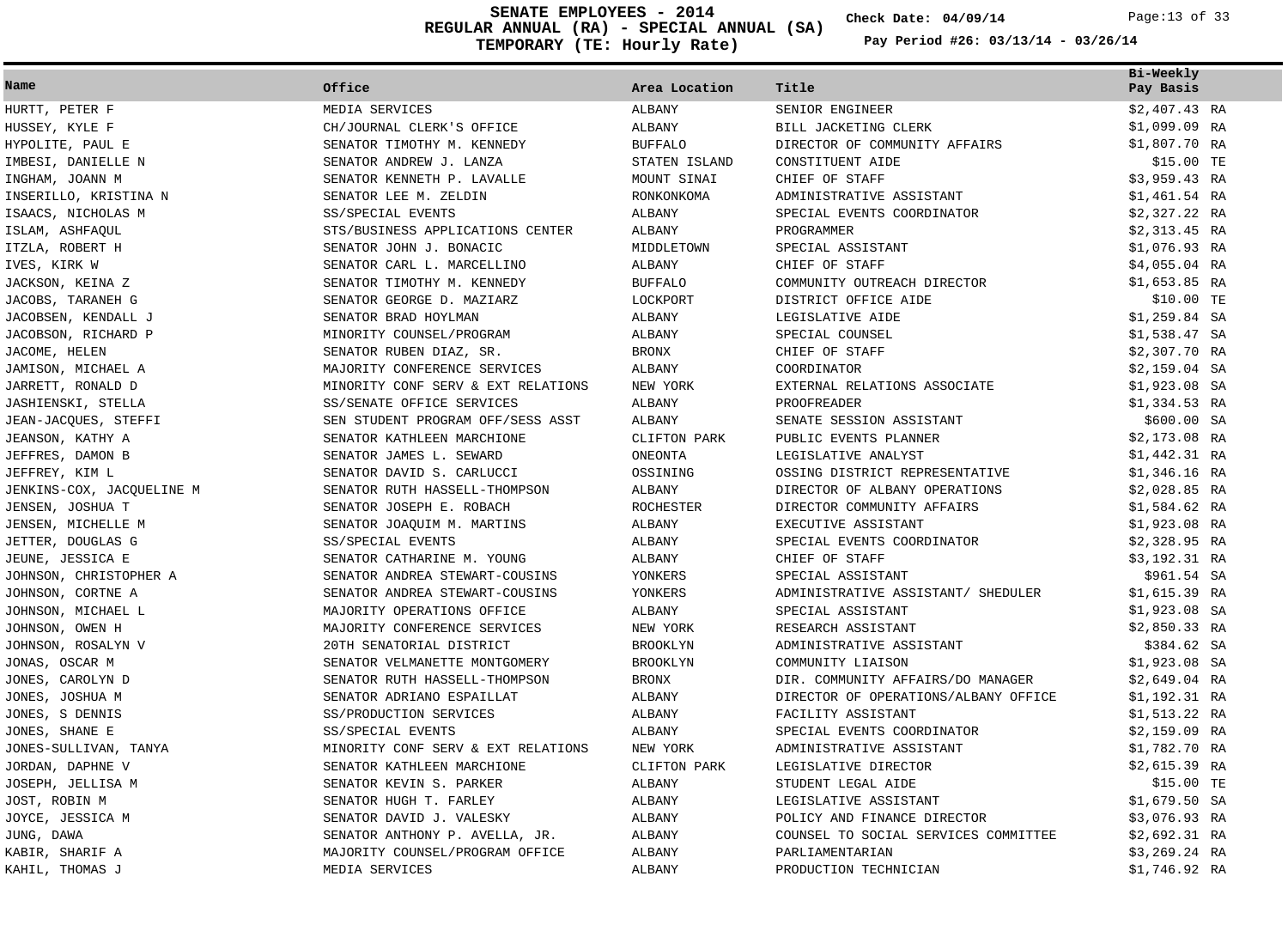**REGULAR ANNUAL (RA) - SPECIAL ANNUAL (SA) TEMPORARY (TE: Hourly Rate) SENATE EMPLOYEES - 2014 Check Date: 04/09/14** Page:14 of 33

**Check Date:**

|                         |                                   |                  |                                      | Bi-Weekly      |
|-------------------------|-----------------------------------|------------------|--------------------------------------|----------------|
| Name                    | Office                            | Area Location    | Title                                | Pay Basis      |
| KANE, ALISON M          | SENATOR KEMP HANNON               | ALBANY           | COUNSEL                              | $$2,884.62$ RA |
| KANNES, DEBORAH L       | SENATE M&O/HOUSEKEEPING           | ALBANY           | HOUSEKEEPER                          | \$642.94 SA    |
| KAPLAN, IRENE           | SENATOR DEAN G. SKELOS            | ROCKVILLE CENTRE | COMMUNITY RELATIONS COORDINATOR      | \$630.43 SA    |
| KAPP, PATRICIA A        | SENATOR JOHN J. BONACIC           | MIDDLETOWN       | ADMINISTRATIVE ASSISTANT             | $$1,538.47$ RA |
| KARLQUIST, DAMITA C     | SENATE PERSONNEL OFFICE           | ALBANY           | SENIOR EMPLOYMENT PROCESSING ASSOCIA | \$1,842.12 RA  |
| KASH, JANET K           | SENATOR JOSEPH P. ADDABBO, JR.    | ALBANY           | LEGISLATIVE ASSISTANT                | $$1,153.85$ SA |
| KASSAR, GERARD J        | SENATOR MARTIN J. GOLDEN          | <b>BROOKLYN</b>  | CHIEF OF STAFF                       | \$3,732.70 RA  |
| KATEN, JAMES P          | SEN STUDENT PROGRAM OFF/FELLOWS   | ALBANY           | SENATE FELLOW                        | $$1,500.00$ SA |
| KATSUR, ANTHONY D       | SENATE SERGEANT-AT-ARMS           | ALBANY           | SESSION SERGEANT-AT-ARMS             | $$1,760.36$ RA |
| KATZ, ERIC J            | MINORITY COUNSEL/PROGRAM          | NEW YORK         | FLOOR COUNSEL                        | $$2,500.00$ RA |
| KAVALER, MATTHEW A      | MAJORITY OPERATIONS OFFICE        | NEW YORK         | SENIOR RESEARCH ASSISTANT            | $$1,891.26$ SA |
| KEARNS, ROBYN S         | SS/GRAPHIC ARTS                   | ALBANY           | GRAPHIC EVENTS DESIGNER              | $$1,801.09$ RA |
| KEELER, ANN M           | SENATOR JAMES L. SEWARD           | ALBANY           | OFFICE ASSISTANT                     | $$1,038.47$ SA |
| KEELER III, LEROY H     | SENATOR TERRY GIPSON              | POUGHKEEPSIE     | CHIEF OF STAFF                       | $$3,076.93$ RA |
| KEHOE, MELISSA M        | 8TH SENATORIAL DISTRICT           | ALBANY           | COMMITTEE CLERK                      | $$1,584.63$ RA |
| KELLEHER, DEBORAH PECK  | SENATOR CARL L. MARCELLINO        | ALBANY           | DR. INVESTIGATION & GOV OP COMMITTEE | $$2,142.20$ SA |
| KELLY, BRIAN D          | SENATOR TERRY GIPSON              | POUGHKEEPSIE     | DIRECTOR OF GOVERNMENT AFFAIRS       | $$1,615.39$ RA |
| KELLY, BRYAN J          | SEN STUDENT PROGRAM OFF/SESS ASST | ALBANY           | SENATE SESSION ASSISTANT             | \$600.00 SA    |
| KELLY, SUZANNE E        | SENATE PERSONNEL OFFICE           | ALBANY           | ADMINISTRATIVE ASSISTANT             | $$1,429.83$ RA |
| KELSON, JENNIFER L      | SS/PRODUCTION SERVICES            | ALBANY           | PRODUCTION COORDINATOR               | $$1,940.15$ RA |
| KEMPTER, ELIZABETH A    | MAJORITY COUNSEL/PROGRAM OFFICE   | ALBANY           | HEALTH PROJECT COORDINATOR           | \$2,057.70 RA  |
| KENDALL, JENNIFER B     | SENATOR JAMES SANDERS             | JAMAICA          | <b>SCHEDULER</b>                     | \$1,538.47 RA  |
| KENSEY, GRACE H         | SENATOR CATHARINE M. YOUNG        | <b>JAMESTOWN</b> | CONSTITUENT SPECIALIST               | \$920.00 RA    |
| KIERNAN, STEPHANIE      | SENATOR TOBY ANN STAVISKY         | FLUSHING         | DIRECTOR OF OPERATIONS               | $$1,884.62$ RA |
| KIM, GRAYLIN J          | STS/BUSINESS APPLICATIONS CENTER  | ALBANY           | PROGRAMMER                           | $$2,547.28$ RA |
| KIMBALL JR, RICHARD A   | SENATOR CATHARINE M. YOUNG        | JAMESTOWN        | CONSTITUENT SPECIALIST               | \$858.00 SA    |
| KINDERMAN, REED A       | SENATOR JOSEPH A. GRIFFO          | UTICA            | EXECUTIVE ASSISTANT                  | $$1,230.77$ SA |
| KING, KIMBERLY S        | SENATE TECHNOLOGY SERVICES        | ALBANY           | WEB SUPPORT SPECIALIST               | \$1,891.26 RA  |
| KING, LESLIE E          | SECRETARY OF THE SENATE'S OFFICE  | ALBANY           | EXECUTIVE ASSISTANT                  | $$3,428.68$ RA |
| KING, LUANN M           | SENATOR JAMES L. SEWARD           | CORTLAND         | STAFF ASSISTANT                      | \$1,490.39 RA  |
| KING, MARINA P          | SENATOR RUBEN DIAZ, SR.           | <b>BRONX</b>     | LEGISLATIVE AIDE                     | $$1,615.39$ RA |
| KIPPEN, JASON A         | SENATE PERSONNEL OFFICE           | ALBANY           | RECRUITMENT AND TRAINING COORDINATOR | $$2,570.65$ RA |
| KIRKWOOD, JAMES A       | SENATOR KATHLEEN MARCHIONE        | <b>ALBANY</b>    | RESEARCH ASSISTANT                   | $$1,423.08$ RA |
| KITO, JEFFREY K         | SENATOR KENNETH P. LAVALLE        | MOUNT SINAI      | COMMUNITY LIAISON                    | $$1,161.54$ SA |
| KLAEYSEN, CHRISTOPHER W | IDC COUNSEL/PROGRAM OFFICE        | ALBANY           | POLICY ANALYST                       | $$1,923.08$ RA |
| KLEIN, ERIC P           | SEN STUDENT PROGRAM OFF/FELLOWS   | ALBANY           | SENATE FELLOW                        | $$1,500.00$ SA |
| KLENDER, LAUREN A       | SENATE PERSONNEL OFFICE           | ALBANY           | ADMINISTRATIVE CLERK                 | \$1,099.09 RA  |
| KLINOWSKI, FRANK A      | SS/PRODUCTION SERVICES            | ALBANY           | LASE/OUICK COPY MANAGER              | $$2,625.35$ RA |
| KLOPFER, GREGORY E      | SS/PRODUCTION SERVICES            | ALBANY           | MAILING ASSISTANT                    | $$1,099.09$ RA |
| KNIGHT, CELESTE R       | SENATE FINANCE COMMITTEE/MINORITY | ALBANY           | CONFIDENTIAL EXECUTIVE ASSISTANT     | $$2,307.70$ RA |
| KOEHLER, JOYCE E        | MEDIA SERVICES                    | ALBANY           | EXECUTIVE ASSISTANT                  | $$2,213.35$ RA |
| KONTZAMANIS, GEORGEA C  | MAJORITY OPERATIONS OFFICE        | <b>BROOKLYN</b>  | CONSTITUENT SERVICES ASSISTANT       | $$2,615.39$ RA |
| KOSINSKI, PETER S       | SECRETARY OF THE SENATE'S OFFICE  | ALBANY           | SPECIAL COUNSEL TO THE SENATE        | \$5,381.77 SA  |
| KOSIOREK, PAULA M       | SENATOR JOSEPH E. ROBACH          | <b>ROCHESTER</b> | OFFICE MANAGER                       | \$1,961.54 RA  |
| KOURY, JOHN A           | LC/ADMIN REGULATIONS REVIEW COMM  | ALBANY           | <b>DIRECTOR</b>                      | \$2,204.42 RA  |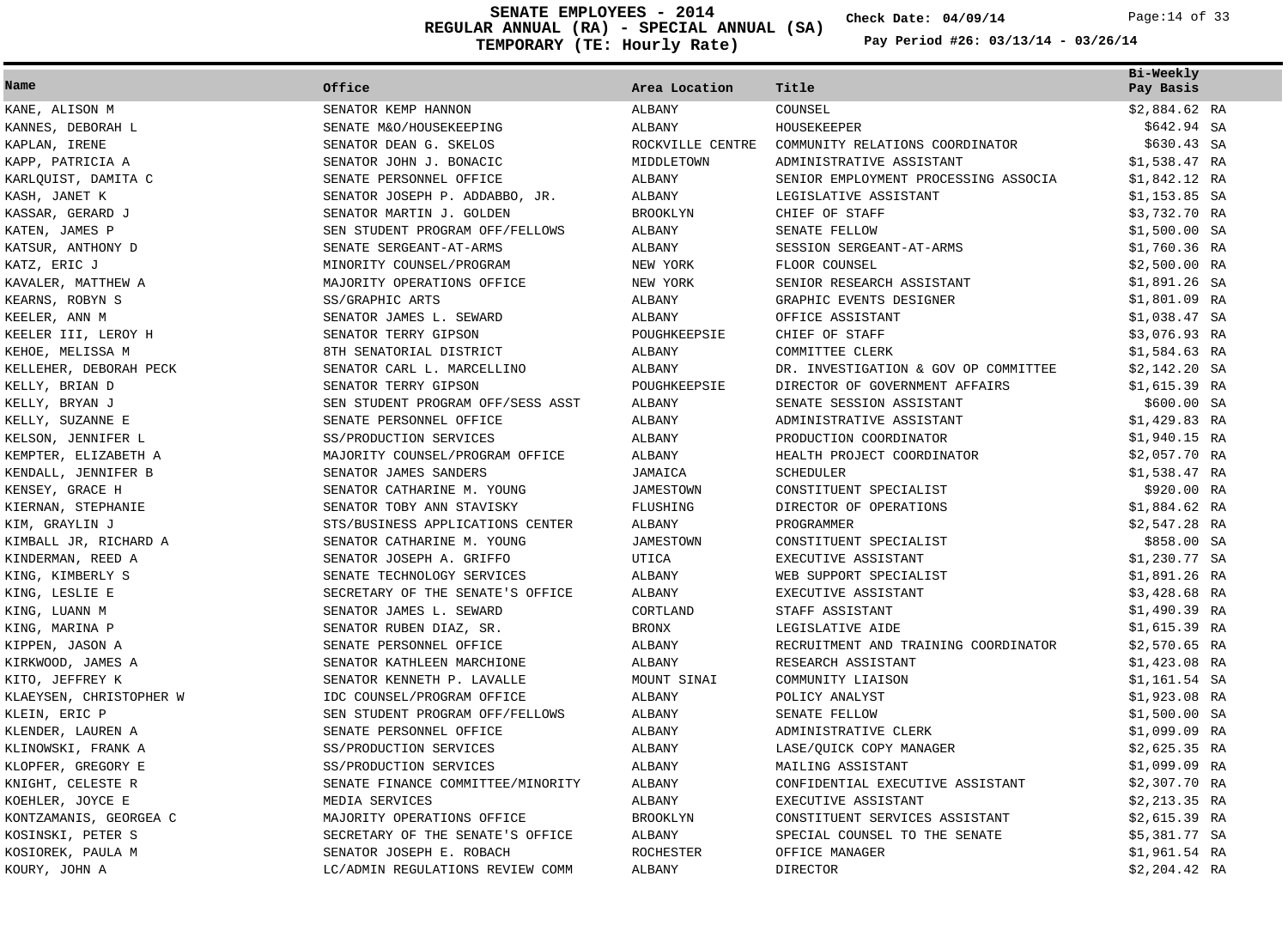**REGULAR ANNUAL (RA) - SPECIAL ANNUAL (SA) TEMPORARY (TE: Hourly Rate) SENATE EMPLOYEES - 2014 Check Date: 04/09/14** Page:15 of 33

**Check Date:**

|                        |                                    |                   |                                      | Bi-Weekly      |  |
|------------------------|------------------------------------|-------------------|--------------------------------------|----------------|--|
| Name                   | Office                             | Area Location     | Title                                | Pay Basis      |  |
| KOWALEWSKI JR, JOSEPH  | SENATE SERGEANT-AT-ARMS            | ALBANY            | SESSION SERGEANT-AT-ARMS             | \$678.23 SA    |  |
| KRAUS, JEFFREY F       | SENATOR MARTIN J. GOLDEN           | <b>BROOKLYN</b>   | COUNSELOR                            | $$1,124.16$ SA |  |
| KRUGER, DAVID M        | SENATOR BRAD HOYLMAN               | NEW YORK          | DIRECTOR OF OPERATIONS & SCHEDULING  | $$1,384.62$ RA |  |
| KURDT, ANTONIETTA E    | SENATE M&O/HOUSEKEEPING            | ALBANY            | HOUSEKEEPER                          | \$621.43 SA    |  |
| KURIEN, MAYA           | SENATOR BRAD HOYLMAN               | NEW YORK          | LEGISLATIVE AIDE                     | $$1,384.62$ RA |  |
| KUSNIERZ, THEODORE T   | SENATOR PATRICIA A. RITCHIE        | ALBANY            | CHIEF OF STAFF/DIRECTOR OF AGRICULTU | $$3,000.00$ RA |  |
| KWACZ, KRISTINA T      | SENATOR TERRY GIPSON               | ALBANY            | DIRECTOR OF OPERATIONS/ALBANY OFFICE | $$1,653.85$ RA |  |
| LABARGE, CHRISTOPHER W | SENATOR BILL PERKINS               | ALBANY            | LEGISLATIVE DIRECTOR                 | $$1,923.08$ RA |  |
| LACCETTI, MICHAEL J    | SENATE FINANCE COMMITTEE/MINORITY  | ALBANY            | DIRECTOR OF FISCAL STUDIES           | $$2,884.62$ RA |  |
| LADOPOULOS, NIKO P     | MAJORITY COUNSEL/PROGRAM OFFICE    | <b>ALBANY</b>     | PROGRAM ANALYST                      | \$3,060.29 RA  |  |
| LAFALCE, JEAN M        | SENATE TECHNOLOGY SERVICES         | ALBANY            | SENIOR COMPUTER OPERATOR             | \$1,599.93 RA  |  |
| LAGRANGE, HAYDEN M     | SEN STUDENT PROGRAM OFF/SESS ASST  | ALBANY            | SENATE SESSION ASSISTANT             | \$600.00 SA    |  |
| LAGUERRA, NANCY C      | SENATOR CARL L. MARCELLINO         | OYSTER BAY        | SPECIAL ASSISTANT                    | $$1,153.85$ SA |  |
| LALOTA, NICHOLAS J     | SENATOR PHILIP BOYLE               | BAY SHORE         | CHIEF OF STAFF                       | \$3,565.39 RA  |  |
| LAMALFA, TONI ANN      | SENATOR CARL L. MARCELLINO         | ALBANY            | EXECUTIVE SECRETARY/COMMITTEE CLERK  | $$1,880.81$ RA |  |
| LAMARCH, NICOLE M      | SENATOR ANDREW J. LANZA            | ALBANY            | INTERN                               | \$15.00 TE     |  |
| LAMB, GERALDINE B      | SENATOR RUBEN DIAZ, SR.            | <b>BRONX</b>      | COMMUNITY LIAISON                    | \$1,615.39 RA  |  |
| LAMOUNTAIN, BETH A     | SENATOR KENNETH P. LAVALLE         | ALBANY            | EXECUTIVE SECRETARY                  | $$1,926.93$ RA |  |
| LANG, ANNMARIE         | SENATOR JOHN J. FLANAGAN           | SMITHTOWN         | LEGISLATIVE AIDE                     | \$2,192.31 RA  |  |
| LANG, CHRISTOPHER C    | SEN STUDENT PROGRAM OFF/FELLOWS    | ALBANY            | SENATE FELLOW                        | $$1,500.00$ SA |  |
| LANGSAM, JOSEPH C      | SENATOR SIMCHA FELDER              | <b>BROOKLYN</b>   | RESEARCH WRITING ASSISTANT           | \$961.54 SA    |  |
| LAROSE, MARY PAT       | SENATE PERSONNEL OFFICE            | ALBANY            | BENEFITS SUPERVISOR/LIAISON          | $$2,850.42$ RA |  |
| LARRIER, ANN R         | SENATOR RUTH HASSELL-THOMPSON      | <b>BRONX</b>      | COMMUNITY REPRESENTATIVE             | \$8.00 TE      |  |
| LASHLEY, LISA G        | SENATOR JOHN SAMPSON               | <b>BROOKLYN</b>   | SPECIAL COUNSEL                      | $$3,346.16$ RA |  |
| LATER, ALEX            | SENATOR DIANE J. SAVINO            | STATEN ISLAND     | COMMUNITY LIAISON                    | $$1,538.47$ RA |  |
| LATINO, TIFFANY M      | SENATOR JOHN DEFRANCISCO           | SYRACUSE          | COMMUNICATIONS DIRECTOR              | $$2,423.08$ RA |  |
| LATTIMORE, SUSAN T     | MAJORITY COUNSEL/PROGRAM OFFICE    | ALBANY            | EXECUTIVE ASSISTANT                  | \$1,980.77 RA  |  |
| LATTIN, SARA J         | SENATOR THOMAS F. O'MARA           | <b>ELMIRA</b>     | EXECUTIVE SECRETARY                  | $$2,019.24$ RA |  |
| LAWES, TANIA A         | SENATOR JOAQUIM M. MARTINS         | GARDEN CITY PARK  | CONSTITUENT SERVICES REPRESENTATIVE  | $$1,346.16$ RA |  |
| LECLAIR, LOUELLA F     | SENATOR PATRICIA A. RITCHIE        | OSWEGO            | LEGISLATIVE AIDE                     | \$10.00 TE     |  |
| LEDER, DARLENE A       | SENATOR SIMCHA FELDER              | ALBANY            | EXECUTIVE ASSISTANT                  | $$21.50$ TE    |  |
| LEE, JOSEPH S          | MINORITY LEADER'S SENIOR STAFF     | NEW YORK          | EXTERNAL RELATIONS DIRECTOR          | $$2,500.00$ SA |  |
| LEE, MARVIN A          | SENATOR JOAQUIM M. MARTINS         | GARDEN CITY PARK  | COMMUNITY LIAISON                    | \$408.04 SA    |  |
| LEE, MARY C            | SENATOR THOMAS W. LIBOUS           | <b>BINGHAMTON</b> | DEPUTY CHIEF OF STAFF                | \$3,165.39 RA  |  |
| LEHAN, KAREN L         | SENATE PERSONNEL OFFICE            | ALBANY            | BENEFITS ASSISTANT SUPERVISOR        | $$2,443.55$ RA |  |
| LEONARD, DONALD J      | SENATOR THOMAS W. LIBOUS           | <b>BINGHAMTON</b> | REGIONAL COORDINATOR                 | \$386.54 SA    |  |
| LERCH, MATTHEW R       | MINORITY CONF SERV & EXT RELATIONS | ASTORIA           | EXTERNAL RELATIONS ASSOCIATE         | $$1,923.08$ SA |  |
| LEUNG, SUSAN           | SENATOR VELMANETTE MONTGOMERY      | <b>BROOKLYN</b>   | DISTRICT OFFICE CHIEF OF STAFF       | $$2,500.00$ RA |  |
| LEVIN, DANIEL H        | IDC COUNSEL/PROGRAM OFFICE         | ALBANY            | ASSISTANT COUNSEL TO THE IDC         | $$2,596.16$ RA |  |
| LEWIS, ALEC D          | MINORITY CONF SERV & EXT RELATIONS | ALBANY            | EXTERNAL RELATIONS ASSOCIATE         | $$1,923.08$ SA |  |
| LEWIS, DAVID L         | SENATOR DEAN G. SKELOS             | ALBANY            | COUNSEL TO THE MAJORITY LEADER       | $$5,961.54$ SA |  |
| LEWIS, TOM L           | SENATOR KATHLEEN MARCHIONE         | CLIFTON PARK      | DEPUTY CHIEF STAFF DIR OF OPERATIONS | $$2,653.85$ SA |  |
| LIANG, CARLY           | SENATOR ANTHONY P. AVELLA, JR.     | <b>BAYSIDE</b>    | DIRECTOR OF CONSTITUENT SERVICES     | \$1,288.47 RA  |  |
| LIGUORI, ELIZABETH M   | SENATOR DEAN G. SKELOS             | ROCKVILLE CENTRE  | CONSTITUENT SERVICE AIDE             | $$1,765.18$ RA |  |
| LILAC, JEFFREY P       | CH/JOURNAL CLERK'S OFFICE          | ALBANY            | BILL JACKETING CLERK                 | $$1,285.88$ RA |  |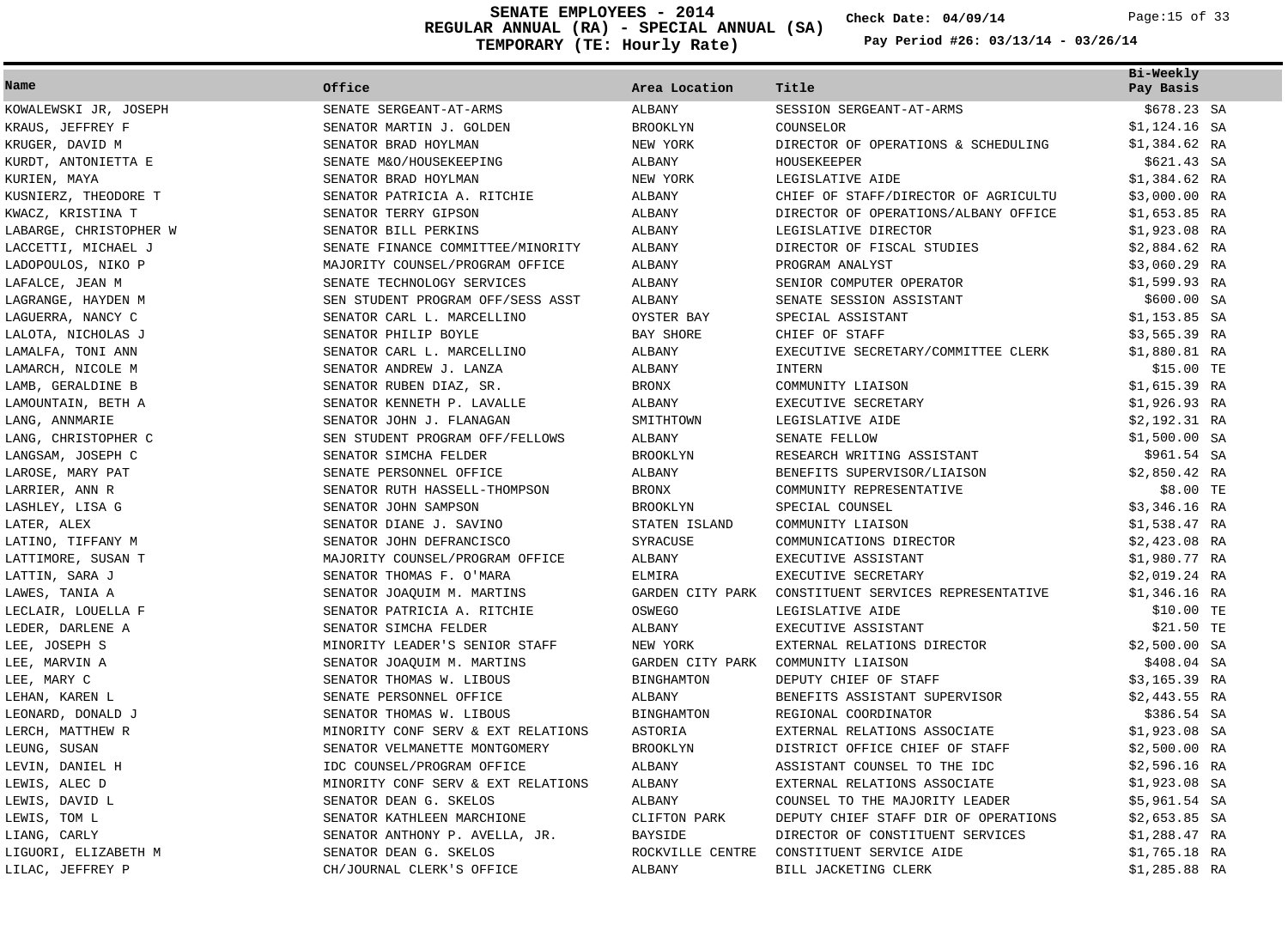**REGULAR ANNUAL (RA) - SPECIAL ANNUAL (SA) TEMPORARY (TE: Hourly Rate) SENATE EMPLOYEES - 2014 Check Date: 04/09/14** Page:16 of 33

**Check Date:**

| Name                         | Office                            | Area Location      | Title                                | Bi-Weekly<br>Pay Basis |
|------------------------------|-----------------------------------|--------------------|--------------------------------------|------------------------|
| LILKENDEY, JULIA G           | MEDIA SERVICES                    | ALBANY             | DEPUTY DIRECTOR                      | $$2,835.43$ RA         |
| LILLY, KEITH L               | SENATOR BILL PERKINS              | NEW YORK           | SPECIAL ASSISTANT                    | \$2,076.93 RA          |
| LINGER, PATRICK S            | SS/PRODUCTION SERVICES            | ALBANY             | SENIOR WEB PRESSMAN                  | \$1,881.74 RA          |
| LIPKIND, REUVEN              | 20TH SENATORIAL DISTRICT          | <b>BROOKLYN</b>    | DIRECTOR OF CONSTITUENT SERVICES     | \$1,346.16 RA          |
| LISI, MARTINA M              | SENATOR MICHAEL N. GIANARIS       | ALBANY             | OFFICE MANAGER/ALBANY                | \$1,846.16 RA          |
| LITTLE, MICHAEL J            | SENATOR MARK J. GRISANTI          | <b>BUFFALO</b>     | LEGISLATIVE ANALYST                  | \$576.93 SA            |
| LOCASCIO II, THOMAS J        | SENATOR DEAN G. SKELOS            | ROCKVILLE CENTRE   | DIRECTOR DISTRICT OPERATIONS         | \$3,565.39 RA          |
| LOCKWOOD, DAVID A            | SENATE M&O/MAINTENANCE            | ALBANY             | MAINTENANCE SUPERVISOR               | $$2,600.37$ RA         |
| LOGIUDICE, MARIA A           | SENATE FINANCE COMMITTEE/MAJORITY | ALBANY             | PRINCIPAL ANALYST                    | \$3,763.47 RA          |
| LOMBARDI, ANGELO J           | SS/PRODUCTION SERVICES            | ALBANY             | MAILING ASSISTANT                    | \$1,482.80 RA          |
| LOMBARDI, MARIE F            | SENATOR KEMP HANNON               | GARDEN CITY        | SENIOR LEGISLATIVE AIDE              | $$1,153.85$ SA         |
| LOMBARDI, REGINA A           | SS/SENATE OFFICE SERVICES         | ALBANY             | DATA ENTRY OPERATOR                  | \$1,212.63 RA          |
| LONG, JAMES E                | MINORITY COUNSEL/PROGRAM          | ALBANY             | SPECIAL COUNSEL                      | \$1,538.47 SA          |
| LONGO, CHARLOTTE D           | SENATOR CARL L. MARCELLINO        | OYSTER BAY         | RESEARCH ASSISTANT                   | \$703.85 SA            |
| LOPEZ, RADHAMES A            | SENATOR ADRIANO ESPAILLAT         | NEW YORK           | SPECIAL ASSISTANT                    | \$961.54 RA            |
| LOPEZ, WELQUIS R             | MAJORITY OPERATIONS OFFICE        | NEW YORK           | SPECIAL ADVISOR TO THE REP. CONF. LE | \$5,961.54 SA          |
| LORRIS RITTER, ELIZABETH     | SENATOR ADRIANO ESPAILLAT         | NEW YORK           | COMMUNITY LIAISON                    | \$961.54 SA            |
| LOSQUADRO, STELLA            | MAJORITY OPERATIONS OFFICE        | RONKONKOMA         | REGIONAL COORDINATOR                 | \$961.54 SA            |
| LOSS, WILLIAM M              | SENATE TECHNOLOGY SERVICES        | ALBANY             | MANAGER OF DATA PROCESSING           | \$5,877.90 RA          |
| LOTT, KAYLA J                | MINORITY OFFICE OF COMMUNICATIONS | ALBANY             | PRESS OFFICER                        | $$1,576.93$ RA         |
| LOUGHRAN, PETER M            | SENATOR GEORGE LATIMER            | ALBANY             | LEGISLATIVE DIRECTOR                 | $$2,115.39$ RA         |
| LOUIS, JOSE                  | SENATOR ADRIANO ESPAILLAT         | NEW YORK           | SCHEDULING DIRECTOR                  | \$1,730.77 RA          |
| LOUSER, JOYCE A              | SENATOR CATHARINE M. YOUNG        | OLEAN              | OFFICE COORDINATOR                   | \$480.00 SA            |
| LOVE, RYAN M                 | MAJORITY CONFERENCE SERVICES      | ROCKVILLE CENTRE   | DIGITAL & SOCIAL MEDIA MANAGER       | $$2,693.85$ RA         |
| LOVULLO, BRENDAN M           | MAJORITY LEGISLATIVE SERVICES     | ALBANY             | DEPUTY DIRECTOR                      | \$2,693.86 RA          |
| LOVULLO, REBECCA A           | MAJORITY COUNSEL/PROGRAM OFFICE   | ALBANY             | ASSISTANT COUNSEL                    | \$2,687.91 RA          |
| LUBER, KATHERINE G           | SENATOR JOHN DEFRANCISCO          | ALBANY             | STUDENT AIDE                         | \$10.00 TE             |
| LUBOCH, MARTHA R             | SENATOR CATHARINE M. YOUNG        | ALBANY             | LEGISLATIVE COORDINATOR              | \$1,730.77 RA          |
| LUCAS, BONNIE J              | SENATOR ELIZABETH 0'C. LITTLE     | PLATTSBURGH        | RECEPTIONIST                         | \$730.77 SA            |
| LUCAS, KELLY L               | SS/GRAPHIC ARTS                   | ALBANY             | GRAPHIC ARTIST                       | \$2,521.69 RA          |
| LUCAS, STACIE J              | SENATOR ELIZABETH 0'C. LITTLE     | GLENS FALLS        | LEGISLATIVE ASSISTANT                | $$1,615.39$ RA         |
| LUMSDEN, REBECCA L           | SENATOR THOMAS W. LIBOUS          | <b>BINGHAMTON</b>  | CONSTITUENT SERVICES ASSISTANT       | $$1,461.52$ RA         |
| LUNT, JENNIFER L             | SENATOR ELIZABETH 0'C. LITTLE     | <b>GLENS FALLS</b> | EDUCATION ADVISOR                    | \$1,230.77 SA          |
| LUTHER, CAROLE M             | SENATOR JOHN DEFRANCISCO          | ALBANY             | LEGISLATIVE ASSISTANT                | \$1,461.54 SA          |
| LUTHER, JILL M               | IDC COUNSEL/PROGRAM OFFICE        | ALBANY             | LEGISLATIVE DIRECTOR                 | \$2,384.62 RA          |
| LUTZ, THOMAS M               | SENATOR GREGORY R. BALL           | <b>BREWSTER</b>    | FAITH BASED LIAISON                  | \$769.24 SA            |
| LYNCH, MEGHAN K              | SENATOR JOSE G. RIVERA            | <b>BRONX</b>       | CHIEF OF STAFF                       | \$3,076.93 RA          |
| MACEKO, EMMA E               | MAJORITY COUNSEL/PROGRAM OFFICE   | ALBANY             | ASSISTANT COUNSEL                    | \$2,230.77 RA          |
| MACENTEE, DANIEL E           | SENATOR ELIZABETH 0'C. LITTLE     | ALBANY             | COMMUNICATIONS DIRECTOR              | $$2,826.93$ RA         |
| MACIELAK-WOJTKOWSKI, CAROL A | SENATOR MICHAEL H. RANZENHOFER    | WILLIAMSVILLE      | LEGISLATIVE ASSOCIATE                | \$782.00 SA            |
| MACKAY, JOHN B               | SENATOR PHILIP BOYLE              | BAY SHORE          | DISTRICT REPRESENTATIVE              | \$384.62 SA            |
| MACKINNON, SHAWN M           | SENATE FINANCE COMMITTEE/MAJORITY | ALBANY             | ASSISTANT DIRECTOR                   | $$5,100.49$ RA         |
| MACKOWIAK JR, JOHN A         | SENATOR TIMOTHY M. KENNEDY        | <b>BUFFALO</b>     | COMMUNICATIONS DIRECTOR              | \$2,307.70 RA          |
| MACLEOD, KAITLYN A           | MAJORITY POLICY DEVELOPMENT       | ALBANY             | SENIOR POLICY ANALYST                | \$1,923.08 RA          |
| MADDALLA, CAROLE R           | SENATOR CATHARINE M. YOUNG        | ALBANY             | OFFICE COORDINATOR                   | \$1,440.00 RA          |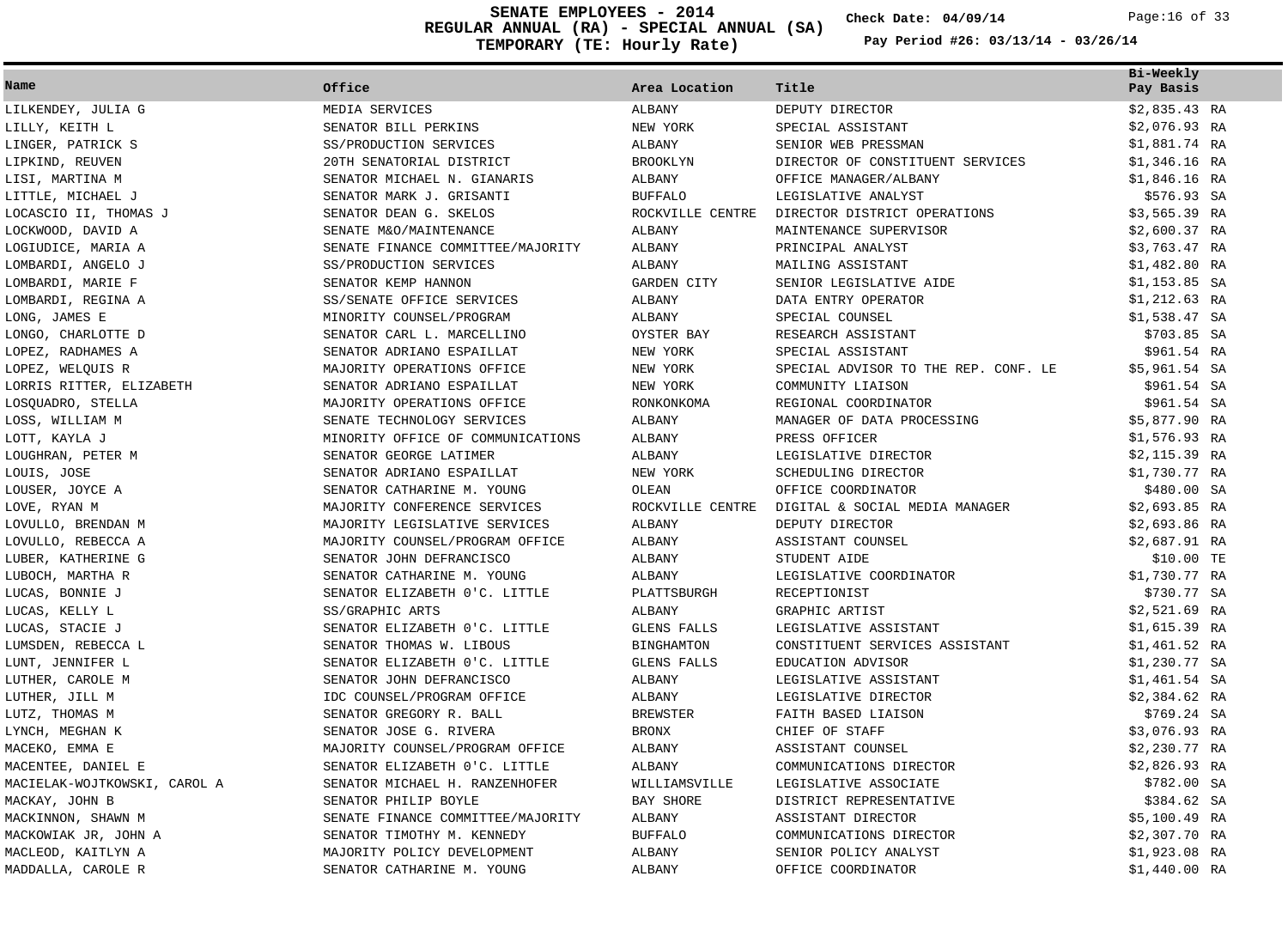**REGULAR ANNUAL (RA) - SPECIAL ANNUAL (SA) TEMPORARY (TE: Hourly Rate) SENATE EMPLOYEES - 2014 Check Date: 04/09/14** Page:17 of 33

**Check Date:**

| Name                   | Office                             | Area Location     | Title                               | Bi-Weekly<br>Pay Basis |  |
|------------------------|------------------------------------|-------------------|-------------------------------------|------------------------|--|
| MADDALLA, TAMMY L      | SS/SPECIAL EVENTS                  | ALBANY            | SPECIAL EVENTS COORDINATOR          | $$2,328.95$ RA         |  |
| MADIGAN, PATRICK F     | SENATOR ELIZABETH KRUEGER          | NEW YORK          | COMMUNITY LIAISON                   | $$1,461.54$ RA         |  |
| MAGLOTT, STEPHEN A     | SENATOR ANDREA STEWART-COUSINS     | YONKERS           | DIRECTOR OF CORRESPONDENCE          | \$1,730.77 SA          |  |
| MAHADEO, VISHNU R      | SENATOR JAMES SANDERS              | JAMAICA           | CONSTITUENT SERVICES                | \$576.93 SA            |  |
| MAHAR, CAROL M         | SENATOR THOMAS F. O'MARA           | ALBANY            | OFFICE ADMINISTRATOR                | $$2,653.85$ RA         |  |
| MAHAR JR, FRANK C      | SENATE M&O/DIRECTOR'S OFFICE       | ALBANY            | ADMINISTRATIVE ASSISTANT            | \$25.00 TE             |  |
| MAHER, BRIAN M         | SENATOR WILLIAM J. LARKIN, JR.     | NEW WINDSOR       | CONSTITUENT SERVICE AIDE            | \$1,615.39 RA          |  |
| MAHONEY, KIERAN M      | SENATOR ANTHONY P. AVELLA, JR.     | <b>BAYSIDE</b>    | DISTRICT REPRESENTATIVE             | $$1,153.85$ SA         |  |
| MAHSERJIAN III, GEORGE | SS/PRODUCTION SERVICES             | ALBANY            | FINISHING MGR                       | $$2,399.19$ RA         |  |
| MAISANO, JAMES         | MAJORITY OPERATIONS OFFICE         | NEW YORK          | SPECIAL COUNSEL                     | $$2,101.40$ SA         |  |
| MALLISON, VICTOR L     | SENATOR GEORGE LATIMER             | <b>ALBANY</b>     | CHIEF OF STAFF                      | \$2,884.62 RA          |  |
| MALMAN, RANDI I        | SENATOR MICHAEL H. RANZENHOFER     | <b>ALBANY</b>     | COMMITTEE CLERK                     | \$1,576.93 RA          |  |
| MALONE, AUSTIN P       | SENATOR ANDREW J. LANZA            | STATEN ISLAND     | CONSTITUENT AIDE                    | \$15.00 TE             |  |
| MALONE, CHRISTOPHER J  | SENATOR JOSE G. RIVERA             | <b>BRONX</b>      | POLICY DIRECTOR                     | \$1,019.24 SA          |  |
| MALONEY, JAMES P       | SENATE SERGEANT-AT-ARMS            | ALBANY            | ASSISTANT SERGEANT-AT-ARMS          | $$2,088.20$ RA         |  |
| MALOWITZ, JESSE M      | SENATOR DAVID S. CARLUCCI          | <b>NANUET</b>     | DISTRICT REPRESENTATIVE             | \$1,346.16 RA          |  |
| MALOY, JOSEPH A        | SENATE M&O/SUPPLY                  | ALBANY            | CHIEF SENATE SUPPLY                 | \$1,754.57 RA          |  |
| MANLEY, LAURA E        | SENATOR MARK J. GRISANTI           | <b>ALBANY</b>     | DIR. OF POLICY DEV / COMMUN. LIASON | \$1,730.77 RA          |  |
| MANNO, LAURA J         | MINORITY CONF SERV & EXT RELATIONS | ALBANY            | EXTERNAL RELATIONS ASSOCIATE        | \$1,923.08 SA          |  |
| MANSION, MICHAEL P     | SENATOR HUGH T. FARLEY             | ALBANY            | ASSISTANT COUNSEL                   | \$957.97 SA            |  |
| MARAGLIANO, MORGAN J   | SEN STUDENT PROGRAM OFF/FELLOWS    | ALBANY            | SENATE FELLOW                       | $$1,500.00$ SA         |  |
| MARCO, WILLIAM J       | SENATOR ANDREW J. LANZA            | STATEN ISLAND     | CONSTITUENT AIDE                    | \$15.00 TE             |  |
| MARCY, MOLLY M         | IDC COUNSEL/PROGRAM OFFICE         | ALBANY            | SPECIAL ASSISTANT                   | \$1,634.62 RA          |  |
| MARINICH, JERRY F      | SENATOR THOMAS W. LIBOUS           | <b>BINGHAMTON</b> | LEGISLATIVE COORDINATOR             | \$386.54 SA            |  |
| MARKHAM, MAX J         | SENATOR BRAD HOYLMAN               | NEW YORK          | LEGISLATIVE AIDE                    | \$1,384.62 RA          |  |
| MARKS, DEBRA L         | SENATE TECHNOLOGY SERVICES         | ALBANY            | SECURITY COORDINATOR                | $$2,432.63$ RA         |  |
| MAROUN, PAUL A         | SENATOR ELIZABETH 0'C. LITTLE      | PLATTSBURGH       | NORTH COUNTRY COORD./COUNSEL        | $$2,346.16$ SA         |  |
| MARSELLE, KIM L        | SENATOR ANDREW J. LANZA            | STATEN ISLAND     | COMMUNITY LIAISON                   | $$1,326.93$ SA         |  |
| MARSHALL, GREGORY      | SS/PRODUCTION SERVICES             | <b>ALBANY</b>     | PRE PRESS TECHNICIAN                | \$1,228.08 RA          |  |
| MARTI, FRANCESC R      | IDC LEADER'S SENIOR STAFF          | ALBANY            | FINANCE DIRECTOR                    | \$4,807.70 RA          |  |
| MARTIN, JASON C        | SENATOR DAVID S. CARLUCCI          | <b>NANUET</b>     | CHIEF OF STAFF                      | \$3,615.39 RA          |  |
| MARTIN, LAURA M        | SENATOR THOMAS W. LIBOUS           | <b>BINGHAMTON</b> | CONSTITUENT SERVICES COORDINATOR    | \$813.47 SA            |  |
| MARTIN, MITCHELL A     | SENATOR PATRICK M. GALLIVAN        | ELMA              | COMMUNITY REPRESENTATIVE            | \$1,538.47 SA          |  |
| MARTIN, SEAN           | IDC COUNSEL/PROGRAM OFFICE         | <b>BRONX</b>      | SPECIAL ASSISTANT                   | $$1,153.84$ SA         |  |
| MARTINEZ, LEILA        | SENATOR RUBEN DIAZ, SR.            | <b>BRONX</b>      | DIRECTOR OF OPERATIONS              | $$2,000.00$ RA         |  |
| MARTINEZ, ROBERT A     | SENATE M&O/MAINTENANCE             | ALBANY            | MAINTENANCE WORKER                  | \$1,192.30 RA          |  |
| MARTINO, JESSICA A     | SENATOR DAVID J. VALESKY           | SYRACUSE          | ADMINISTRATIVE ASSISTANT            | $$1,461.54$ RA         |  |
| MARUSIC, SANDRA L      | SENATOR JAMES L. SEWARD            | HERKIMER          | OFFICE ASSISTANT                    | \$470.00 SA            |  |
| MATARAZZO, WILLIAM R   | SENATOR ANDREW J. LANZA            | STATEN ISLAND     | DIRECTOR OF OPERATIONS              | \$1,038.47 SA          |  |
| MATHES JR, ALEXANDER J | SENATOR JAMES L. SEWARD            | ONEONTA           | SPECIAL PROJECTS COORDINATOR        | \$846.16 SA            |  |
| MATTHEW, LATOYA        | SENATOR JOSE G. RIVERA             | <b>BRONX</b>      | COUNSEL                             | \$1,211.54 SA          |  |
| MAUREAU, ALEXANDER     | SENATOR JOSEPH P. ADDABBO, JR.     | MIDDLE VILLAGE    | CONSTITUENT LIAISON                 | \$1,278.77 RA          |  |
| MAYER, DONNA L         | SENATE PERSONNEL OFFICE            | ALBANY            | SUPERVISOR, TIME & ATTENDANCE       | $$2,487.88$ RA         |  |
| MAYERS, VAUGHN T       | MINORITY CONF SERV & EXT RELATIONS | NEW YORK          | EXTERNAL RELATIONS ASSOCIATE        | $$1,923.08$ SA         |  |
| MAYO, ERIC M           | SENATOR DANIEL L. SOUADRON         | ALBANY            | DIRECTOR OF OPERATIONS              | \$1,230.77 RA          |  |
|                        |                                    |                   |                                     |                        |  |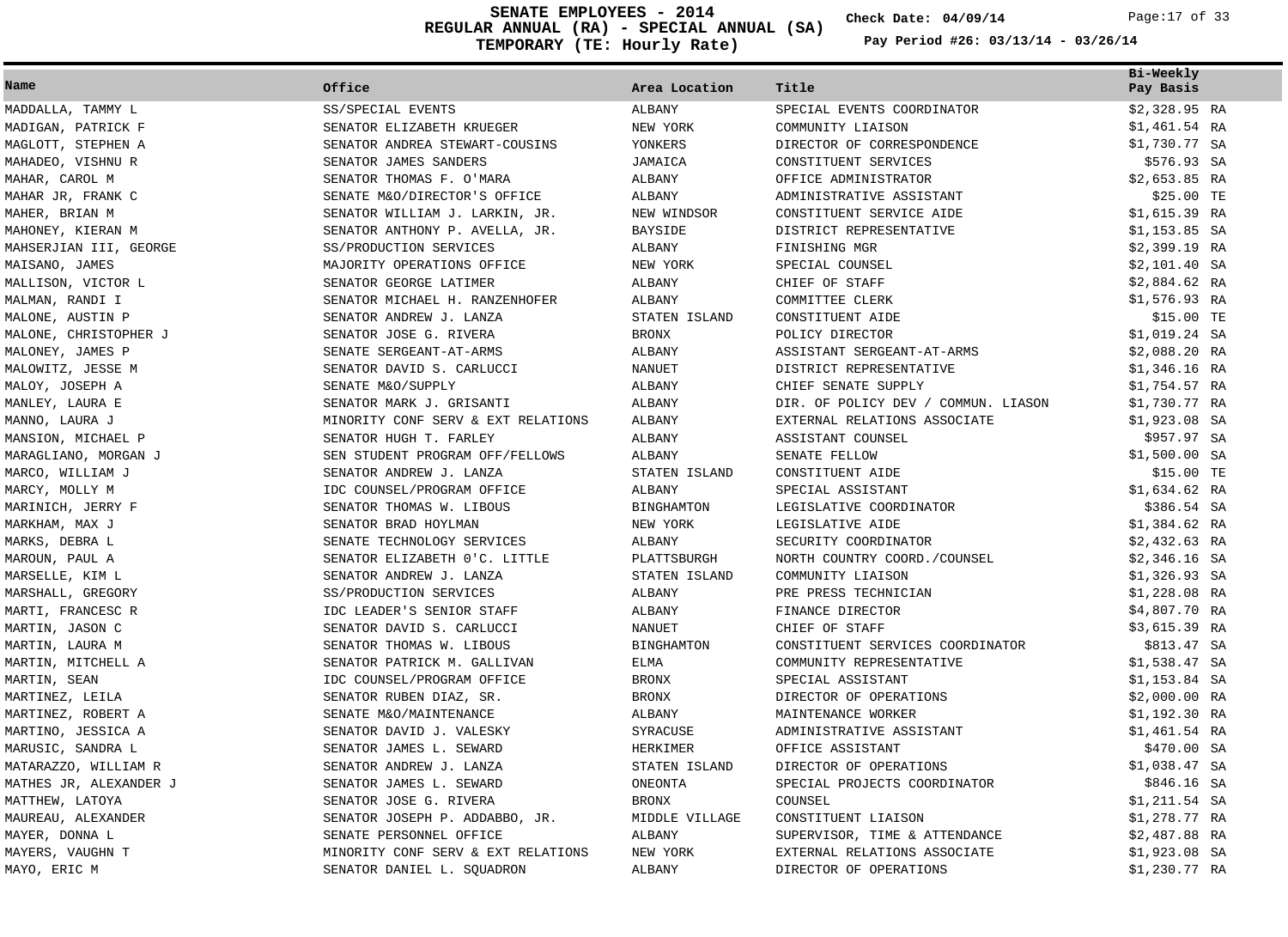**REGULAR ANNUAL (RA) - SPECIAL ANNUAL (SA) TEMPORARY (TE: Hourly Rate) SENATE EMPLOYEES - 2014 Check Date: 04/09/14** Page:18 of 33

**Check Date:**

|                        |                                    |                   |                                      | Bi-Weekly      |
|------------------------|------------------------------------|-------------------|--------------------------------------|----------------|
| Name                   | Office                             | Area Location     | Title                                | Pay Basis      |
| MCADAM, TODD R         | SENATOR THOMAS W. LIBOUS           | <b>BINGHAMTON</b> | COMMUNICATIONS COORDINATOR           | $$560.20$ SA   |
| MCALLISTER, RYAN T     | MAJORITY COUNSEL/PROGRAM OFFICE    | ALBANY            | SENIOR COUNSEL                       | $$2,115.39$ SA |
| MCBAIN, ROY A          | SENATOR JOHN SAMPSON               | <b>BROOKLYN</b>   | COUNSEL                              | \$361.54 SA    |
| MCBRIEN, BRIDGET M     | SENATOR JEFFREY D. KLEIN           | <b>BRONX</b>      | DISTRICT REPRESENTATIVE              | $$1,307.70$ RA |
| MCCABE, PATRICIA       | SENATOR JOSEPH P. ADDABBO, JR.     | HOWARD BEACH      | SPECIAL ASSISTANT                    | $$2,151.83$ RA |
| MCCARTHY, WILLIAM J    | IDC COUNSEL/PROGRAM OFFICE         | ALBANY            | COUNSEL                              | $$2,884.62$ RA |
| MCCLELLAND, JAMES S    | SENATOR SIMCHA FELDER              | <b>BROOKLYN</b>   | CHIEF OF STAFF                       | \$4,230.77 SA  |
| MCCLOSKEY, RYAN S      | MAJORITY COUNSEL/PROGRAM OFFICE    | ALBANY            | <b>CLERK</b>                         | $$1,426.16$ RA |
| MCCLUSKY, MATTHEW C    | SENATOR PATRICIA A. RITCHIE        | WATERTOWN         | INFORMATION SYSTEMS COORDINATOR      | \$1,230.77 RA  |
| MCCREADY, KELLY A      | MAJORITY POLICY DEVELOPMENT        | ALBANY            | EXECUTIVE DR. OF POLICY DEVELOPMENT  | $$4,240.40$ RA |
| MCDONALD, MARY P       | SENATOR ELIZABETH 0'C. LITTLE      | ALBANY            | SCHEDULER / LEGISLATIVE ASSISTANT    | $$2,153.85$ RA |
| MCDONOUGH, SUZANNE F   | SENATOR GREGORY R. BALL            | <b>BREWSTER</b>   | CHIEF OF STAFF                       | $$3,653.85$ RA |
| MCELHONE, JAMES E      | MAJORITY OPERATIONS OFFICE         | MOUNT SINAI       | COMMUNITY RELATIONS SPECIALIST       | $$1,346.16$ SA |
| MCGEE, JAMES G         | SENATOR WILLIAM J. LARKIN, JR.     | NEW WINDSOR       | CONSTITUENT LIAISON                  | $$2,500.00$ RA |
| MCGINN, NANCY E        | SENATE FINANCE COMMITTEE/MAJORITY  | ALBANY            | EXECUTIVE ASSISTANT                  | $$2,115.39$ RA |
| MCGOWAN, CAITLIN M     | LC/DEVELOPMENT OF RURAL RESOURCES  | ALBANY            | <b>DIRECTOR</b>                      | $$2,500.00$ RA |
| MCGRAW, PAUL B         | SENATOR DEAN G. SKELOS             | ROCKVILLE CENTRE  | CLERK                                | \$717.89 SA    |
| MCGUIRE, MATTHEW W     | SENATE M&O/PURCHASING              | ALBANY            | PURCHASING CLERK                     | \$1,346.16 RA  |
| MCHUGH, PHILIP J       | SENATE SERGEANT-AT-ARMS            | ALBANY            | SESSION SERGEANT-AT-ARMS             | \$678.23 SA    |
| MCKEARIN IV, FRANCIS J | SENATE M&O/DIRECTOR'S OFFICE       | ALBANY            | DEPUTY DIR. OF MAINT & OPERATIONS    | $$3,535.69$ RA |
| MCKENNA, CHRISTOPHER G | MAJORITY CONFERENCE SERVICES       | ALBANY            | COMMUNITY OUTREACH DIRECTOR          | \$5,508.52 RA  |
| MCKILLOP, KRISTIN M    | IDC COUNSEL/PROGRAM OFFICE         | ALBANY            | SCHEDULING ASSISTANT                 | $$1,346.16$ RA |
| MCLENNAN, ROBERT J     | MINORITY CONF SERV & EXT RELATIONS | <b>BUFFALO</b>    | COMMUNITY LIAISON                    | \$576.93 SA    |
| MCMAHON, SUSAN K       | SECRETARY OF THE SENATE'S OFFICE   | ALBANY            | SECRETARY                            | \$1,727.35 RA  |
| MCMULLEN, DANIELLE L   | IDC COUNSEL/PROGRAM OFFICE         | ALBANY            | SCHEDULING DIRECTOR                  | \$1,730.77 RA  |
| MCMURRAY, PATRICIA A   | SENATOR PATRICIA A. RITCHIE        | OGDENSBURG        | DIR OF ADMIN / COMMITTEE CLERK       | \$1,923.08 RA  |
| MCNAB, KEITH B         | MAJORITY CONFERENCE SERVICES       | <b>ALBANY</b>     | CONFERENCE DIRECTOR OF INFORMATION T | \$4,159.62 RA  |
| MCNALLY, KRISTA M      | SENATOR PHILIP BOYLE               | BAY SHORE         | PRESS SECRETARY                      | \$1,634.62 RA  |
| MCNAMEE, BRIANA N      | SENATOR CECILIA TKACZYK            | ALBANY            | LEGISLATIVE DIRECTOR/DEPUTY CHIEF OF | $$1,923.08$ SA |
| MCNULTY, JONATHAN E    | SENATOR MICHAEL H. RANZENHOFER     | WILLIAMSVILLE     | DR. CONST AFF/ SR. FIELD REP         | $$2,358.97$ RA |
| MCREDMOND, BARBARA A   | MAJORITY COUNSEL/PROGRAM OFFICE    | ALBANY            | ASSISTANT COUNSEL                    | \$3,060.29 RA  |
| MEAD, LAWRENCE W       | SENATE M&O/SUPPLY                  | ALBANY            | SUPPLY CLERK                         | $$1,347.87$ RA |
| MEDDLETON, JAMES J     | SENATOR THOMAS F. O'MARA           | ALBANY            | COMMUNICATIONS DIRECTOR              | $$2,634.62$ RA |
| MEDINA, MINERVA        | SENATOR RUBEN DIAZ, SR.            | <b>BRONX</b>      | LEGISLATIVE AIDE                     | $$1,346.16$ RA |
| MEREDAY, RICHARD C     | MAJORITY OPERATIONS OFFICE         | ALBANY            | DIRECTOR OF LEGISLATION              | $$3,400.02$ RA |
| MERISOLA, NICOLE M     | SENATOR ANDREW J. LANZA            | STATEN ISLAND     | CONSTITUENT AIDE                     | \$15.00 TE     |
| MERO, JENNIFER M       | SENATE FINANCE COMMITTEE/MINORITY  | ALBANY            | PUBLICATIONS COORDINATOR             | \$1,826.93 RA  |
| MERRILL, REBECCA A     | SENATOR EDWARD O'BRIEN             | ROCHESTER         | DIRECTOR OF OPERATIONS               | \$1,990.97 RA  |
| MESSINA, JOSEPH R      | MAJORITY COUNSEL/PROGRAM OFFICE    | <b>ALBANY</b>     | ASSISTANT COUNSEL                    | \$3,076.92 SA  |
| MEYER, ANGELA          | SENATOR JOHN J. FLANAGAN           | SMITHTOWN         | DIRECTOR CONSTITUENT RELATIONS       | \$2,557.70 RA  |
| MEYER, DANIEL E        | SENATOR MARK J. GRISANTI           | <b>BUFFALO</b>    | DIRECTOR OF COMMUNITY RELATIONS      | $$1,769.24$ RA |
| MEYER, GREGORY G       | SENATOR JOSE M. SERRANO            | NEW YORK          | CHIEF OF STAFF                       | \$3,269.24 RA  |
| MIDEY, PAUL M          | MAJORITY COUNSEL/PROGRAM OFFICE    | <b>ALBANY</b>     | ASSISTANT COUNSEL                    | $$2,376.93$ RA |
| MIGNARDI, UMBERTO      |                                    |                   |                                      |                |
|                        | SENATOR JOAQUIM M. MARTINS         | GARDEN CITY PARK  | COMMUNICATIONS SPECIALIST            | $$1,153.85$ SA |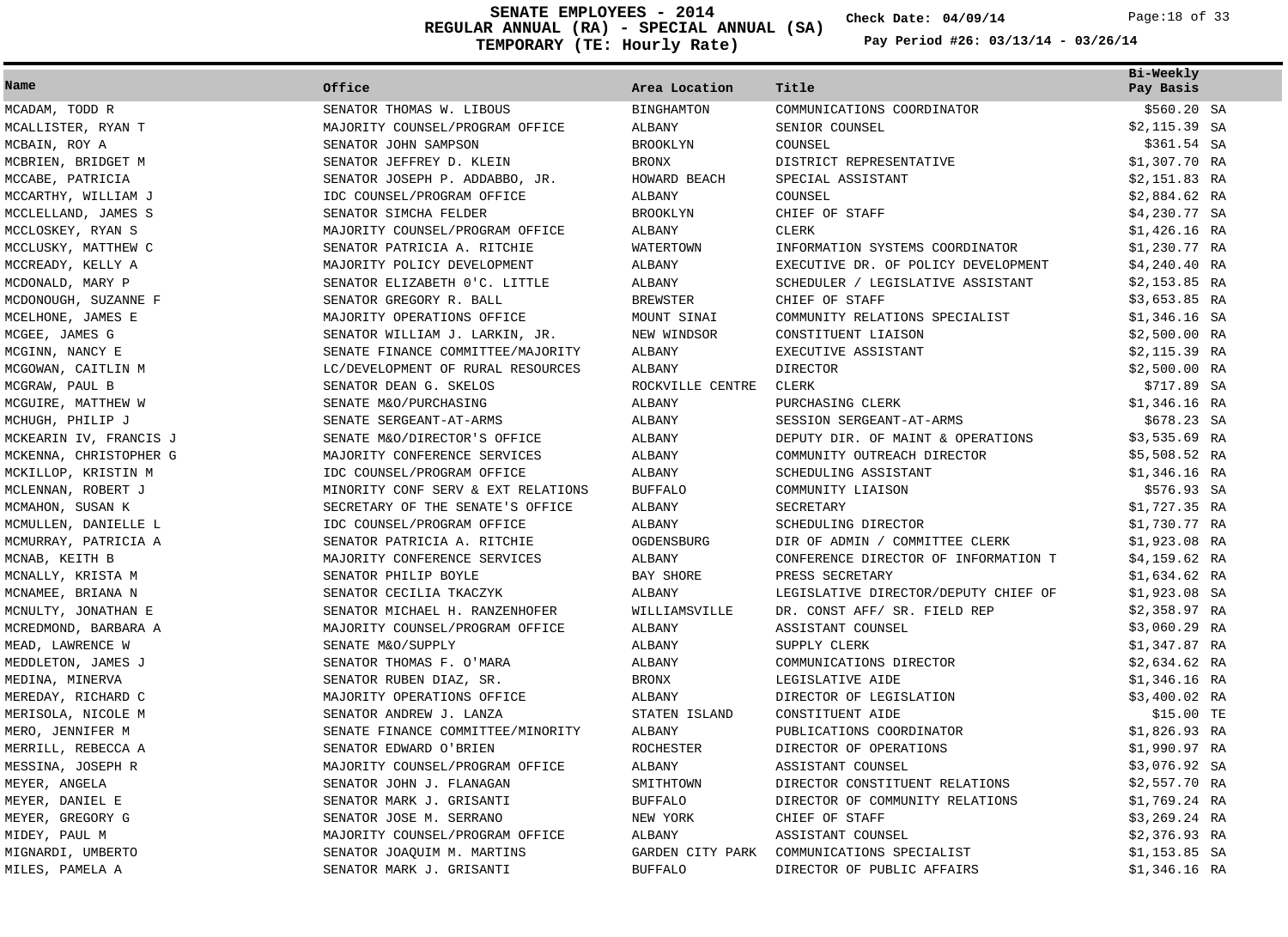**REGULAR ANNUAL (RA) - SPECIAL ANNUAL (SA) TEMPORARY (TE: Hourly Rate) SENATE EMPLOYEES - 2014 Check Date: 04/09/14** Page:19 of 33

**Check Date:**

| Name                    | Office                             | Area Location    | Title                                | Bi-Weekly      |
|-------------------------|------------------------------------|------------------|--------------------------------------|----------------|
|                         |                                    |                  |                                      | Pay Basis      |
| MILLER, EILEEN E        | MEDIA SERVICES                     | ALBANY           | DIRECTOR MEDIA SERVICES              | \$3,743.66 RA  |
| MILLER, RHAKEIM M       | SENATOR MICHAEL N. GIANARIS        | ASTORIA          | DIRECTOR OF COMMUNITY RELATIONS      | \$1,730.77 RA  |
| MILLER, RICHARD A       | SENATOR JOSEPH A. GRIFFO           | <b>UTICA</b>     | CORRESPONDENCE SPECIALIST            | \$192.31 SA    |
| MILLINGTON JR, DONALD J | MINORITY CONF SERV & EXT RELATIONS | ALBANY           | COMMUNICATIONS COORDINATOR           | $$1,923.08$ RA |
| MILLS, JAMES P          | SENATE SERGEANT-AT-ARMS            | ALBANY           | SESSION SERGEANT-AT-ARMS             | \$813.46 SA    |
| MILLS III, CARL         | SENATOR JOHN J. FLANAGAN           | ALBANY           | LEGISLATIVE COUNSEL & DIRECTOR OF TH | $$2,538.47$ RA |
| MILNE, MARGARET A       | MINORITY ADMINISTRATION            | ALBANY           | SR. CONFIDENTIAL EXEC. ASSISTANT     | $$2,500.00$ RA |
| MISA, JONALIZA D        | MINORITY ADMINISTRATION            | ALBANY           | COMMUNICATIONS SPECIALIST            | $$2,115.39$ RA |
| MISHIEV, BENJAMIN       | SEN STUDENT PROGRAM OFF/SESS ASST  | ALBANY           | SENATE SESSION ASSISTANT             | \$600.00 SA    |
| MITCHELL II, ANTHONY C  | SENATOR RUTH HASSELL-THOMPSON      | <b>BRONX</b>     | MANAGER CONSTITUENT SERVICES         | $$1,508.66$ RA |
| MIYOSHI, DYLAN M        | SENATOR TERRY GIPSON               | POUGHKEEPSIE     | <b>SCHEDULER</b>                     | $$1,115.39$ RA |
| MOBLEY, CARRIE L        | SENATOR DIANE J. SAVINO            | NEW YORK         | DIRECTOR OF FAITH BASED INITIATIVES  | $$2,307.70$ RA |
| MOHRHOFF, MICHAEL C     | SS/PRODUCTION SERVICES             | ALBANY           | PRESS OPERATOR                       | \$1,821.41 RA  |
| MOK, PHILIP Y           | SENATOR TOBY ANN STAVISKY          | FLUSHING         | COMMUNITY AFFAIRS LIAISON            | $$1,923.08$ RA |
| MOKHIBER, JESSICA A     | MAJORITY COMMUNICATIONS            | ALBANY           | PRESS AIDE                           | $$2,017.35$ RA |
| MOLE, TINA B            | SENATOR JOHN J. BONACIC            | MIDDLETOWN       | COMMUNITY LIAISON                    | $$1,576.93$ RA |
| MOLINEAUX, RENEA        | SENATOR GEORGE D. MAZIARZ          | ALBANY           | EXEC. ASSNT./ALBANY STAFF DIRECTOR   | $$2,600.00$ RA |
| MOLLUSO, CHRISTOPHER M  | SENATOR LEE M. ZELDIN              | ALBANY           | CHIEF OF STAFF                       | \$3,788.47 RA  |
| MOLSKY, AUDREY          | SENATOR TERRY GIPSON               | POUGHKEEPSIE     | DEPUTY CHIEF OF STAFF                | $$2,615.39$ RA |
| MONACHINO, BENEDICT J   | SENATOR LEE M. ZELDIN              | RONKONKOMA       | CONSTITUENT SERVICES REPRESENTATIVE  | $$1,750.00$ SA |
| MONK, MARIE             | SENATOR JOHN SAMPSON               | <b>BROOKLYN</b>  | COMMUNITY LIAISON                    | $$1,500.00$ RA |
| MONTILLA, KENNY         | SEN STUDENT PROGRAM OFF/SESS ASST  | ALBANY           | SENATE SESSION ASSISTANT             | \$600.00 SA    |
| MOODY, WILLIAM          | SENATE TECHNOLOGY SERVICES         | ALBANY           | SENIOR NETWORK ENGINEER              | $$4,090.56$ RA |
| MOONEY, LISA R          | CHAMBER SERVICES                   | ALBANY           | COMMITTEE COORDINATOR                | \$1,917.79 RA  |
| MOONEY, PETER H         | MAJORITY CONFERENCE SERVICES       | ALBANY           | DEPUTY DIRECTOR                      | \$3,653.85 RA  |
| MOORE, CARL V           | SENATOR JOSEPH P. ADDABBO, JR.     | HOWARD BEACH     | CONSTITUENT LIAISON                  | $$1,065.30$ RA |
| MOORE, DEBORAH R        | SENATOR VELMANETTE MONTGOMERY      | <b>BROOKLYN</b>  | COMMUNITY LIAISON                    | $$2,076.93$ SA |
| MOORE, DONALD R         | SENATE M&O/INVENTORY CONTROL       | ALBANY           | SUPERVISOR FOR MICROFILM & INVENTORY | $$2,646.53$ RA |
| MOORE, MARTIN E         | SENATE TECHNOLOGY SERVICES         | ALBANY           | ASSISTANT TECHNICAL SUPPORT SUPV.    | \$1,826.74 RA  |
| MORELLO, KEVIN J        | SENATOR LEE M. ZELDIN              | RONKONKOMA       | CONSTITUENT SERVICES REPRESENTATIVE  | \$676.93 SA    |
| MORIN, LISA A           | STS/TELECOMMUNICATIONS             | ALBANY           | TELECOMMUNICATIONS NETWORK COORD     | \$2,945.70 RA  |
| MORIZIO, DAVID L        | SS/OUICK COPY                      | ALBANY           | SUPPLY ASSISTANT                     | $$1,324.05$ RA |
| MORRIS, JANIS M         | SENATOR ANDREA STEWART-COUSINS     | YONKERS          | DIRECTOR OF CONSTITUENT SERVICES & I | \$1,730.77 SA  |
| MORRIS, KADEEM G        | SEN STUDENT PROGRAM OFF/SESS ASST  | ALBANY           | SENATE SESSION ASSISTANT             | \$600.00 SA    |
| MORRIS, PETER C         | MAJORITY COUNSEL/PROGRAM OFFICE    | ALBANY           | RESEARCH ASSISTANT                   | $$1,426.16$ RA |
| MORRISEY, THOMAS J      | SENATOR EDWARD O'BRIEN             | ROCHESTER        | COMMUNICATIONS DIRECTOR              | $$1,561.55$ RA |
| MORRISON, LAURA A       | SENATOR BRAD HOYLMAN               | NEW YORK         | CHIEF OF STAFF                       | \$2,692.31 RA  |
| MORRISON, MICHAEL J     | SENATOR JOSE R. PERALTA            | EAST ELMHURST    | DIRECTOR OF OPERATIONS               | $$1,846.16$ RA |
| MORRISSEY, DEADRA D     | SENATOR MICHAEL H. RANZENHOFER     | ALBANY           | EXEC. SECRETARY/ALBANY OFFICE MNGR.  | $$1,250.00$ SA |
| MUELLER, ROBIN J        | SENATOR JOHN J. FLANAGAN           | ALBANY           | COMMITTEE CLERK/OFFICE MANAGER       | $$2,373.08$ RA |
| MUJICA JR, ROBERT F     | MAJORITY LEADER'S SENIOR STAFF     | ALBANY           | CHIEF OF STAFF/SEC. TO SFC/MAJORITY  | \$6,846.16 RA  |
| MULDOWNEY, KEVIN J      | SENATOR CATHARINE M. YOUNG         | <b>JAMESTOWN</b> | CONSTITUENT RELATIONS SPECIALIST     | $$769.24$ SA   |
| MULLARKEY, KRISTIN J    | SENATOR WILLIAM J. LARKIN, JR.     | NEW WINDSOR      | ADMINISTRATIVE ASSISTANT             | $$1,692.31$ RA |
| MUNDY, ROXEEN R         | SEN STUDENT PROGRAM OFF/SESS ASST  | <b>ALBANY</b>    | SENATE SESSION ASSISTANT             | \$600.00 SA    |
| MUNIZ, FELIX O          | SENATE FINANCE COMMITTEE/MINORITY  | <b>ALBANY</b>    | DIRECTOR OF BUDGET STUDIES           | \$2,884.62 RA  |
|                         |                                    |                  |                                      |                |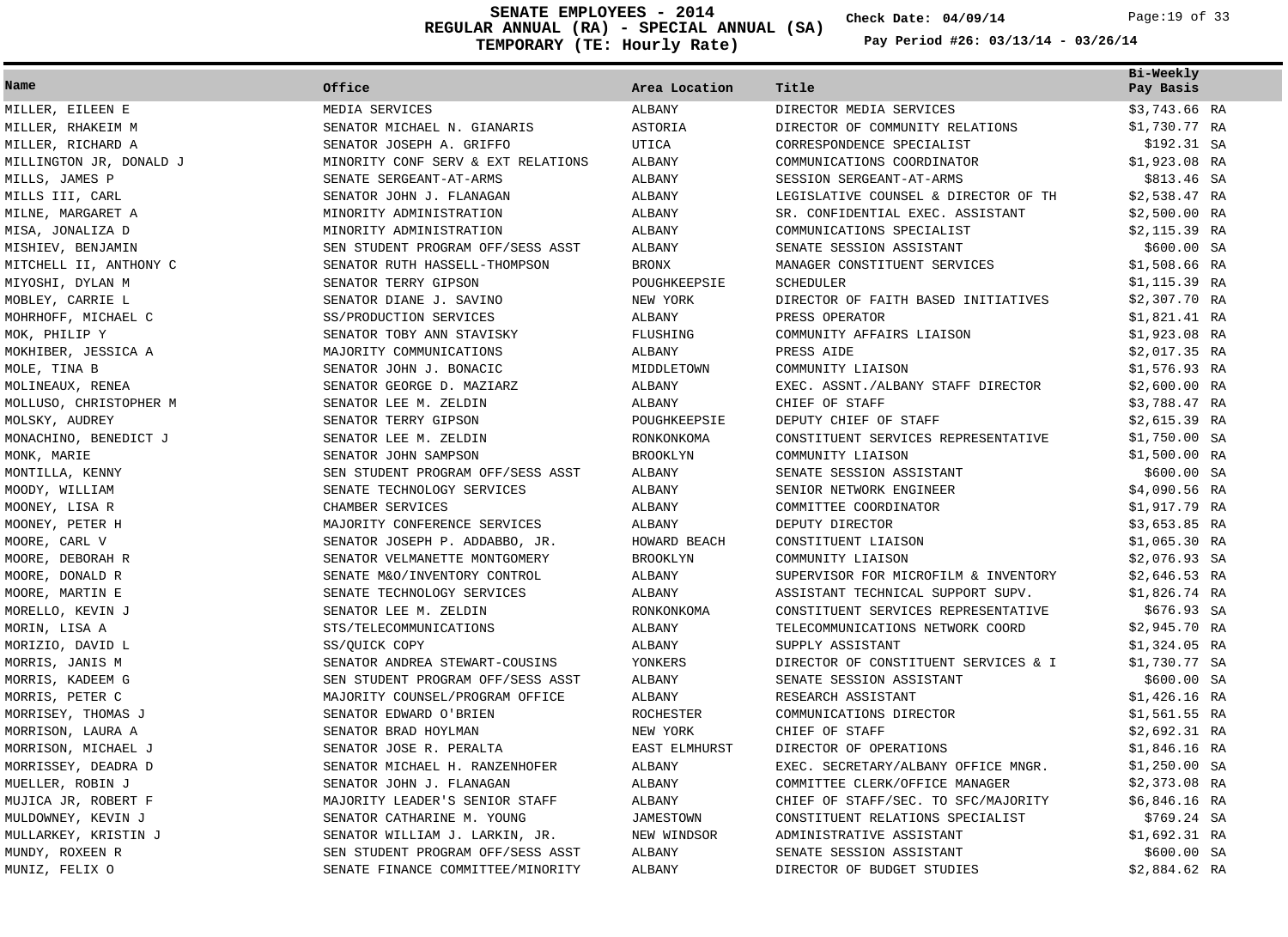**REGULAR ANNUAL (RA) - SPECIAL ANNUAL (SA) TEMPORARY (TE: Hourly Rate) SENATE EMPLOYEES - 2014 Check Date: 04/09/14** Page:20 of 33

**Check Date:**

| Name                   | Office                             | Area Location        | Title                                | Bi-Weekly<br>Pay Basis |
|------------------------|------------------------------------|----------------------|--------------------------------------|------------------------|
| MUNT, VALERIA M        | SENATOR JOSE G. RIVERA             | <b>BRONX</b>         | SCHEDULER                            | $$1,346.16$ RA         |
| MUNZINGER, KATHERINE B | SENATOR JOSEPH E. ROBACH           | ROCHESTER            | CHIEF OF STAFF                       | $$2,857.70$ RA         |
| MURACA, FELICE J       | MAJORITY OPERATIONS OFFICE         | MASSAPEOUA           | SPECIAL ASSISTANT                    | \$576.93 SA            |
| MURPHY, BRIAN M        | SENATOR KENNETH P. LAVALLE         | ALBANY               | COUNSEL                              | $$2,357.70$ SA         |
| MURPHY, ELIZABETH A    | SENATOR LEE M. ZELDIN              | RONKONKOMA           | ADMINISTRATIVE ASSISTANT             | \$384.62 SA            |
| MURPHY, JAMES W        | SENATE SERGEANT-AT-ARMS            | ALBANY               | SESSION SERGEANT-AT-ARMS             | \$813.46 SA            |
| MURPHY, MICHAEL T      | MINORITY LEADER'S SENIOR STAFF     | ALBANY               | COMMUNICATIONS DIRECTOR              | \$3,769.24 RA          |
| MUTOLO, MEGAN E        | SEN STUDENT PROGRAM OFF/FELLOWS    | ALBANY               | SENATE FELLOW                        | $$1,500.00$ SA         |
| NACHBAR, MARK S        | SENATE FINANCE COMMITTEE/MAJORITY  | NEW YORK             | PRINCIPAL ANALYST                    | \$3,461.54 RA          |
| NAPLES, STEVEN J       | CH/DOCUMENT ROOM                   | ALBANY               | DOCUMENT CLERK                       | \$1,434.30 RA          |
| NATOLI, DAVID J        | SENATE FISCAL OFFICE               | ALBANY               | CHIEF FISCAL OFFICER                 | $$5,141.30$ RA         |
| NAUMOVITZ, ADAM C      | MEDIA SERVICES                     | ALBANY               | DIRECTOR OF OPERATIONS               | $$1,906.74$ RA         |
| NEISEN, NICOLE M       | SENATE M&O/TELEPHONE OPERATORS     | ALBANY               | TELEPHONE OPERATOR                   | \$1,099.09 RA          |
| NEISON, DONALD J       | SS/PRODUCTION SERVICES             | ALBANY               | PRODUCTION SERVICES DATA MANAGER     | \$2,372.90 RA          |
| NELLIGAN, MATTHEW D    | SENATOR GEORGE D. MAZIARZ          | ALBANY               | DIRECTOR OF POLICY & OPERATIONS      | \$3,076.93 RA          |
| NELSON, SAMUEL D       | MAJORITY CONFERENCE SERVICES       | ALBANY               | SOCIAL MEDIA OUTREACH MANAGER        | \$1,980.77 RA          |
| NEUMANN, CIREL         | SENATOR SIMCHA FELDER              | <b>BROOKLYN</b>      | EXECUTIVE DIRECTOR/DISTRICT OFFICE   | $$3,269.24$ RA         |
| NEWMAN, JARED S        | SENATOR ANDREA STEWART-COUSINS     | YONKERS              | LEGISLATIVE AIDE                     | $$1,000.00$ SA         |
| NG, VERONICA           | MINORITY CONF SERV & EXT RELATIONS | NEW YORK             | EXTERNAL RELATIONS ASSOCIATE         | $$1,923.08$ SA         |
| NICKOL, ROBERT D       | SENATOR WILLIAM J. LARKIN, JR.     | ALBANY               | COUNSEL                              | \$2,769.24 RA          |
| NIELSEN JR, ROBERT N   | SENATOR THOMAS W. LIBOUS           | <b>BINGHAMTON</b>    | COUNSEL                              | \$4,615.39 RA          |
| NOEL, LAURIE A         | SENATOR HUGH T. FARLEY             | ALBANY               | LEGISLATIVE ASSISTANT                | \$1,512.39 RA          |
| NOONEY, MELISSA D      | MAJORITY CONFERENCE SERVICES       | ALBANY               | ASSISTANT TECHNOLOGY & GRAPHICS COOR | \$1,782.69 RA          |
| O'BRIEN, MARISA N      | SS/GRAPHIC ARTS                    | ALBANY               | SENIOR DESIGNER                      | $$2,101.40$ RA         |
| O'BRIEN, RICHARD M     | SS/PRODUCTION SERVICES             | ALBANY               | MAILING ASSISTANT                    | \$1,558.19 RA          |
| O'FARRELL, KIRSTEN L   | SENATOR GREGORY R. BALL            | <b>BREWSTER</b>      | ASSISTANT TO SPECIAL EVENTS          | \$20.00 TE             |
| O'ROURKE, MATTHEW R    | SS/PRODUCTION SERVICES             | ALBANY               | WAREHOUSE CLERK                      | $$1,247.45$ RA         |
| O'SULLIVAN, SHEILA D   | SENATOR PATRICIA A. RITCHIE        | ALBANY               | DEPUTY DIR. AGRICULTURE COMM. / COUN | $$1,153.85$ SA         |
| O'TOOLE, TIMOTHY M     | SENATOR ANDREW J. LANZA            | ALBANY               | LEGISLATIVE AIDE                     | \$461.54 SA            |
| OECHSNER, CHERYL A     | SS/SENATE OFFICE SERVICES          | ALBANY               | DATA ENTRY OPERATOR                  | \$1,186.89 RA          |
| OECHSNER, REBECCA M    | SS/PRODUCTION SERVICES             | ALBANY               | PRODUCTION COORDINATOR               | \$1,770.60 RA          |
| OKURE, UWANA T         | SENATE FINANCE COMMITTEE/MAJORITY  | ALBANY               | LEGISLATIVE BUDGET ANALYST           | \$1,730.77 RA          |
| OLMEDA, MICHAEL A      | SENATOR MARTIN M. DILAN            | <b>BROOKLYN</b>      | FIELD COORDINATOR                    | \$1,730.77 SA          |
| ONEILL, BARBARA M      | IDC COUNSEL/PROGRAM OFFICE         | ALBANY               | COMMITTEE DIRECTOR                   | \$3,461.54 RA          |
| OREN, TALIA T          | MINORITY ADMINISTRATION            | NEW YORK             | SCHEDULER/EXTERNAL RELATIONS ASSISTA | \$2,307.70 RA          |
| ORTEGA-COTTO, NELKA    | SEN STUDENT PROGRAM OFF/SESS ASST  | ALBANY               | SENATE SESSION ASSISTANT             | \$600.00 SA            |
| ORTIZ, GABRIELLA N     | SENATOR MICHAEL H. RANZENHOFER     | WILLIAMSVILLE        | LEGISLATIVE ASSISTANT                | \$1,250.00 RA          |
| ORTIZ, JAIME           | SENATOR MARTIN M. DILAN            | <b>BROOKLYN</b>      | COMMUNITY LIAISON                    | \$615.39 SA            |
| ORTIZ, JORGE L         | SEN STUDENT PROGRAM OFF/SESS ASST  | ALBANY               | SENATE SESSION ASSISTANT             | \$600.00 SA            |
| OSORNO, DAVID          | SENATOR JOSE G. RIVERA             | ALBANY               | LEGISLATIVE DIRECTOR                 | \$1,730.77 RA          |
| OSTRANDER, MICHAEL S   | SECRETARY OF THE SENATE'S OFFICE   | ALBANY               | SPECIAL ASSNT TO SECY OF THE SENATE  | $$4,873.22$ RA         |
| OTT, ZEESHAN M         | SENATOR DANIEL L. SQUADRON         | NEW YORK             | DIRECTOR BROOKLYN OFFICE             | \$1,461.54 RA          |
| PACE, GREGORY L        | SENATOR MICHAEL NOZZOLIO           | SENECA FALLS         | SENIOR STAFF ASSISTANT               | $$1,865.39$ RA         |
| PAEZ, EMELY C          | SENATOR JOSE R. PERALTA            | <b>EAST ELMHURST</b> | DIRECTOR OF COMMUNITY RELATIONS      | \$1,730.77 RA          |
| PAIGE, PHILIP L        | SEN STUDENT PROGRAM OFF/SESS ASST  | ALBANY               | SENATE SESSION ASSISTANT             | \$600.00 SA            |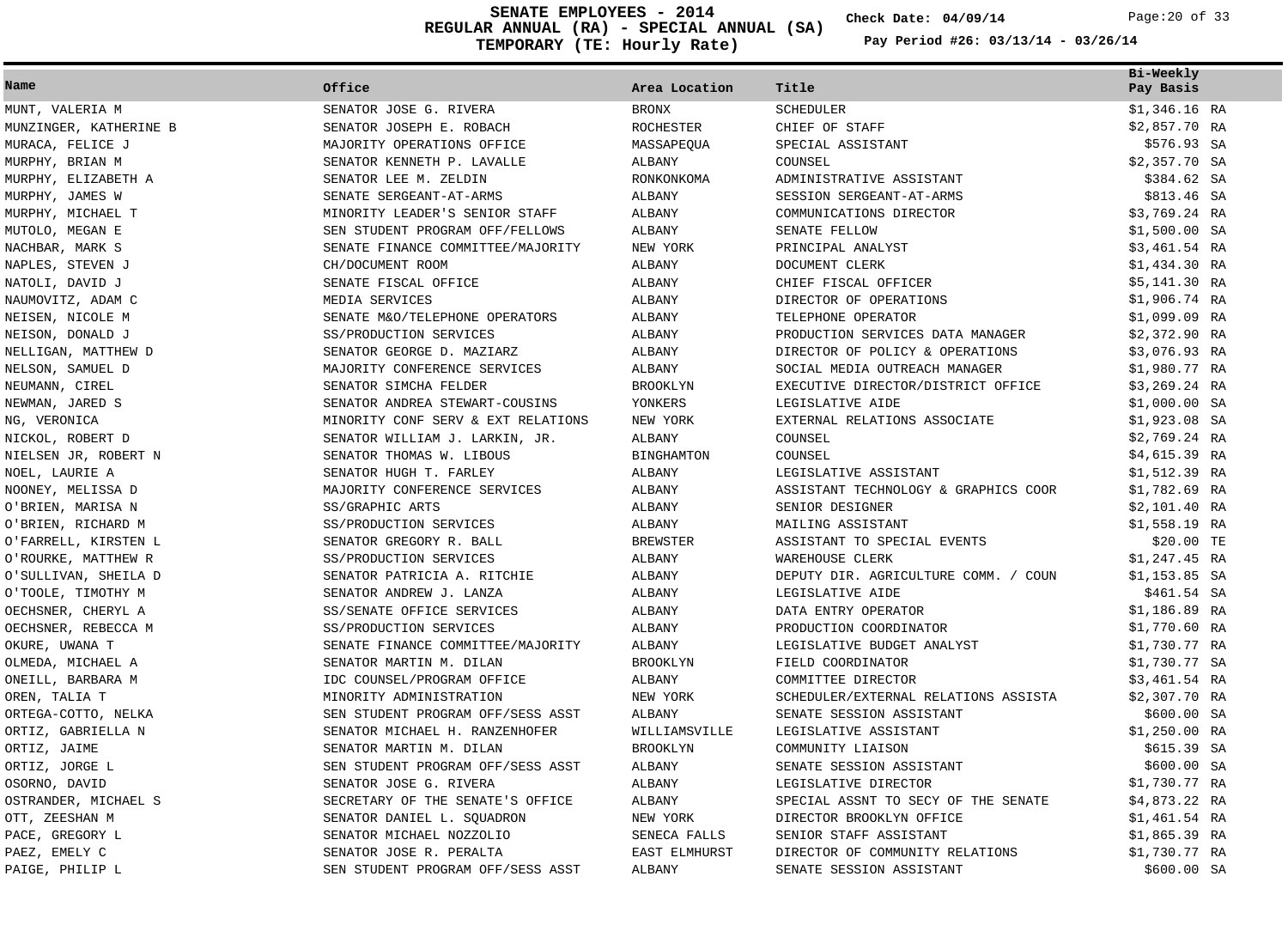**REGULAR ANNUAL (RA) - SPECIAL ANNUAL (SA) TEMPORARY (TE: Hourly Rate) SENATE EMPLOYEES - 2014 Check Date: 04/09/14** Page:21 of 33

**Check Date:**

|                          |                                    |                   |                                    | Bi-Weekly      |  |
|--------------------------|------------------------------------|-------------------|------------------------------------|----------------|--|
| Name                     | Office                             | Area Location     | Title                              | Pay Basis      |  |
| PAIGO, MARLITA A         | SENATE M&O/DIRECTOR'S OFFICE       | ALBANY            | ADMINISTRATIVE ASSISTANT           | $$1,460.07$ RA |  |
| PAINE, JUDITH L          | FO/ACCOUNTS PAYABLE                | ALBANY            | <b>ACCOUNT CLERK</b>               | \$1,729.77 RA  |  |
| PALASIESKI, FRANCIS J    | SENATOR SIMCHA FELDER              | ALBANY            | OFFICE MANAGER/ALBANY              | \$1,538.47 RA  |  |
| PALLARINO, RICHARD       | SENATOR ANDREW J. LANZA            | STATEN ISLAND     | CONSTITUENT AIDE                   | \$538.47 SA    |  |
| PALLO, ASHLEY D          | SENATOR JOSEPH E. ROBACH           | ROCHESTER         | SPCL EVNTS CONSTIT RELATIONS COORD | $$1,923.08$ RA |  |
| PANIZA, GABRIEL E        | IDC COUNSEL/PROGRAM OFFICE         | ALBANY            | POLICY ANALYST                     | $$1,923.08$ RA |  |
| PAOLI, MICHAEL           | SENATE FINANCE COMMITTEE/MAJORITY  | ALBANY            | DEPUTY SECRETARY                   | $$5,744.24$ RA |  |
| PAOLUCCI, MARY A         | SENATE M&O/HOUSEKEEPING            | ALBANY            | SUPERVISOR OF HOUSEKEEPING         | \$905.52 SA    |  |
| PARK, SARAH E            | SENATOR THOMAS W. LIBOUS           | <b>BINGHAMTON</b> | STUDENT ASSISTANT                  | \$250.00 SA    |  |
| PARKER, GRAHAM S         | SENATOR MARTIN M. DILAN            | ALBANY            | COMMUNICATIONS DIRECTOR            | \$1,923.08 RA  |  |
| PARMELY, ANN B           | SENATOR PHILIP BOYLE               | BAY SHORE         | DISTRICT REPRESENTATIVE            | \$1,826.93 RA  |  |
| PAROLA, NORENE W         | 8TH SENATORIAL DISTRICT            | MASSAPEQUA        | ADMINISTRATIVE ASSISTANT           | $$1,038.47$ SA |  |
| PARRELLA, NICHOLAS J     | SENATE STUDENT PROGRAMS OFFICE     | ALBANY            | DIRECTOR OF STUDENT PROGRAMS       | \$3,213.31 RA  |  |
| PARSONS, GEORGINA R      | MINORITY OFFICE OF COMMUNICATIONS  | ALBANY            | ADMINISTRATIVE ASSISTANT           | $$1,346.16$ RA |  |
| PASCUZZI JR, PETER F     | SENATE SERGEANT-AT-ARMS            | <b>ALBANY</b>     | SESSION SERGEANT-AT-ARMS           | \$658.48 SA    |  |
| PASOUALE, ALEXANDRA J    | SENATOR ANDREW J. LANZA            | STATEN ISLAND     | CONSTITUENT AIDE                   | \$15.00 TE     |  |
| PASQUANTONIO, SUSANNAH A | SENATOR ELIZABETH KRUEGER          | NEW YORK          | POLICY ANALYST/COMMUNITY LIAISON   | $$1,384.62$ RA |  |
| PASTORE, DAWN M          | SENATOR HUGH T. FARLEY             | ALBANY            | SECRETARY                          | \$596.16 SA    |  |
| PATCH, SHANNON M         | SENATOR TIMOTHY M. KENNEDY         | <b>BUFFALO</b>    | CHIEF OF STAFF                     | \$2,692.31 RA  |  |
| PATIENCE, FRANCIS W      | MAJORITY LEADER'S SENIOR STAFF     | ALBANY            | SECRETARY OF THE SENATE            | $$6,387.58$ RA |  |
| PATTERSON, MICHAEL D     | SS/PRODUCTION SERVICES             | ALBANY            | FINISHING TECHNICIAN               | $$1,358.75$ RA |  |
| PAULINO, ALEJANDRA N     | MINORITY LEADER'S SENIOR STAFF     | ALBANY            | SECRETARY TO DEMOCRATIC CONFERENCE | \$3,076.93 RA  |  |
| PAZMINO, ANDRES V        | SENATOR JOSE M. SERRANO            | NEW YORK          | COMMUNITY LIAISON                  | \$769.24 SA    |  |
| PAZMINO, MAURICIO S      | SENATOR DANIEL L. SQUADRON         | NEW YORK          | COMMUNITY LIAISON                  | \$1,430.77 RA  |  |
| PEARLMAN, JEFFREY H      | MINORITY LEADER'S SENIOR STAFF     | ALBANY            | CHIEF OF STAFF TO DEMOCRATIC CONF  | $$6,153.85$ RA |  |
| PEEK, DONNA R            | MAJORITY CONFERENCE SERVICES       | ALBANY            | EXECUTIVE ASSISTANT                | \$2,733.47 RA  |  |
| PELLS, LAUREN E          | SENATOR KATHLEEN MARCHIONE         | CLIFTON PARK      | SCHEDULER                          | $$1,420.77$ RA |  |
| PELUSO, DANIEL D         | SENATOR CECILIA TKACZYK            | AMSTERDAM         | COMMUNITY LIAISON                  | $$1,153.85$ SA |  |
| PENA, ALEX A             | MINORITY CONF SERV & EXT RELATIONS | ROCHESTER         | EXTERNAL RELATIONS ASSOCIATE       | $$1,923.08$ SA |  |
| PENA, ALEXANDRA          | SENATOR MARTIN M. DILAN            | <b>BROOKLYN</b>   | OFFICE MANAGER                     | \$1,730.77 SA  |  |
| PENAHERRERA, ZAIRITA C   | MINORITY ADMINISTRATION            | ALBANY            | DIR DEM CONFERENCE INTERNSHIP PROG | $$1,923.08$ RA |  |
| PENDERGAST, KATHERINE E  | MAJORITY COUNSEL/PROGRAM OFFICE    | ALBANY            | DR. OF MAJORITY APPOINTMENTS       | $$2,941.96$ RA |  |
| PEREZ, MARGARITA         | SENATOR JOSE R. PERALTA            | ALBANY            | CHIEF OF STAFF ALBANY OFFICE       | $$1,923.08$ RA |  |
| PEREZ-LOPEZ, JOSE-RAMON  | SENATOR JOSE M. SERRANO            | NEW YORK          | COMMUNITY LIAISON                  | $$1,153.85$ SA |  |
| PERICONE, JOANNA C       | SEN STUDENT PROGRAM OFF/FELLOWS    | ALBANY            | SENATE FELLOW                      | $$1,500.00$ SA |  |
| PERO, KYLE T             | SEN STUDENT PROGRAM OFF/FELLOWS    | ALBANY            | SENATE FELLOW                      | $$1,500.00$ SA |  |
| PETERMAN, NATALIE S      | SEN STUDENT PROGRAM OFF/FELLOWS    | ALBANY            | SENATE FELLOW                      | $$1,500.00$ SA |  |
| PETERSON, MARIA T        | SENATE TECHNOLOGY SERVICES         | ALBANY            | OFFICE MANAGER                     | $$2,241.28$ RA |  |
| PETERSON, SUSAN K        | MAJORITY OPERATIONS OFFICE         | <b>ALBANY</b>     | LEGISLATIVE CORRESPONDENT          | $$2,376.93$ RA |  |
| PETHO, KRISTI D          | SENATOR JOSEPH P. ADDABBO, JR.     | HOWARD BEACH      | SCHEDULER                          | \$1,238.37 RA  |  |
| PETROTTO, MICHAEL V      | SENATOR MARK J. GRISANTI           | <b>BUFFALO</b>    | COMMUNITY LIAISON                  | \$692.31 SA    |  |
| PETTOGRASSO, KATHLEEN V  | SENATOR GEORGE LATIMER             | ALBANY            | OFFICE MANAGER/ALBANY              | \$1,538.47 RA  |  |
| PHILLIPS, BERNADETTE M   | SENATOR JAMES L. SEWARD            | ALBANY            | EXECUTIVE ASSISTANT                | $$2,480.77$ RA |  |
| PHILLIPS, BRIAN H        | STS/BUSINESS APPLICATIONS CENTER   | <b>ALBANY</b>     | PROGRAMMER / ANALYST               | \$2,597.01 RA  |  |
| PHILLIPS, BURTON W       | SENATOR BRAD HOYLMAN               | <b>ALBANY</b>     | POLICY DIRECTOR/COUNSEL            | \$3,076.93 RA  |  |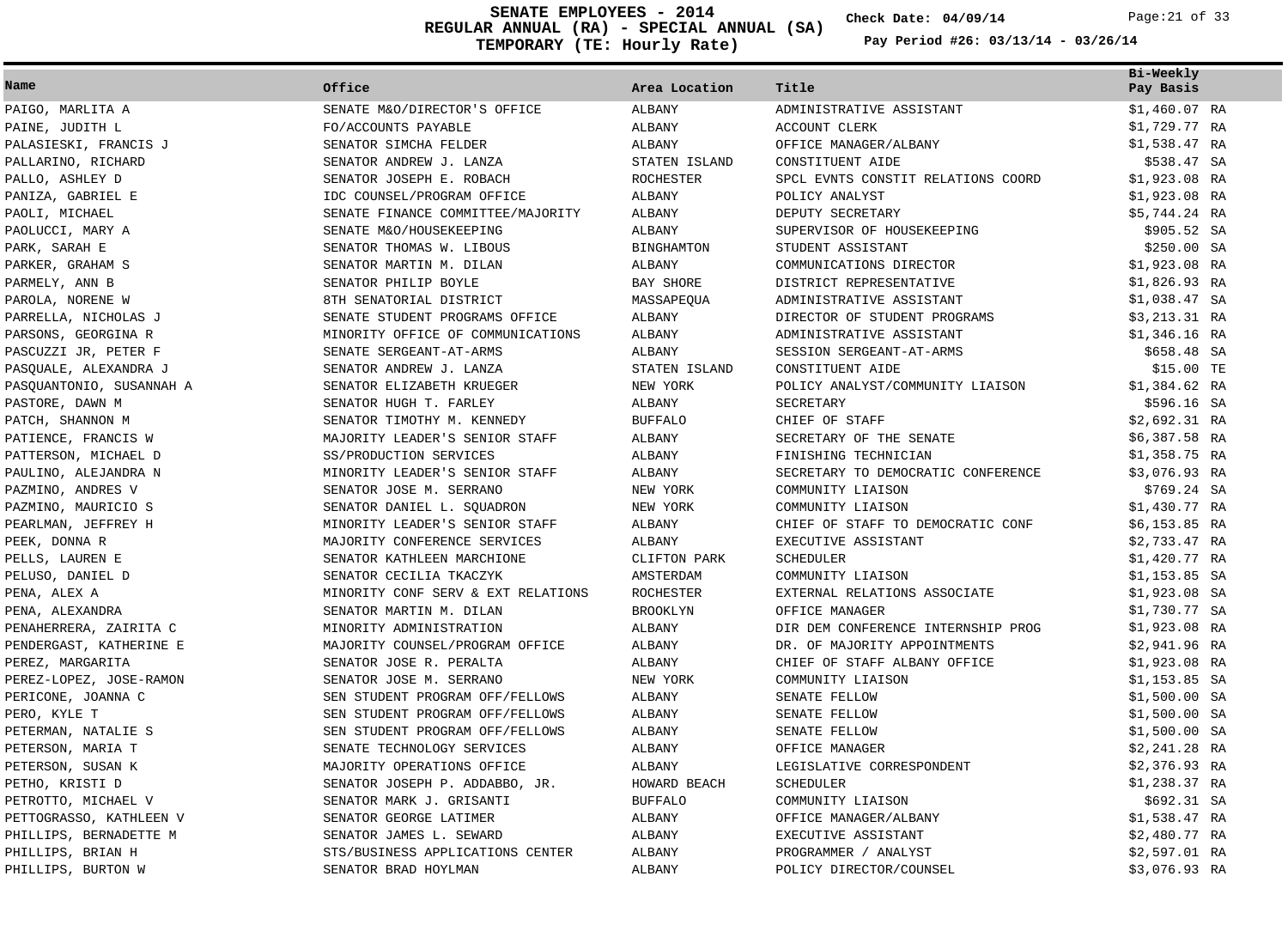**REGULAR ANNUAL (RA) - SPECIAL ANNUAL (SA) TEMPORARY (TE: Hourly Rate) SENATE EMPLOYEES - 2014 Check Date: 04/09/14** Page:22 of 33

**Check Date:**

|                               |                                    |                   |                                      | Bi-Weekly      |  |
|-------------------------------|------------------------------------|-------------------|--------------------------------------|----------------|--|
| Name                          | Office                             | Area Location     | Title                                | Pay Basis      |  |
| PHILLIPS, MAURICE L           | SENATOR JOHN SAMPSON               | <b>BROOKLYN</b>   | SPECIAL ASSISTANT                    | $$1,000.00$ RA |  |
| PIACENTE, J THOMAS            | SENATE M&O/SHOP                    | ALBANY            | CARPENTER II                         | $$1,498.29$ RA |  |
| PICHARDO-ERSKINE, KATHARINE S | SENATOR JEFFREY D. KLEIN           | <b>BRONX</b>      | EXECUTIVE DIRECTOR/DISTRICT OFFICE   | $$3,269.24$ RA |  |
| PIERCE, KATHLEEN B            | SENATOR DIANE J. SAVINO            | <b>ALBANY</b>     | LEGISLATIVE AIDE                     | $$2,016.13$ SA |  |
| PIERCE-SMITH, TRACEY D        | MINORITY CONF SERV & EXT RELATIONS | ALBANY            | DIR. OF DEMOCRATIC CONF SRVCS        | \$2,971.16 RA  |  |
| PIETKIEWICZ, IWONA J          | SENATE M&O/HOUSEKEEPING            | ALBANY            | HOUSEKEEPER                          | $$655.45$ SA   |  |
| PIETRUSZA, PATRICIA A         | SENATOR HUGH T. FARLEY             | ALBANY            | STAFF DIRECTOR                       | \$2,812.74 RA  |  |
| PILOZZI, RONALD J             | SENATOR MARK J. GRISANTI           | <b>BUFFALO</b>    | COMMUNITY LIAISON                    | \$846.16 SA    |  |
| PITTS, JEREMY T               | SENATE M&O/MAINTENANCE             | ALBANY            | MAINTENANCE WORKER                   | $$1,166.02$ RA |  |
| PIZZOLA, LORRIE L             | MAJORITY COUNSEL/PROGRAM OFFICE    | <b>ALBANY</b>     | PROGRAM DIRECTOR                     | \$3,248.47 RA  |  |
| PLASTIRAS, JAMES C            | SENATOR CECILIA TKACZYK            | ALBANY            | DIRECTOR OF COMMUNICATIONS           | $$2,784.62$ SA |  |
| POHLID, DOROTHY V             | SENATOR JOHN DEFRANCISCO           | ALBANY            | CHIEF OF STAFF                       | $$3,269.24$ RA |  |
| POLLACK, JESSICA M            | SENATOR MICHAEL H. RANZENHOFER     | ALBANY            | LEGISLATIVE ASSISTANT                | $$1,100.00$ SA |  |
| POPOWCZAK, GRACE U            | SENATE M&O/HOUSEKEEPING            | ALBANY            | HOUSEKEEPER                          | \$655.45 SA    |  |
| PORZIO, RALPH J               | SENATOR ANDREW J. LANZA            | STATEN ISLAND     | COUNSEL                              | \$288.47 SA    |  |
| POSTIGLIONE, ANDREW J         | MINORITY COUNSEL/PROGRAM           | ALBANY            | POLICY ANALYST                       | \$2,115.39 RA  |  |
| POVEROMO, ROSE MARIE          | SENATOR MICHAEL N. GIANARIS        | ASTORIA           | COMMUNITY LIAISON                    | \$403.85 SA    |  |
| POVINELLI, MARCUS R           | MAJORITY OPERATIONS OFFICE         | SMITHTOWN         | LEGISLATIVE ANALYST                  | \$2,884.62 RA  |  |
| POWERS, BRIAN D               | SENATOR ANDREW J. LANZA            | STATEN ISLAND     | SENATE AIDE                          | \$942.31 SA    |  |
| POWIS, RODNEY C               | SENATOR MICHAEL NOZZOLIO           | ALBANY            | CODES COUNSEL                        | $$1,923.08$ SA |  |
| POZNANSKI, BOGUMIL C          | SENATE M&O/MAINTENANCE             | <b>ALBANY</b>     | MAINTENANCE WORKER                   | $$1,464.76$ RA |  |
| PRATT, DONALD                 | SENATE M&O/MAINTENANCE             | ALBANY            | MAINTENANCE WORKER                   | $$1,386.16$ RA |  |
| PREPETIT, JESSICA             | SENATOR MALCOLM A. SMITH           | HOLLIS            | ASSOCIATE DIRECTOR OF SCHEDULING     | $$1,153.85$ RA |  |
| PREVITE, DAVID C              | MAJORITY COUNSEL/PROGRAM OFFICE    | ALBANY            | COUNSEL                              | $$2,971.16$ RA |  |
| PRIEST, EMMANUEL L            | MAJORITY CONFERENCE SERVICES       | <b>BINGHAMTON</b> | DIRECTOR OF PUBLIC AFFAIRS           | $$1,749.05$ RA |  |
| PRIMEAU, ZACHARY M            | SENATOR PATRICK M. GALLIVAN        | ALBANY            | COUNSEL                              | $$1,538.46$ RA |  |
| PRIMERO, CHRISTINA A          | MEDIA SERVICES                     | ALBANY            | PHOTOGRAPHER                         | $$1,574.53$ RA |  |
| PRINCE, LISA K                | MAJORITY COUNSEL/PROGRAM OFFICE    | <b>ALBANY</b>     | ADMINISTRATIVE ASSISTANT             | $$1,663.85$ RA |  |
| PROBST, NANCY L               | SENATOR ANDREW J. LANZA            | <b>ALBANY</b>     | DIRECTOR OF COMMUNICATIONS           | $$1,923.08$ RA |  |
| PURCELL, GERALDINE E          | SENATOR JOSEPH A. GRIFFO           | ALBANY            | DIRECTOR OF LEGISLATION AND COMMITTE | $$2,461.54$ RA |  |
| QUAGLIONE, JOHN F             | SENATOR MARTIN J. GOLDEN           | <b>BROOKLYN</b>   | DPTY CHIEF OF STAFF & PRESS SECRETAR | $$3,216.05$ RA |  |
| QUIGLEY, JOHN T               | CH/DOCUMENT ROOM                   | ALBANY            | DOCUMENT CLERK                       | $$1,262.18$ RA |  |
| RAFFERTY, MICHELE B           | SS/GRAPHIC ARTS                    | ALBANY            | GRAPHIC ARTIST                       | \$1,808.76 RA  |  |
| RAGAZZO, TIMOTHY P            | SENATOR JOSEPH E. ROBACH           | <b>ALBANY</b>     | DIRECTOR OF OPERATIONS & LEGISLATION | $$2,384.62$ RA |  |
| RAINVILLE, JENNIFER M         | IDC COMMUNICATIONS                 | NEW YORK          | SENIOR ADVISOR FOR COMMUNICATIONS    | $$4,038.47$ RA |  |
| RANDALL, IRIS D               | MINORITY ADMINISTRATION            | ALBANY            | ADMINISTRATIVE ASSISTANT             | $$1,584.62$ RA |  |
| RANDAZZO, DANIELLE M          | SENATOR JOHN J. BONACIC            | MIDDLETOWN        | ADMINISTRATIVE ASSISTANT             | $$1,865.39$ RA |  |
| RANDOLPH, ROSEMARIE           | SENATOR KEVIN S. PARKER            | <b>BROOKLYN</b>   | EXECUTIVE ASSISTANT/SCHEDULER        | $$1,538.47$ RA |  |
| RANELLONE, DANIEL R           | MINORITY COUNSEL/PROGRAM           | ALBANY            | ASSOCIATE COUNSEL                    | $$2,307.70$ RA |  |
| RAPPAZZO, BECKI S             | SENATOR NEIL D. BRESLIN            | ALBANY            | DIRECTOR OF ADMINISTRATION           | $$2,080.97$ SA |  |
| RAPPAZZO III, JOSEPH J        | SS/PRODUCTION SERVICES             | ALBANY            | PRESSMAN                             | $$1,705.23$ RA |  |
| REAGEN, JAMES E               | SENATOR PATRICIA A. RITCHIE        | OGDENSBURG        | DR. OF COMMUNICATION & PUBLIC AFFAIR | $$1,754.58$ RA |  |
| REALE, THOMAS A               | MAJORITY COMMUNICATIONS            | ALBANY            | DIRECTOR OF NEW MEDIA                | $$2,218.47$ RA |  |
| REDA, VINCENT D               | MAJORITY OPERATIONS OFFICE         | NEW YORK          | SPECIAL ASSISTANT                    | $$1,153.84$ SA |  |
| REDICK, CHERYL L              | SENATOR EDWARD O'BRIEN             | <b>ALBANY</b>     | ADMINISTRATIVE ASSISTANT             | $$1,440.00$ SA |  |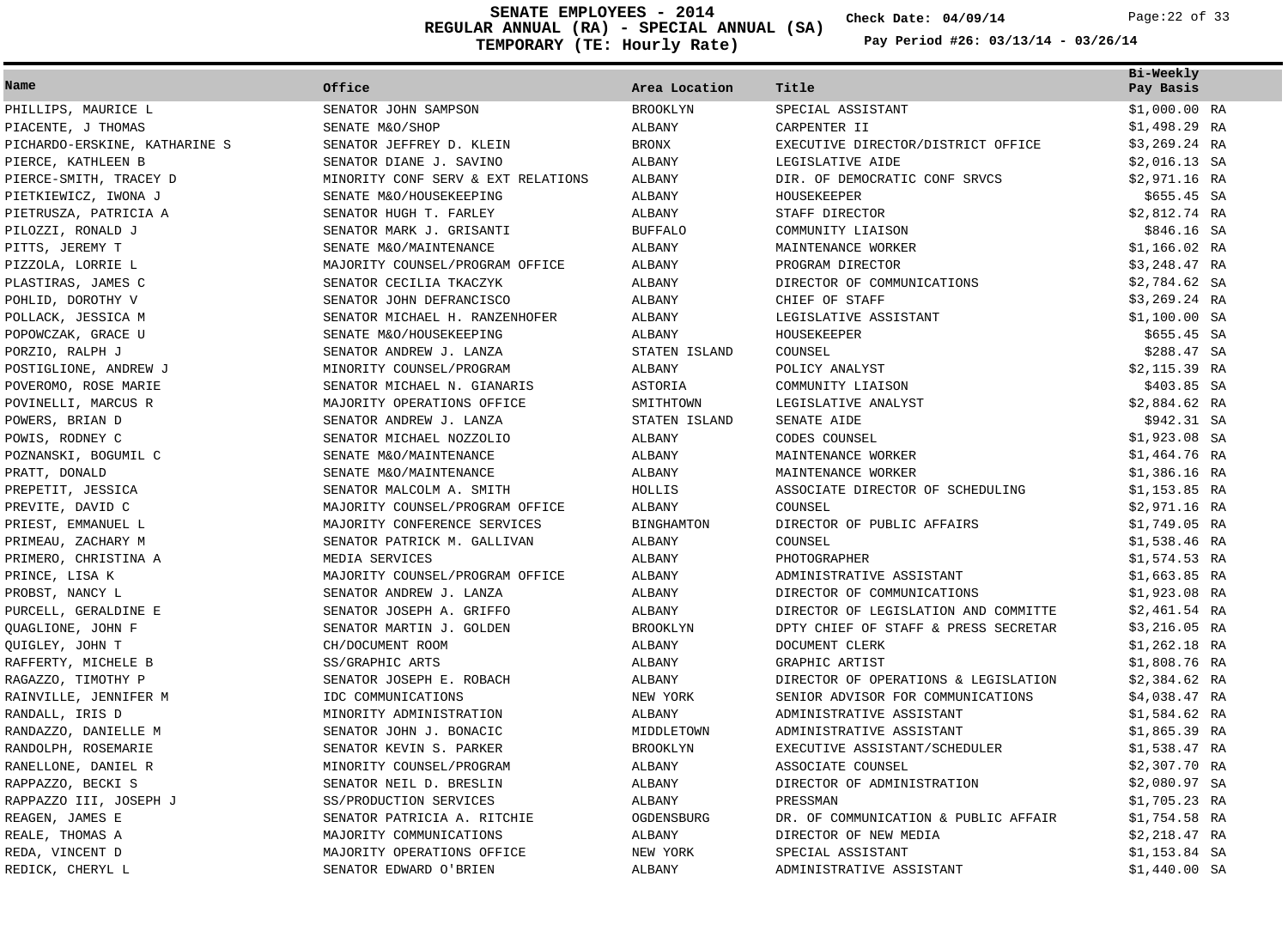**REGULAR ANNUAL (RA) - SPECIAL ANNUAL (SA) TEMPORARY (TE: Hourly Rate) SENATE EMPLOYEES - 2014 Check Date: 04/09/14** Page:23 of 33

**Check Date:**

| Name                    | Office                             | Area Location        | Title                                | Bi-Weekly<br>Pay Basis |  |
|-------------------------|------------------------------------|----------------------|--------------------------------------|------------------------|--|
| REDMOND, ROSALINDA      | MAJORITY COUNSEL/PROGRAM OFFICE    | ALBANY               | ADMINISTRATIVE ASSISTANT             | $$1,320.51$ SA         |  |
| REED, ROBERT K          | SENATE TECHNOLOGY SERVICES         | ALBANY               | SUPV SYSTEMS PROGRAMMING             | $$4,730.22$ RA         |  |
| REESE, AMANDA N         | SENATE M&O/PURCHASING              | ALBANY               | PURCHASING CLERK                     | \$1,154.05 RA          |  |
| REGAN, THOMAS J         | SENATE SERGEANT-AT-ARMS            | ALBANY               | SESSION SERGEANT-AT-ARMS             | \$639.30 SA            |  |
| REICHELT, CAROLYN A     | SENATE M&O/DO COORDINATOR          | ALBANY               | ADMINISTRATIVE ASSISTANT             | $$1,843.53$ RA         |  |
| REID, JENNIFER L        | SS/SENATE OFFICE SERVICES          | ALBANY               | DIRECTOR OF SENATE OFFICE SERVICES   | $$2,856.26$ RA         |  |
| REIF, SCOTT M           | MAJORITY COMMUNICATIONS            | ALBANY               | PRESS SECR TO MAJ LDR & MAJ CONF     | $$4,725.00$ RA         |  |
| REILLY, JANET L         | SENATE FINANCE COMMITTEE/MAJORITY  | <b>ALBANY</b>        | COMMITTEE CLERK                      | \$2,773.07 RA          |  |
| REILLY, MARIANNE        | SENATOR RUTH HASSELL-THOMPSON      | ALBANY               | PRESS DIRECTOR                       | $$1,826.93$ RA         |  |
| REIMER, HENRY G         | SENATE SERGEANT-AT-ARMS            | ALBANY               | DEPUTY SERGEANT-AT-ARMS              | \$3,019.49 RA          |  |
| REINHART, ANTHONY J     | SENATOR ANDREW J. LANZA            | STATEN ISLAND        | DEPUTY CHIEF OF STAFF                | $$2,538.47$ RA         |  |
| REISER, MICHAEL E       | SENATOR MARK J. GRISANTI           | <b>BUFFALO</b>       | DEPUTY DIRECTOR OF COMMUNICATIONS    | $$1,230.77$ SA         |  |
| REISINGER, CAROLYN M    | SECRETARY OF THE SENATE'S OFFICE   | ALBANY               | RECEPTIONIST                         | $$1,237.02$ RA         |  |
| REN, LINDA S            | SEN STUDENT PROGRAM OFF/SESS ASST  | ALBANY               | SENATE SESSION ASSISTANT             | \$600.00 SA            |  |
| RENZI, JESSICA A        | SENATOR PATRICIA A. RITCHIE        | WATERTOWN            | EVENTS COORDINATOR                   | \$621.54 SA            |  |
| REQUATE, JO ANN V       | SECRETARY OF THE SENATE'S OFFICE   | ALBANY               | EXECUTIVE ASSISTANT                  | \$2,101.40 RA          |  |
| RESSLER, KEVIN J        | SENATE FINANCE COMMITTEE/MAJORITY  | ALBANY               | CLERK                                | $$2,185.45$ RA         |  |
| RETAJCZYK, MARK D       | CH/JOURNAL CLERK'S OFFICE          | ALBANY               | SENATE DESK OPERATIONS CLERK         | $$1,346.93$ RA         |  |
| REYES, NORREIDA I       | IDC COUNSEL/PROGRAM OFFICE         | ALBANY               | POLICY ANALYST                       | $$1,923.08$ RA         |  |
| RHOADES, GERALDINE A    | SENATOR WILLIAM J. LARKIN, JR.     | NEW WINDSOR          | EXECUTIVE ASSISTANT                  | $$2,346.16$ RA         |  |
| RHODES, SUZANNE M       | SENATOR GREGORY R. BALL            | <b>BREWSTER</b>      | DEPUTY DIRECTOR OF CONSTITUENT SERV. | $$1,692.31$ SA         |  |
| RICH, MICHAEL D         | CH/JOURNAL CLERK'S OFFICE          | ALBANY               | SENATE DESK OPERATIONS CLERK         | $$1,166.02$ RA         |  |
| RICHARDSON, ADAM C      | MAJORITY COUNSEL/PROGRAM OFFICE    | ALBANY               | FIRST ASSISTANT COUNSEL              | \$5,070.77 RA          |  |
| RICHARDSON, L SUSAN     | SENATOR DAVID J. VALESKY           | ALBANY               | ADMINISTRATIVE ASSISTANT             | $$1,968.50$ SA         |  |
| RICHMOND, RYAN M        | MAJORITY LEGISLATIVE SERVICES      | ALBANY               | LEGISLATIVE ANALYST                  | \$1,730.77 SA          |  |
| RIEMAN, MARK N          | SENATOR PATRICK M. GALLIVAN        | WARSAW               | SENIOR ADVISOR                       | $$1,153.80$ SA         |  |
| RIGSBEE, JOEL T         | SS/PRODUCTION SERVICES             | ALBANY               | FINISHING TECHNICIAN                 | $$1,811.23$ RA         |  |
| RILEY III, RAYMOND J    | SENATOR MARTIN J. GOLDEN           | <b>BROOKLYN</b>      | COMMUNITY REPRESENTATIVE             | \$1,980.77 RA          |  |
| RINALDI JR, SALVATORE J | MAJORITY OPERATIONS OFFICE         | FARMINGDALE          | LONG ISLAND COORDINATOR              | \$3,152.10 RA          |  |
| RIOS, ANTHONY L         | SENATOR PHILIP BOYLE               | BAY SHORE            | CASE WORKER                          | \$1,461.54 RA          |  |
| RIVAS, BETHZAIDA R      | SEN STUDENT PROGRAM OFF/SESS ASST  | ALBANY               | SENATE SESSION ASSISTANT             | \$600.00 SA            |  |
| RIVERA, ANGEL M         | SENATOR PHILIP BOYLE               | BAY SHORE            | OUTREACH DIRECTOR                    | $$2,153.85$ RA         |  |
| RIVERA, ERIC A          | SENATOR JOSE M. SERRANO            | NEW YORK             | OFFICE ADMINISTRATOR/COMMUNITY LIAIS | \$1,846.16 RA          |  |
| RIVERA, NATHALIA        | SENATOR CECILIA TKACZYK            | ALBANY               | SCHEDULER                            | $$1,057.70$ SA         |  |
| RIVETT, LAUREN N        | SENATOR TIMOTHY M. KENNEDY         | <b>BUFFALO</b>       | LEGISLATIVE DIRECTOR                 | \$2,500.00 RA          |  |
| RIZZA, JOSEPH           | SENATOR JOAQUIM M. MARTINS         | GARDEN CITY PARK     | DEPUTY CHIEF OF STAFF                | \$1,730.77 RA          |  |
| ROBBINS, CAMILLE C      | SENATOR PATRICK M. GALLIVAN        | ALBANY               | OFFICE MANAGER                       | $$1,615.39$ RA         |  |
| ROCHLER, MATTHEW        | STS/TELECOMMUNICATIONS             | ALBANY               | TELECOMMUNICATIONS SPECIALIST        | $$2,034.75$ RA         |  |
| RODD, AGNES C           | SENATOR HUGH T. FARLEY             | MALTA                | DISTRICT COORDINATOR                 | $$1,228.08$ SA         |  |
| RODRIGUEZ, ALEXIS       | SENATOR JOSE R. PERALTA            | <b>EAST ELMHURST</b> | CONSTITUENT SERVICES LIAISON         | \$560.00 RA            |  |
| RODRIGUEZ, CAROLINA D   | MINORITY CONF SERV & EXT RELATIONS | NEW YORK             | COMMUNICATIONS COORDINATOR           | \$1,730.77 SA          |  |
| RODRIGUEZ, GUILLERMO A  | SEN STUDENT PROGRAM OFF/SESS ASST  | ALBANY               | SENATE SESSION ASSISTANT             | \$600.00 SA            |  |
| RODRIGUEZ, JOSEFINA C   | SENATOR JEFFREY D. KLEIN           | <b>BRONX</b>         | OFFICE ASSISTANT                     | \$576.93 SA            |  |
| RODWAY, STEVEN A        | SENATE FINANCE COMMITTEE/MAJORITY  | ALBANY               | COUNSEL                              | \$2,693.86 RA          |  |
| ROMEO, JAMIE L          | SENATOR EDWARD O'BRIEN             | <b>ROCHESTER</b>     | CHIEF OF STAFF                       | \$2,576.93 RA          |  |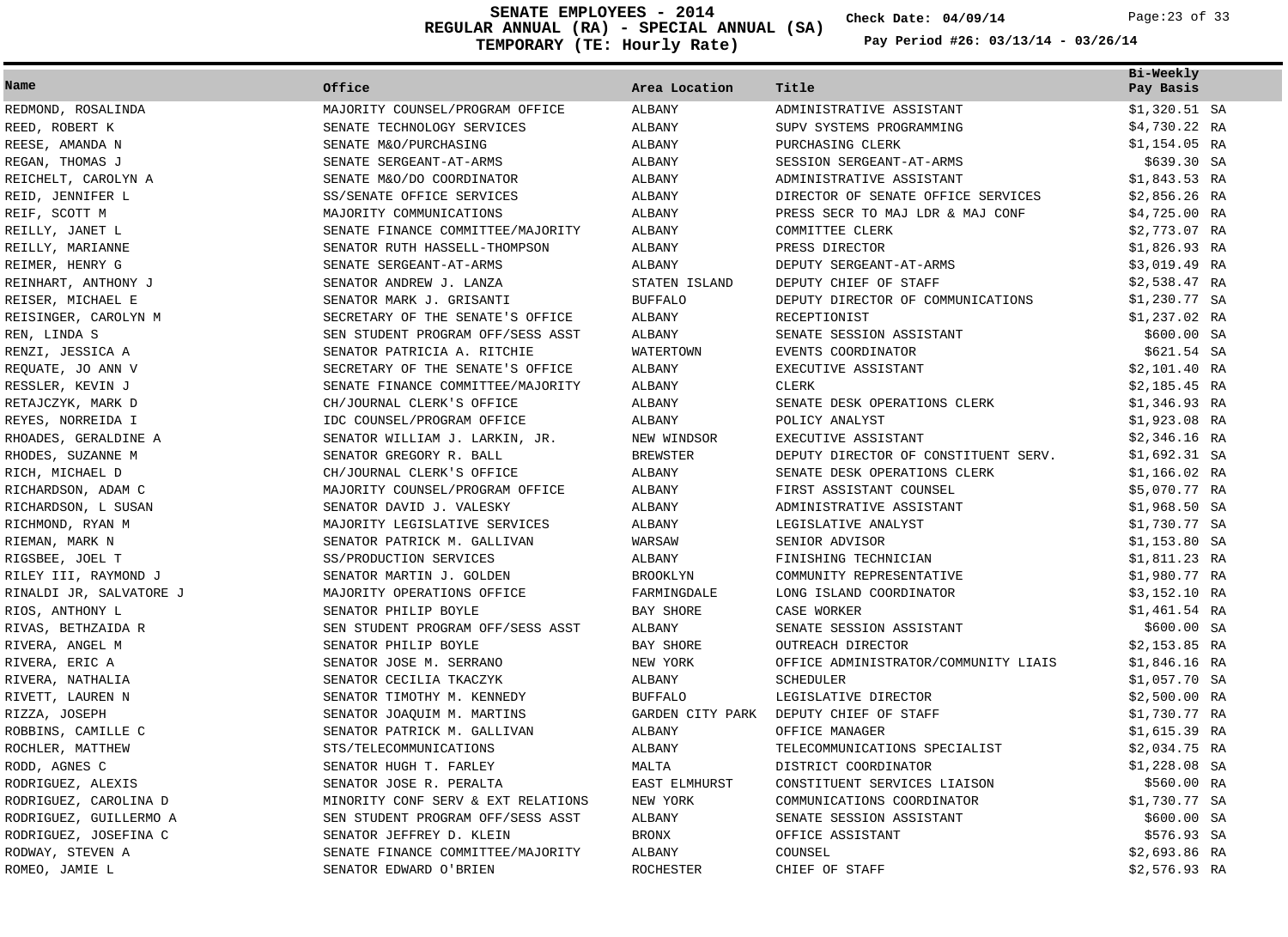**REGULAR ANNUAL (RA) - SPECIAL ANNUAL (SA) TEMPORARY (TE: Hourly Rate) SENATE EMPLOYEES - 2014 Check Date: 04/09/14** Page:24 of 33

**Check Date:**

| Name                     | Office                           | Area Location       | Title                                | Bi-Weekly<br>Pay Basis |
|--------------------------|----------------------------------|---------------------|--------------------------------------|------------------------|
| ROSNER, MICHAEL K        | SENATOR GREGORY R. BALL          | BREWSTER            | LEGISLATIVE AIDE                     | $$1,684.62$ SA         |
| ROSS, OLLIE B            | SENATOR MARTIN M. DILAN          | <b>BROOKLYN</b>     | COMMUNITY LIAISON                    | \$500.00 SA            |
| ROSSI, JANET M           | SENATE TECHNOLOGY SERVICES       | ALBANY              | SENIOR OFFICE SUPPORT REPRESENTATIVE | $$2,423.40$ RA         |
| ROSSI, TERESA R          | MAJORITY CONFERENCE SERVICES     | ALBANY              | COUNSEL                              | $$3,000.00$ SA         |
| ROSSMAN, KIMBERLY L      | SENATE SERVICES                  | ALBANY              | SENIOR WRITER                        | $$1,697.84$ SA         |
| ROY, REGINE              | SENATOR KEVIN S. PARKER          | <b>BROOKLYN</b>     | CONSTITUENT AFFAIRS LIAISON          | $$1,653.85$ RA         |
| ROZEN, DAVID A           | SENATOR MICHAEL N. GIANARIS      | ALBANY              | LEGISLATIVE COUNSEL                  | $$1,884.62$ RA         |
| RUGGLES, DANIEL G        | CH/JOURNAL CLERK'S OFFICE        | ALBANY              | SUPERVISOR SENATE DESK OPERATIONS    | $$2,832.36$ RA         |
| RUIZ, PETER L            | IDC COUNSEL/PROGRAM OFFICE       | <b>BRONX</b>        | SPECIAL ASSISTANT                    | $$1,153.84$ SA         |
| RUPERT, SARAH D          | SENATOR PATRICIA A. RITCHIE      | OGDENSBURG          | OFFICE MANAGER                       | \$1,230.77 RA          |
| RUSH, CHRISTINE M        | MAJORITY POLICY DEVELOPMENT      | ALBANY              | DEPUTY DIRECTOR OF POLICY DEVELOPMEN | $$3,258.37$ RA         |
| RUSS-WILLIAMS, LINDA S   | SENATOR JOSE M. SERRANO          | ALBANY              | EXECUTIVE ASSISTANT                  | $$1,923.08$ RA         |
| RUSSELL, KEVIN           | SENATOR BILL PERKINS             | NEW YORK            | CONSTITUENT REPRESENTATIVE           | \$1,230.77 RA          |
| RYAN, SUSAN M            | SECRETARY OF THE SENATE'S OFFICE | ALBANY              | SENIOR EXECUTIVE ASSISTANT           | $$2,968.27$ RA         |
| SABOURIN, BRIAN L        | SS/PRODUCTION SERVICES           | ALBANY              | FACILITY ASSISTANT                   | $$1,212.63$ RA         |
| SACK, MARY E             | SECRETARY OF THE SENATE'S OFFICE | ALBANY              | DEPUTY EXECUTIVE ASSISTANT           | $$2,178.85$ RA         |
| SAGER, HEATHER K         | SENATOR ANTHONY P. AVELLA, JR.   | <b>BAYSIDE</b>      | DISTRICT REPRESENTATIVE              | $$1,346.16$ RA         |
| SAINTIL, FANES K         | SENATE TECHNOLOGY SERVICES       | ALBANY              | WEB SUPPORT SPECIALIST               | $$2,340.40$ RA         |
| SAIS, MICHAEL D          | SENATOR MICHAEL N. GIANARIS      | ASTORIA             | CHIEF OF STAFF                       | $$3,307.70$ RA         |
| SALAMY, JAMES P          | SENATOR PATRICIA A. RITCHIE      | ALBANY              | LEGISLATIVE DIRECTOR                 | $$1,475.41$ SA         |
| SALGADO, AMANDA D        | SENATOR JOAQUIM M. MARTINS       | GARDEN CITY PARK    | LEGISLATIVE ASSISTANT                | $$1,153.85$ RA         |
| SALIH, YASMIN M          | SENATOR JEFFREY D. KLEIN         | <b>BRONX</b>        | EXECUTIVE AIDE                       | $$2,115.39$ RA         |
| SALOTTI, LISA M          | SENATOR MICHAEL NOZZOLIO         | SENECA FALLS        | SENIOR CASEWORKER                    | $$1,326.93$ RA         |
| SAMS, LISA M             | MAJORITY OPERATIONS OFFICE       | ALBANY              | LEGISLATIVE ASSISTANT                | $$1,269.24$ RA         |
| SANTANA, ANGEL L         | SENATOR JOSE M. SERRANO          | NEW YORK            | DIRECTOR OF COMMUNITY AFFAIRS        | \$1,923.08 RA          |
| SANTANA PEREZ, JOSE M    | SENATOR RUBEN DIAZ, SR.          | <b>BRONX</b>        | CONSTITUENT LIAISON                  | $$1,346.16$ RA         |
| SANTIAGO, NANCY M        | SENATOR VELMANETTE MONTGOMERY    | ALBANY              | CHIEF OF STAFF                       | $$2,500.00$ SA         |
| SARDINIA, MARGARET L     | MAJORITY COUNSEL/PROGRAM OFFICE  | ALBANY              | EXECUTIVE ASSISTANT                  | \$1,980.77 RA          |
| SAVAGE, GERARD C         | SENATOR RUTH HASSELL-THOMPSON    | ALBANY              | CHIEF OF STAFF                       | \$4,884.62 RA          |
| SAVINO, ELLEN N          | SENATOR CARL L. MARCELLINO       | OYSTER BAY          | COUNSEL                              | $$1,153.85$ SA         |
| SCARPATI, MARIA          | SENATOR MARTIN J. GOLDEN         | <b>BROOKLYN</b>     | ADMINISTRATIVE ASSISTANT             | $$1,465.39$ RA         |
| SCHATZLE, CODY C         | SENATOR GREGORY R. BALL          | <b>BREWSTER</b>     | COMMUNICATIONS ASSISTANT             | $$1,009.62$ SA         |
| SCHENK, MICHAEL J        | SENATOR PATRICIA A. RITCHIE      | WATERTOWN           | AGRICULTURE RESEARCH ASSISTANT/CORRE | $$1,153.86$ RA         |
| SCHERER, KEITH M         | SENATOR ELIZABETH 0'C. LITTLE    | GLENS FALLS         | COMMUNITY OUTREACH DIRECTOR          | \$1,807.70 RA          |
| SCHLESINGER, DANIEL R    | SENATOR MARK J. GRISANTI         | ALBANY              | COUNSEL TO THE ENVIRONMENTAL CONSERV | \$1,884.62 RA          |
| SCHMIDT, DONNA           | SENATE PERSONNEL OFFICE          | ALBANY              | ASSISTANT PERSONNEL OFFICER          | $$3,427.53$ RA         |
| SCHMIDT, JOANNA L        | MINORITY COUNSEL/PROGRAM         | ALBANY              | LEGISLATIVE ASSISTANT                | \$1,730.77 RA          |
| SCHMIDT, JULIE A         | SENATOR CATHARINE M. YOUNG       | OLEAN               | CONSTITUENT SPECIALIST               | \$1,238.47 RA          |
| SCHMITT, COLIN J         | SENATOR GREGORY R. BALL          | <b>BREWSTER</b>     | DIRECTOR OF OPERATIONS               | $$2,884.62$ RA         |
| SCHNEIDER, CHRISTOPHER R | SENATOR JOAQUIM M. MARTINS       | GARDEN CITY PARK    | DIRECTOR OF COMMUNICATIONS           | \$3,076.93 RA          |
| SCHNEIDER, DEANNA J      | SENATOR PHILIP BOYLE             | ALBANY              | LEGISLATIVE ASSISTANT                | $$1,346.16$ RA         |
| SCHNEIDER, EVAN C        | SENATOR NEIL D. BRESLIN          | ALBANY              | DIRECTOR OF POLICY DEVELOPMENT       | $$2,884.62$ RA         |
| SCHNELL, NANCY A         | SENATOR JOHN J. FLANAGAN         | SMITHTOWN           | DIST. OFFICE COMMUNICATIONS COORD.   | \$1,088.47 SA          |
| SCHRAA, PATRICK M        | SENATOR WILLIAM J. LARKIN, JR.   | ALBANY              | POLICY DIRECTOR                      | $$2,942.31$ RA         |
| SCHREINER, LAURA A       | MAJORITY OPERATIONS OFFICE       | ${\tt FARMINGDALE}$ | SPECIAL ASSISTANT                    | $$2,529.84$ RA         |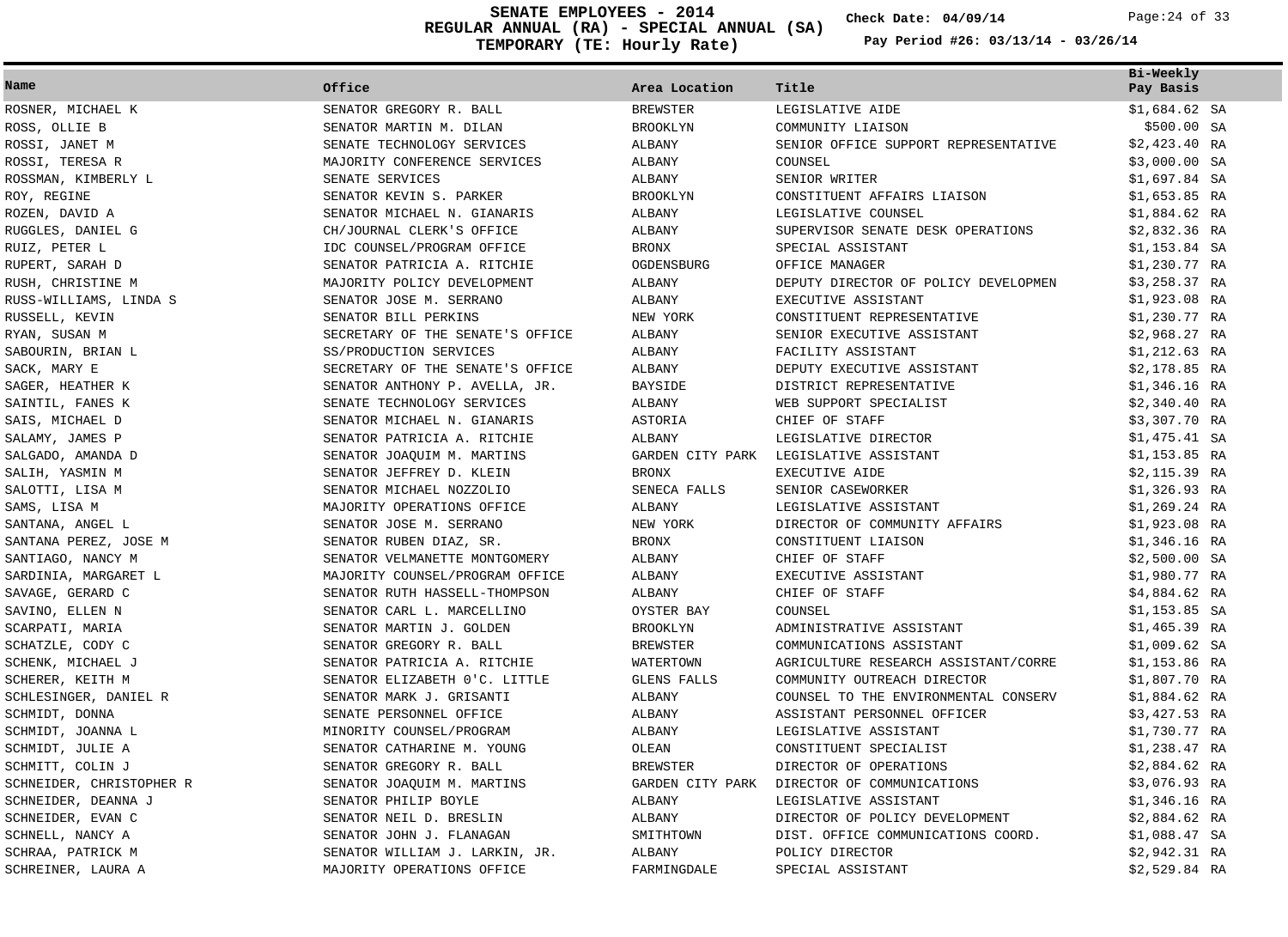**REGULAR ANNUAL (RA) - SPECIAL ANNUAL (SA) TEMPORARY (TE: Hourly Rate) SENATE EMPLOYEES - 2014 Check Date: 04/09/14** Page:25 of 33

**Check Date:**

|                             |                                    |                  |                                      | Bi-Weekly      |
|-----------------------------|------------------------------------|------------------|--------------------------------------|----------------|
| Name                        | Office                             | Area Location    | Title                                | Pay Basis      |
| SCHWALB, THERESIA A         | SS/PRODUCTION SERVICES             | ALBANY           | FACILITY MANAGER                     | $$2,542.58$ RA |
| SCHWARTZ, FRANCI D          | SENATE M&O/DO COORDINATOR          | NEW YORK         | ADMINISTRATIVE ASSISTANT             | $$1,172.08$ SA |
| SCULKY, RAYMOND L           | SENATOR GEORGE LATIMER             | PORT CHESTER     | COMMUNITY LIAISON                    | \$507.70 SA    |
| SEESTADT, FREDERICK J       | SS/PRODUCTION SERVICES             | ALBANY           | PRE-PRESS SUPERVISOR                 | $$2,022.36$ RA |
| SELYUZHITSKAYA, TATYANA     | MAJORITY CONFERENCE SERVICES       | ALBANY           | COORDINATOR                          | \$1,782.70 RA  |
| SENECAH, SUSAN L            | SENATOR GEORGE D. MAZIARZ          | ALBANY           | SPECIAL ASSISTANT                    | \$384.62 SA    |
| SENICH, SAMUEL S            | SENATE M&O/SHOP                    | ALBANY           | CARPENTER II                         | \$1,797.94 RA  |
| SENRICK, ALICE H            | FO/ACCOUNTS PAYABLE                | <b>ALBANY</b>    | <b>ACCOUNT CLERK</b>                 | $$1,237.03$ RA |
| SESTITO, JOANNE L           | SENATE TECHNOLOGY SERVICES         | <b>ALBANY</b>    | SENIOR OFFICE SUPPORT REPRESENTATIVE | $$2,548.32$ RA |
| SEYMOUR, JUDE R             | SENATOR JOSEPH A. GRIFFO           | UTICA            | DIRECTOR OF COMMUNICATIONS           | $$1,884.62$ RA |
| SHAFER, SUSAN L             | MEDIA SERVICES                     | ALBANY           | PHOTOGRAPHER                         | $$1,333.85$ SA |
| SHAVER, STEVEN M            | SS/PRODUCTION SERVICES             | ALBANY           | LASER OPERATIONS SUPERVISOR          | \$1,859.24 RA  |
| SHAW, ANN M                 | SENATE FINANCE COMMITTEE/MAJORITY  | ALBANY           | ADMINISTRATIVE ASSISTANT             | \$2,731.82 RA  |
| SHAW, JASON E               | SENATOR THOMAS W. LIBOUS           | BINGHAMTON       | TECHNOLOGY DIRECTOR                  | \$518.27 SA    |
| SHAW-BETTER, ANN            | SS/GRAPHIC ARTS                    | ALBANY           | MANAGER OF GRAPHICS                  | $$2,856.26$ RA |
| SHEEHAN, REBECCA A          | SENATOR ANTHONY P. AVELLA, JR.     | <b>BAYSIDE</b>   | COUNSEL                              | $$2,884.62$ RA |
| SHELBORNE-BARFIELD, LYNETTE | SENATOR JAMES SANDERS              | FAR ROCKAWAY     | CONSTITUENT SERVICES                 | \$1,538.47 RA  |
| SHEPARD JR, THOMAS A        | SENATE M&O/POST OFFICE             | ALBANY           | POSTMASTER                           | $$2,268.82$ RA |
| SHERMAN, LLOYD W            | MINORITY ADMINISTRATION            | NEW YORK         | SPECIAL ASSISTANT                    | $$1,406.35$ RA |
| SHIELDS, CHRIS R            | MEDIA SERVICES                     | <b>ALBANY</b>    | PHOTOGRAPHER                         | \$1,740.55 RA  |
| SHUFON JR, ANTHONY A        | SS/PRODUCTION SERVICES             | ALBANY           | DATA ANALYST                         | $$1,900.21$ RA |
| SHUTTER, WILLIAM J          | SS/PRODUCTION SERVICES             | ALBANY           | MAILING OPERATOR                     | $$1,345.36$ RA |
| SIERZEGA, KIMBERLY          | SENATE TECHNOLOGY SERVICES         | ALBANY           | SUPERVISOR OF TRAINING               | $$2,519.43$ RA |
| SILVA, JULI D               | SENATE SERVICES                    | ALBANY           | EXECUTIVE ASSISTANT                  | $$2,241.26$ RA |
| SILVA, MARCO D              | SENATOR JOAQUIM M. MARTINS         | GARDEN CITY PARK | COUNSEL                              | \$1,730.77 SA  |
| SILVERSTEIN, CHARLES P      | MAJORITY POLICY DEVELOPMENT        | <b>ALBANY</b>    | DIRECTOR OF RESEARCH AND PROGRAM     | $$2,786.55$ RA |
| SIMMONS, FRED T             | SENATOR MALCOLM A. SMITH           | HOLLIS           | CONSTITUENT LIAISON                  | \$1,538.47 RA  |
| SIMONSMEIER, DEBORAH A      | SENATOR KATHLEEN MARCHIONE         | <b>ALBANY</b>    | CONSTITUENT SERVICES                 | \$961.54 SA    |
| SIMPSON, NICHOLAS J         | SENATOR JEFFREY D. KLEIN           | <b>BRONX</b>     | DISTRICT REPRESENTATIVE              | $$1,346.16$ RA |
| SINCLAIR, KRISTIN G         | MAJORITY COUNSEL/PROGRAM OFFICE    | ALBANY           | COMMITTEE DIRECTOR                   | $$3,384.62$ SA |
| SINKIEWICZ, MARGARET R      | MINORITY CONF SERV & EXT RELATIONS | <b>BUFFALO</b>   | SCHEDULER/COMMUNITY LIAISON          | $$1,153.85$ RA |
| SITRIN-MOORE, SHARON E      | SENATOR THOMAS F. O'MARA           | <b>ELMIRA</b>    | COMMUNITY REPRESENTATIVE             | $$1,938.47$ RA |
| SLAGEN-BOBERSKY, JENNIFER M | SENATOR LEE M. ZELDIN              | ALBANY           | ASSISTANT COUNSEL                    | $$2,178.85$ RA |
| SLAYTON, LUKE T             | SENATOR CATHARINE M. YOUNG         | ALBANY           | DIRECTOR OF COMMUNICATIONS           | \$1,538.47 RA  |
| SMITH, EILEEN T             | SENATE PERSONNEL OFFICE            | ALBANY           | ASST. SUPV., TIME AND ATTENDANCE     | \$1,503.45 RA  |
| SMITH, MARTIN               | SENATOR ADRIANO ESPAILLAT          | NEW YORK         | DIRECTOR OF CONSTITUENT SERVICES     | \$923.08 RA    |
| SMITH, MARY L               | SENATOR JAMES L. SEWARD            | HERKIMER         | STAFF ASSISTANT                      | \$507.70 SA    |
| SMITH, SANDRA A             | SENATOR DEAN G. SKELOS             | ROCKVILLE CENTRE | CONSTITUENT CASE WORKER              | \$1,891.26 RA  |
| SMITH, SHONTELL M           | MINORITY LEADER'S SENIOR STAFF     | ALBANY           | COUNSEL TO THE DEMOCRATIC CONFERENCE | $$3,846.16$ RA |
| SNYDER JR, JOHN I           | STS/TELECOMMUNICATIONS             | ALBANY           | TELECOMMUNICATIONS MANAGER           | $$3,919.46$ RA |
| SOBRINO, FRANK              | SENATOR JOSE R. PERALTA            | EAST ELMHURST    | COMMUNICATIONS DIRECTOR              | $$3,000.00$ RA |
| SOLLAZZO, JOHN N            | SENATOR DIANE J. SAVINO            | STATEN ISLAND    | COMMUNITY LIAISON                    | \$384.62 SA    |
| SOLURI, RICHARD F           | SENATOR GEORGE D. MAZIARZ          | LOCKPORT         | SPECIAL ASSISTANT                    | \$25.00 TE     |
| SONETT, JUDITH L            | SENATOR ADRIANO ESPAILLAT          | NEW YORK         | COMMUNITY LIAISON                    | \$769.24 SA    |
| SORBERO, JOSEPH A           | MAJORITY OPERATIONS OFFICE         | <b>ALBANY</b>    | SPECIAL ADVISOR TO THE MAJORITY LEAD | \$5,322.81 SA  |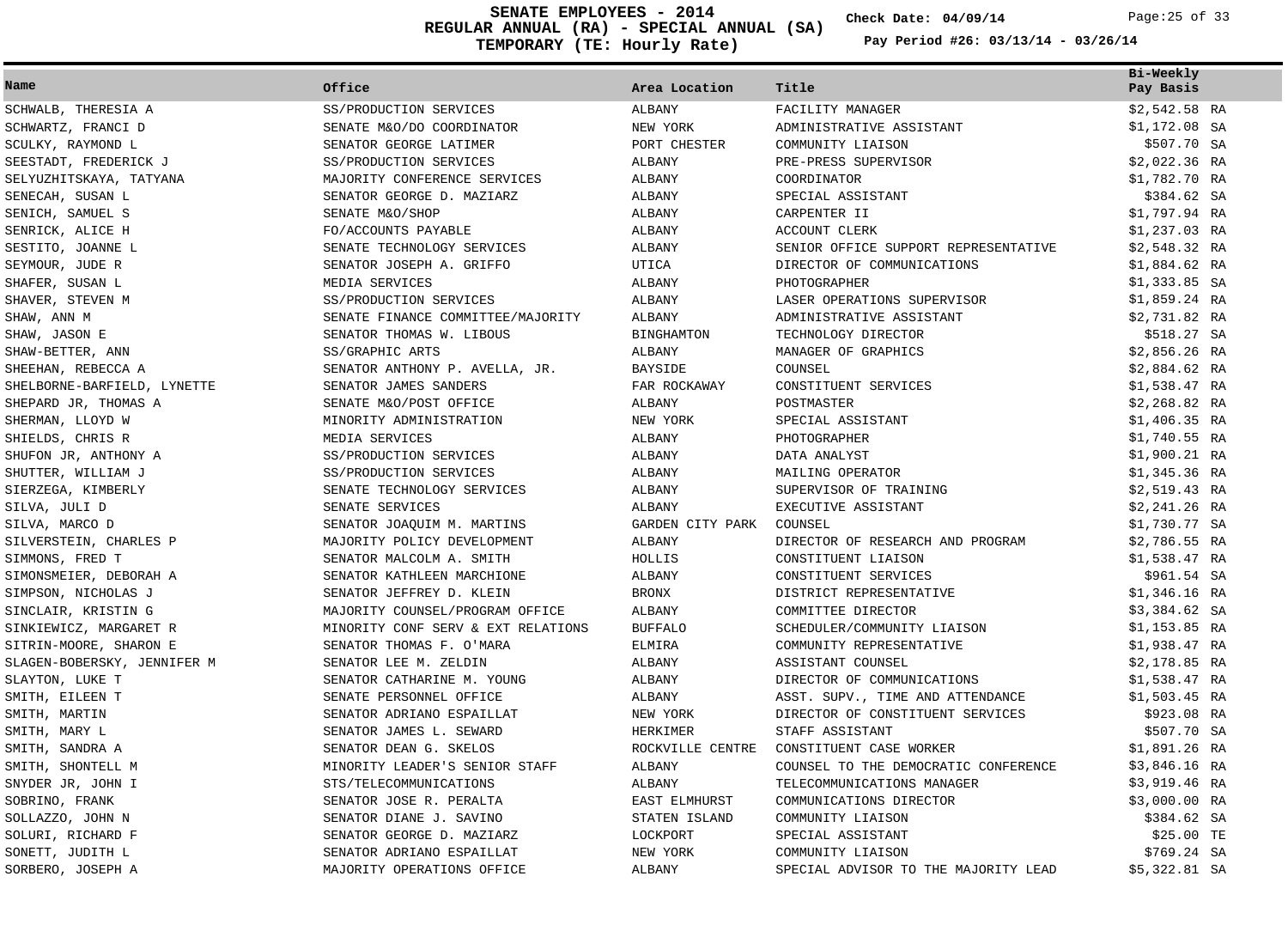**REGULAR ANNUAL (RA) - SPECIAL ANNUAL (SA) TEMPORARY (TE: Hourly Rate) SENATE EMPLOYEES - 2014 Check Date: 04/09/14** Page:26 of 33

**Check Date:**

| Name                  | Office                             | Area Location    | Title                               | Bi-Weekly<br>Pay Basis |
|-----------------------|------------------------------------|------------------|-------------------------------------|------------------------|
| SOTTILE, JAMES F      | MEDIA SERVICES                     | ALBANY           | PRODUCTION TECHNICIAN               | \$1,894.42 RA          |
| SOUFER, ERIC J        | IDC LEADER'S SENIOR STAFF          | <b>BRONX</b>     | COMMUNICATIONS DIRECTOR AND COUNSEL | \$4,230.77 RA          |
| SPECKHARDT, TONYA M   | SENATOR JOHN J. BONACIC            | ALBANY           | ADMINISTRATIVE ASSISTANT            | $$1,923.08$ RA         |
| SPEENBURGH, HOLLY M   | SS/SENATE OFFICE SERVICES          | <b>ALBANY</b>    | DATA ENTRY OPERATOR                 | \$1,285.88 RA          |
| SPENCER, KEITH J      | SS/PRODUCTION SERVICES             | ALBANY           | DATA ANALYST                        | \$1,532.49 RA          |
| SPERANZA, GAIL        | SENATOR KEMP HANNON                | GARDEN CITY      | CONSTITUENT CORRESPONDENT           | \$525.00 SA            |
| SPEZIALE, JOHN A      | STS/TELECOMMUNICATIONS             | ALBANY           | TECHNICAL SUPPORT REPRESENTATIVE    | $$1,660.94$ RA         |
| SPINNER, SYDNEY A     | SEN STUDENT PROGRAM OFF/SESS ASST  | ALBANY           | SENATE SESSION ASSISTANT            | \$600.00 SA            |
| SPITALNICK, AMY R     | SENATOR DANIEL L. SQUADRON         | NEW YORK         | COMMUNICATIONS DIRECTOR             | \$2,115.39 RA          |
| ST. JOHN, KEITH C     | MINORITY COUNSEL/PROGRAM           | ALBANY           | DEPUTY COUNSEL                      | \$3,076.93 RA          |
| STACKMAN, C CHARLENE  | SENATOR JOSEPH E. ROBACH           | <b>ALBANY</b>    | ADMINISTRATIVE ASSISTANT            | \$15.00 TE             |
| STAFFORD, DEANNA L    | SENATOR JOSEPH A. GRIFFO           | <b>UTICA</b>     | DIR. OF CONST. SERV. COMMUN. RELAT  | \$1,692.31 RA          |
| STALLMER, TIMOTHY J   | SENATE M&O/MAINTENANCE             | <b>ALBANY</b>    | ASSISTANT SUPERVISOR OF MAINTENANCE | \$1,634.20 RA          |
| STARR, TRACY L        | SENATE M&O/DO COORDINATOR          | ALBANY           | DISTRICT OFFICE COORDINATOR         | \$3,472.26 RA          |
| STATHATOS, IRENE      | SENATOR MICHAEL N. GIANARIS        | ASTORIA          | DEPUTY CHIEF OF STAFF/OPERATIONS    | $$2,769.24$ RA         |
| STEIN, RICHARD A      | SENATOR ANTHONY P. AVELLA, JR.     | <b>BAYSIDE</b>   | DISTRICT REPRESENTATIVE             | \$1,153.85 RA          |
| STEVENS, MEGHAN K     | SENATE M&O/PURCHASING              | ALBANY           | PURCHASING CLERK                    | \$1,154.05 RA          |
| STEWART, ALEXANDRA    | SENATOR VELMANETTE MONTGOMERY      | <b>ALBANY</b>    | LEGISLATIVE DIRECTOR                | $$2,500.00$ SA         |
| STEWART, NICOLE A     | MAJORITY COUNSEL/PROGRAM OFFICE    | ALBANY           | ASSISTANT COUNSEL                   | \$2,307.70 SA          |
| STIMSON, KARA L       | SENATOR CATHARINE M. YOUNG         | OLEAN            | SECRETARY                           | $$1,009.62$ RA         |
| STONE, CATHY M        | 8TH SENATORIAL DISTRICT            | MASSAPEQUA       | ADMIN ASST/EVENTS COORDINATOR       | $$1,038.47$ SA         |
| STRUM, ANDREW D       | SS/PRODUCTION SERVICES             | ALBANY           | ORDER ENTRY/PRODUCTION COORD. ASST. | \$1,099.09 RA          |
| STYK, BRIAN A         | MEDIA SERVICES                     | <b>ALBANY</b>    | ASSISTANT PRODUCTION TECHNICIAN     | \$1,099.09 RA          |
| SULLIVAN, EVAN T      | SENATOR DAVID S. CARLUCCI          | <b>NANUET</b>    | DEPUTY CHIEF OF STAFF               | \$1,846.16 RA          |
| SULLIVAN, KEVIN J     | MINORITY CONF SERV & EXT RELATIONS | HOWARD BEACH     | EXTERNAL RELATIONS ASSOCIATE        | \$1,923.08 SA          |
| SUNDSTROM, JOHN K     | SENATE SERGEANT-AT-ARMS            | ALBANY           | SESSION SERGEANT-AT-ARMS            | \$698.44 SA            |
| SUSKI, FRANCEINE D    | SENATOR HUGH T. FARLEY             | MALTA            | CONSTITUENT SERVICES COORDINATOR    | \$1,384.62 RA          |
| SWIATEK, FRANK E      | SENATOR PATRICK M. GALLIVAN        | <b>ELMA</b>      | SENIOR ADVISOR SMALL BUSINESS       | \$487.35 SA            |
| SYLVAIN, LINDA T      | SS/PRODUCTION SERVICES             | ALBANY           | ADMINISTRATIVE ASSISTANT            | \$1,331.67 RA          |
| SYNOWIEC, MARIA       | SENATE M&O/HOUSEKEEPING            | ALBANY           | HOUSEKEEPER                         | \$662.04 SA            |
| TABELSKI, ADAM M      | SENATOR GEORGE D. MAZIARZ          | LOCKPORT         | COMMUNICATIONS DIRECTOR             | \$1,807.70 RA          |
| TALHAM, AMANDA K      | SECRETARY OF THE SENATE'S OFFICE   | ALBANY           | ADMINISTRATIVE ASSISTANT            | \$2,017.35 RA          |
| TANTONE, CLAUDIA      | SENATOR PHILIP BOYLE               | BAY SHORE        | DEPUTY CHIEF OF STAFF               | $$2,773.08$ RA         |
| TATKO, MARK R         | CH/DOCUMENT ROOM                   | ALBANY           | ASST DOCUMENT ROOM MANAGER          | \$1,740.56 RA          |
| TAYLOR, CHARLES N     | SENATE M&O/POST OFFICE             | ALBANY           | POSTAL CLERK                        | $$1,166.02$ RA         |
| TAYLOR, JULIE L       | SENATOR JAMES L. SEWARD            | ONEONTA          | SECRETARY                           | \$1,384.62 RA          |
| TAYLOR, STEVEN A      | SENATE FINANCE COMMITTEE/MAJORITY  | ALBANY           | PRINCIPAL ANALYST                   | \$4,039.59 RA          |
| TENUTA, CATHERINE E   | IDC COUNSEL/PROGRAM OFFICE         | ALBANY           | EXECUTIVE ASSISTANT                 | \$1,346.16 RA          |
| TESTAVERDE, ANTHONY F | SENATOR MARTIN J. GOLDEN           | <b>BROOKLYN</b>  | SPECIAL ASSISTANT                   | \$1,384.62 RA          |
| THIBAULT, KATIE L     | SEN STUDENT PROGRAM OFF/SESS ASST  | <b>ALBANY</b>    | SENATE SESSION ASSISTANT            | \$600.00 SA            |
| THOMAN, DAVE L        | SENATE FINANCE COMMITTEE/MAJORITY  | ALBANY           | <b>BUDGET ANALYST</b>               | \$1,980.77 RA          |
| THOMAS, FRANKLIN J    | SENATOR JOAQUIM M. MARTINS         | GARDEN CITY PARK | COMMUNITY LIAISON                   | \$384.62 SA            |
| THOMAS, JAMES M       | SENATOR THOMAS W. LIBOUS           | BINGHAMTON       | CHIEF OF STAFF                      | \$3,846.16 RA          |
| THOMPSON, BRUCE E     | SS/PRODUCTION SERVICES             | ALBANY           | LASER OPERATOR                      | \$1,484.13 RA          |
| THOMPSON, KRISTEN M   | MAJORITY COMMUNICATIONS            | ALBANY           | DIR OF CONSTITUENT COMMUNICATIONS   | \$3,406.93 RA          |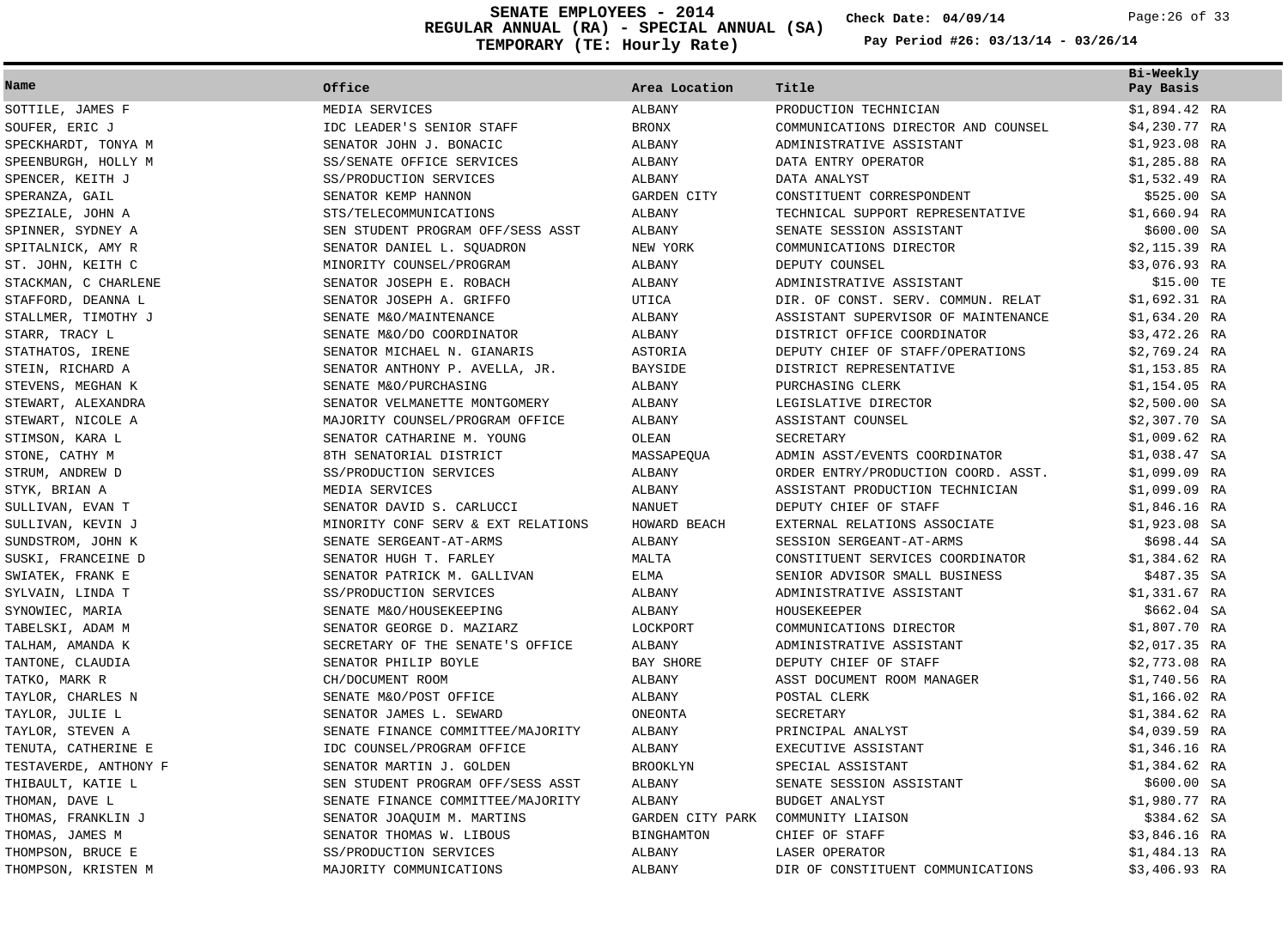**REGULAR ANNUAL (RA) - SPECIAL ANNUAL (SA) TEMPORARY (TE: Hourly Rate) SENATE EMPLOYEES - 2014 Check Date: 04/09/14** Page:27 of 33

**Check Date:**

| Name                  | Office                            | Area Location      | Title                                | Bi-Weekly<br>Pay Basis |
|-----------------------|-----------------------------------|--------------------|--------------------------------------|------------------------|
|                       |                                   |                    |                                      |                        |
| TIBERIA, ROBERT       | CH/JOURNAL CLERK'S OFFICE         | ALBANY             | DEPUTY JOURNAL CLERK                 | $$2,932.34$ RA         |
| TITUS, MEGHAN M       | SENATOR DAVID J. VALESKY          | SYRACUSE           | DIRECTOR OF OPERATIONS/CONST SVS.    | $$2,461.54$ RA         |
| TOBIAS, LOUIE J       | MINORITY LEADER'S SENIOR STAFF    | ALBANY             | FINANCE DIRECTOR TO THE DEMOCRATIC C | $$4,615.39$ RA         |
| TOMLIN, JOHN L        | SENATOR ANDREA STEWART-COUSINS    | YONKERS            | DEPUTY CHIEF OF STAFF                | $$2,692.31$ RA         |
| TOOMEY, DANIEL P      | MAJORITY LEGISLATIVE SERVICES     | ALBANY             | SENIOR LEGISLATIVE ANALYST           | $$2,376.93$ RA         |
| TRABUCCO, KRISTIN B   | SENATOR MICHAEL H. RANZENHOFER    | WILLIAMSVILLE      | RECEPTIONIST                         | \$12.50 TE             |
| TRAGER, KATHERINE M   | SENATOR KEMP HANNON               | GARDEN CITY        | DATA ENTRY OPERATOR                  | \$13.00 TE             |
| TROISE JR, DAVID I    | SENATOR TOBY ANN STAVISKY         | FLUSHING           | DEPUTY CHIEF OF STAFF                | $$2,307.70$ RA         |
| TROTMAN, MICHELLE R   | SENATOR JOHN SAMPSON              | <b>ALBANY</b>      | CHIEF OF STAFF                       | \$2,961.54 RA          |
| TROWBRIDGE, EVAN B    | SENATOR KEMP HANNON               | <b>GARDEN CITY</b> | LEGISLATIVE ASSISTANT                | \$961.54 SA            |
| TUGENDRAJCH, JACOB K  | SENATOR MICHAEL N. GIANARIS       | <b>ASTORIA</b>     | DIRECTOR OF COMMUNICATIONS           | \$1,807.70 RA          |
| TUNIS, NANCY S        | SENATOR GEORGE LATIMER            | PORT CHESTER       | DISTRICT OFFICE DIRECTOR             | $$1,153.85$ SA         |
| TUROSKI JR, RICHARD F | SENATE SERVICES                   | ALBANY             | DIRECTOR OF SENATE SERVICES          | \$3,992.68 RA          |
| TUROSKI SR, JOHN A    | SENATOR ANDREW J. LANZA           | ALBANY             | CHIEF OF STAFF                       | \$3,096.16 RA          |
| URBINDER, SETH        | SENATOR ANTHONY P. AVELLA, JR.    | <b>BAYSIDE</b>     | CHIEF OF STAFF                       | $$2,307.70$ RA         |
| USHER, BRADLEY R      | SENATOR ELIZABETH KRUEGER         | NEW YORK           | CHIEF OF STAFF                       | $$2,884.62$ SA         |
| VAAS, CHARLES F       | SENATE FINANCE COMMITTEE/MAJORITY | ALBANY             | ASSOCIATE ANALYST                    | $$2,846.16$ RA         |
| VANDECARR, JAN D      | SENATOR GEORGE D. MAZIARZ         | ALBANY             | COUNSEL/LEGISLATIVE DIRECTOR         | $$2,800.00$ RA         |
| VANSTROM, LISA A      | SENATOR CATHARINE M. YOUNG        | <b>JAMESTOWN</b>   | CONSTITUENT SPECIALIST               | $$1,226.70$ SA         |
| VARGAS, LILLIAN       | SENATOR RUBEN DIAZ, SR.           | <b>BRONX</b>       | LEGISLATIVE AIDE                     | $$1,346.16$ RA         |
| VAVRICKA, LINDA D     | SENATOR LEE M. ZELDIN             | RONKONKOMA         | ADMINISTRATIVE AIDE                  | $$1,288.47$ SA         |
| VELARDI, JOSEPH D     | SENATOR KEMP HANNON               | <b>GARDEN CITY</b> | LEGISLATIVE AIDE                     | \$961.54 RA            |
| VENTRE, MICHAEL C     | SENATOR JOHN J. BONACIC           | ALBANY             | LEGISLATIVE ASSISTANT                | $$1,634.62$ RA         |
| VERDILE, MARK A       | MAJORITY CONFERENCE SERVICES      | ALBANY             | AUDIO VISUAL COORDINATOR             | $$2,768.14$ RA         |
| VERTUCCI, JANICE H    | SENATOR HUGH T. FARLEY            | <b>JOHNSTOWN</b>   | DISTRICT COORDINATOR                 | \$591.16 SA            |
| VILLACCI, IRENE V     | SENATOR DEAN G. SKELOS            | ROCKVILLE CENTRE   | COUNSEL                              | \$525.35 SA            |
| VIOLA, JENNIFER A     | SENATE TECHNOLOGY SERVICES        | ALBANY             | OFFICE SUPPORT REPRESENTATIVE        | $$1,230.77$ RA         |
| VIRGA, DENISE A       | SENATOR MARTIN J. GOLDEN          | <b>BROOKLYN</b>    | EXECUTIVE ASSISTANT                  | \$1,730.77 RA          |
| VITA, JACQUELINE A    | SENATOR KEMP HANNON               | GARDEN CITY        | SENIOR LEGISLATIVE AIDE              | $$2,358.27$ RA         |
| VLADIMER, ERICA A     | SEN STUDENT PROGRAM OFF/FELLOWS   | ALBANY             | SENATE FELLOW                        | $$1,500.00$ SA         |
| VO, ROSE              | SENATOR EDWARD O'BRIEN            | ROCHESTER          | CONSTITUENT SERVICE AIDE             | \$1,171.16 RA          |
| VOGEL, JAMES M        | SENATOR VELMANETTE MONTGOMERY     | <b>BROOKLYN</b>    | COMMUNICATIONS & TECHNOLOGY COORD.   | \$1,884.62 SA          |
| VOLK, KEVIN P         | FO/ACCOUNTS PAYABLE               | ALBANY             | ACCOUNTS PAYABLE MANAGER             | \$3,641.76 RA          |
| VOULO, RAYMOND S      | SENATOR KEMP HANNON               | GARDEN CITY        | RESEARCH ASSISTANT                   | \$280.00 SA            |
| WAGNER, GABRIELLA E   | SENATOR ANDREW J. LANZA           | STATEN ISLAND      | CONSTITUENT AIDE                     | \$12.00 TE             |
| WAGNER, TERRANCE C    | SENATOR DEAN G. SKELOS            | ROCKVILLE CENTRE   | LEGISLATIVE ANALYST                  | \$1,428.14 RA          |
| WALANSKY, ELLYN       | SENATOR SIMCHA FELDER             | <b>BROOKLYN</b>    | DIRECTOR OF CONSTITUENT SERVICES     | $$2,307.70$ RA         |
| WALCZYK, MARK C       | SENATOR PATRICIA A. RITCHIE       | WATERTOWN          | DISTRICT DIRECTOR                    | \$1,923.08 RA          |
| WALKER, KENNETH P     | SS/PRODUCTION SERVICES            | <b>ALBANY</b>      | SENIOR PRESS OPERATOR                | \$2,131.32 RA          |
| WALSH, JENNIFER M     | CH/JOURNAL CLERK'S OFFICE         | ALBANY             | SECRETARY                            | $$1,166.02$ RA         |
| WALSH, PATRICIA A     | SENATOR PHILIP BOYLE              | BAY SHORE          | CASE WORKER                          | $$1,923.08$ SA         |
| WALSH, SAMUEL K       | SEN STUDENT PROGRAM OFF/SESS ASST | <b>ALBANY</b>      | SENATE SESSION ASSISTANT             | \$600.00 SA            |
| WALSH, SCOTT J        | SENATE TECHNOLOGY SERVICES        | ALBANY             | SENIOR OFFICE SUPPORT REPRESENTATIVE | $$2,202.90$ RA         |
| WALTHALL, SHEILAH J   | SENATOR MALCOLM A. SMITH          | HOLLIS             | CONSTITUENT SERVICES                 | \$961.54 RA            |
| WARD, JAMES W         | SENATOR GEORGE D. MAZIARZ         | LOCKPORT           | EXECUTIVE ADVISOR                    | \$3,038.47 RA          |
|                       |                                   |                    |                                      |                        |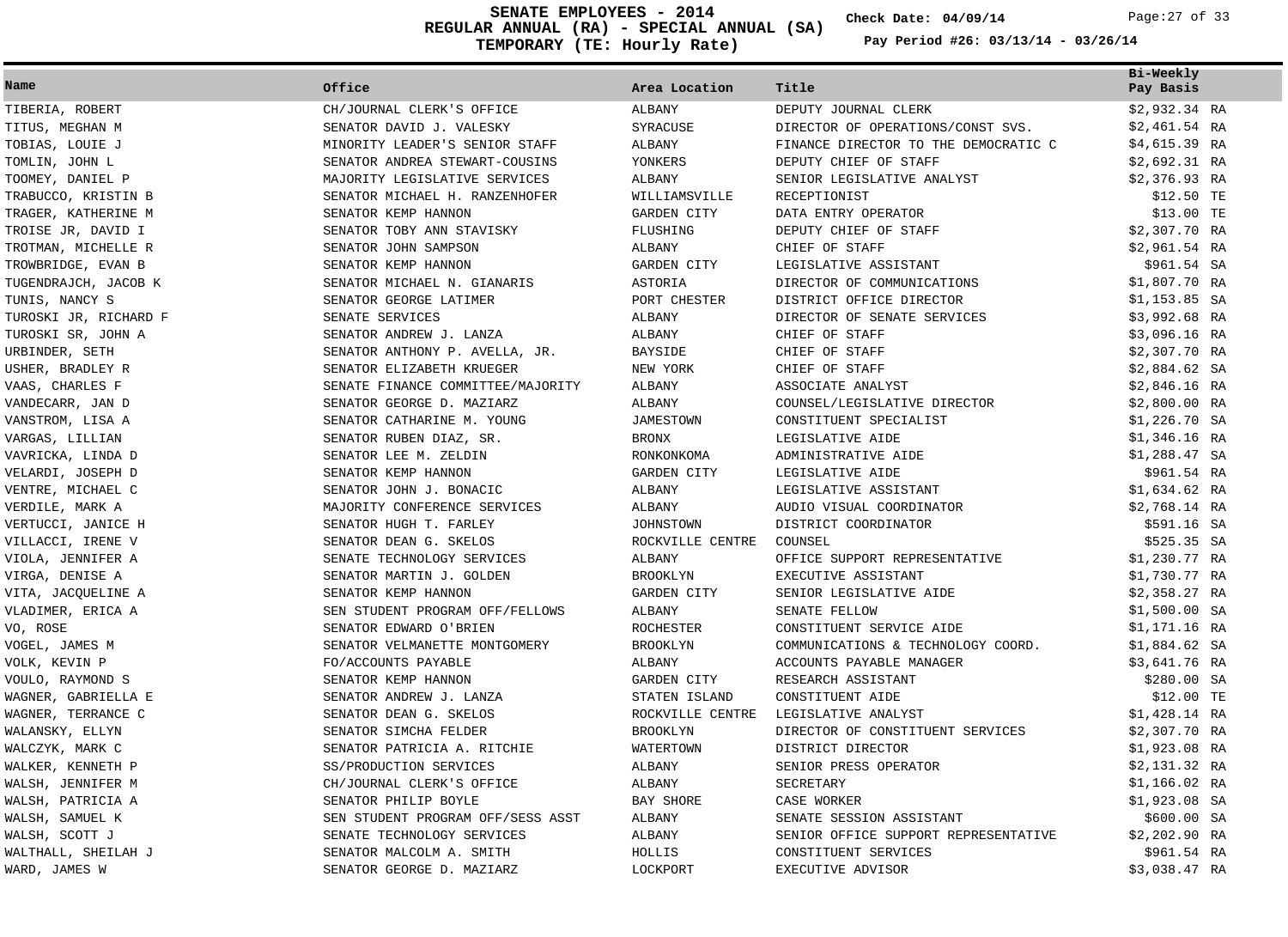**REGULAR ANNUAL (RA) - SPECIAL ANNUAL (SA) TEMPORARY (TE: Hourly Rate) SENATE EMPLOYEES - 2014 Check Date: 04/09/14** Page:28 of 33

**Check Date:**

| Name                    | Office                            | Area Location     | Title                                | Bi-Weekly<br>Pay Basis |  |
|-------------------------|-----------------------------------|-------------------|--------------------------------------|------------------------|--|
| WATERS, JAKE A          | SENATOR JOSEPH E. ROBACH          | <b>ROCHESTER</b>  | COMMUNITY LIAISON                    | \$815.39 SA            |  |
| WATKINS, SHANNON S      | SENATOR DIANE J. SAVINO           | STATEN ISLAND     | DIRECTOR OF CONSTITUENT SERVICES     | $$1,500.00$ RA         |  |
| WATKINSON, KIMBERLY L   | SENATE PERSONNEL OFFICE           | ALBANY            | EMPLOYEE BENEFITS ASSISTANT          | $$1,346.16$ RA         |  |
| WATROBA, CHELSEY M      | SENATOR CATHARINE M. YOUNG        | ALBANY            | CORRESP. SPECIALIST COMMITTEE CLERK  | $$1,115.39$ RA         |  |
| WATSON, BRIAN C         | MAJORITY CONFERENCE SERVICES      | ALBANY            | COORDINATOR                          | $$2,159.04$ SA         |  |
| WATSON, JAMES H         | MINORITY LEADER'S SENIOR STAFF    | ALBANY            | DIRECTOR OF POLICY DEVELOPMENT       | \$3,076.93 SA          |  |
| WEINBERGER, HEDY        | SENATOR DANIEL L. SQUADRON        | NEW YORK          | ADMINISTRATIVE ASSISTANT             | \$961.54 RA            |  |
| WEINSTEIN, ROSALIND B   | SENATOR GEORGE LATIMER            | PORT CHESTER      | DIRECTOR OF CONSTITUENT SERVICES     | $$1,153.85$ SA         |  |
| WEISS, PETER R          | SENATOR KEVIN S. PARKER           | <b>BROOKLYN</b>   | COMMUNITY LIAISON                    | \$576.93 SA            |  |
| WHITBECK, THOMAS J      | SENATE M&O/MAINTENANCE            | ALBANY            | MAINTENANCE WORKER                   | \$1,192.30 RA          |  |
| WHITE, TAI D            | SENATOR MALCOLM A. SMITH          | HOLLIS            | DISTRICT DIRECTOR                    | \$2,115.39 RA          |  |
| WICKHAM JR, J THOMAS    | MAJORITY COUNSEL/PROGRAM OFFICE   | ALBANY            | PROGRAM DIRECTOR                     | $$3,870.43$ RA         |  |
| WIEDEMAN, JONATHAN M    | SENATOR THOMAS W. LIBOUS          | <b>BINGHAMTON</b> | STUDENT ASSISTANT                    | \$270.00 SA            |  |
| WIGGINS, EDWARD         | SENATOR PHILIP BOYLE              | <b>BAY SHORE</b>  | DISTRICT REPRESENTATIVE              | \$384.62 SA            |  |
| WILBUR, SAMUEL D        | SENATOR KEMP HANNON               | GARDEN CITY       | CONSTITUENT CORRESPONDENT            | \$14.00 TE             |  |
| WILCOX, JUSTIN F        | SENATOR EDWARD O'BRIEN            | <b>ROCHESTER</b>  | LEGISLATIVE DIRECTOR                 | $$2,420.39$ RA         |  |
| WILCOX, MEGHAN A        | SEN STUDENT PROGRAM OFF/SESS ASST | ALBANY            | SENATE SESSION ASSISTANT             | \$600.00 SA            |  |
| WILDEY, BRENDA L        | FO/PAYROLL                        | ALBANY            | PAYROLL MANAGER                      | \$3,641.76 RA          |  |
| WILKINSON, JACOB R      | MAJORITY COUNSEL/PROGRAM OFFICE   | ALBANY            | CLERK / ASSISTANT FLOOR COUNSEL      | \$2,230.77 RA          |  |
| WILLIAMS, JESSICA A     | SENATOR THOMAS W. LIBOUS          | <b>BINGHAMTON</b> | PUBLIC AFFAIRS ASSISTANT             | \$754.39 SA            |  |
| WILSON, CRAIG A         | SENATOR DAVID J. VALESKY          | SYRACUSE          | COMMUNITY LIAISON                    | \$1,692.31 RA          |  |
| WILSON, KATHY D         | SENATOR CARL L. MARCELLINO        | OYSTER BAY        | DIR COMMUNICATIONS/DIR DISTRICT OPER | \$3,341.81 RA          |  |
| WILSON, LEE S           | SENATOR BILL PERKINS              | ALBANY            | LEGISLATIVE COUNSEL                  | \$1,769.24 RA          |  |
| WIMBERLY, SHEILA A      | 20TH SENATORIAL DISTRICT          | <b>BROOKLYN</b>   | DEPUTY CHIEF OF STAFF                | $$1,153.85$ RA         |  |
| WINCHELL, ANDREW J      | SENATOR JOHN J. BONACIC           | ALBANY            | DIRECTOR OF OPERATIONS               | $$2,884.62$ RA         |  |
| WIRTH, MONICA H         | 8TH SENATORIAL DISTRICT           | MASSAPEQUA        | ADMINISTRATIVE ASSISTANT             | \$1,038.47 SA          |  |
| WISNIEWSKI, JAMES J     | SENATOR JOAQUIM M. MARTINS        | ALBANY            | LEGISLATIVE ASSISTANT                | \$13.74 TE             |  |
| WITTE, RYAN G           | SEN STUDENT PROGRAM OFF/SESS ASST | ALBANY            | SENATE SESSION ASSISTANT             | \$600.00 SA            |  |
| WITTY, ALLISON C        | SENATOR SIMCHA FELDER             | <b>BROOKLYN</b>   | DIRECTOR OF COMMUNICATIONS           | $$3,269.24$ RA         |  |
| WOLTERS, ELIZABETH A    | SENATOR ELIZABETH 0'C. LITTLE     | ALBANY            | LEGISLATIVE DIRECTOR                 | \$2,153.85 RA          |  |
| WONG-HO, CHING YEE K    | SENATOR MARTIN J. GOLDEN          | <b>BROOKLYN</b>   | COMMUNITY REPRESENTATIVE             | \$661.54 SA            |  |
| WOOD-GUY, LINDA E       | SENATOR BILL PERKINS              | NEW YORK          | SCHEDULER/COMMUNITY LIAISON          | \$1,730.77 RA          |  |
| WOOLLEY, MARK A         | SENATOR LEE M. ZELDIN             | RONKONKOMA        | DISTRICT DIRECTOR                    | $$3,143.39$ SA         |  |
| WREN, MAUREEN F         | MAJORITY COMMUNICATIONS           | ALBANY            | SENIOR PRESS AIDE                    | $$2,647.76$ RA         |  |
| WRIGHT-CLEMENTE, BETH A | MAJORITY CONFERENCE SERVICES      | ALBANY            | PUBLIC OUTREACH ASSISTANT            | \$1,980.77 RA          |  |
| WU, ELIZABETH           | SENATOR TOBY ANN STAVISKY         | FLUSHING          | COMMUNICATIONS DIRECTOR              | \$1,730.77 RA          |  |
| YANG, MINWEN            | SENATOR TOBY ANN STAVISKY         | FLUSHING          | DIRECTOR OF SPECIAL PROJECTS         | \$1,730.77 RA          |  |
| YAVONDITTE, SHARON F    | SENATE M&O/TELEPHONE OPERATORS    | ALBANY            | SUPERVISOR TELEPHONE OPERATORS       | \$1,722.01 RA          |  |
| YOST, GLENN A           | SENATOR ANDREW J. LANZA           | STATEN ISLAND     | COUNSEL                              | \$123.08 SA            |  |
| YOUNG, BENJAMIN A       | SENATOR DAVID S. CARLUCCI         | NANUET            | DIRECTOR OF OPERATIONS               | \$2,000.00 RA          |  |
| YOUNG, ROBERT M         | SENATOR DANIEL L. SQUADRON        | NEW YORK          | SCHEDULER                            | $$1,346.16$ RA         |  |
| ZAINI, NELLA Y          | SENATOR MICHAEL N. GIANARIS       | <b>ASTORIA</b>    | DISTRICT OFFICE MANAGER              | \$1,634.62 RA          |  |
| ZALEWSKI, KENNETH J     | STS/BUSINESS APPLICATIONS CENTER  | ALBANY            | APPLICATIONS MANAGER                 | \$4,684.49 RA          |  |
| ZIEBER, HARRY L         | SENATE M&O/PURCHASING             | ALBANY            | PROCUREMENT OFFICER                  | \$3,367.32 RA          |  |
| ZYTA, RICHARD A         | SENATOR CARL L. MARCELLINO        | OYSTER BAY        | COMMUNITY AIDE                       | \$769.24 SA            |  |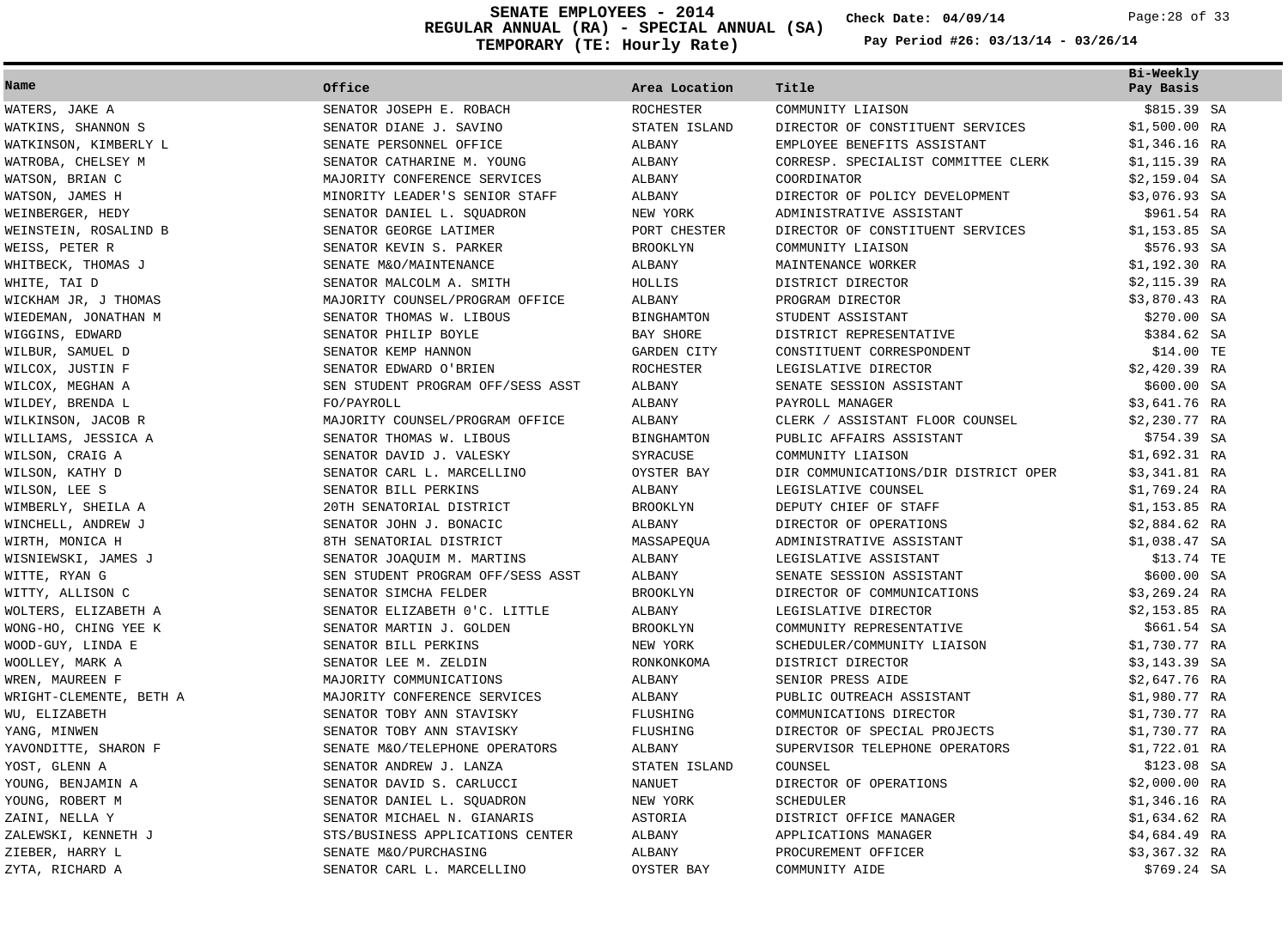**LIBRARY EMPLOYEES - 2014 REGULAR ANNUAL (RA) - SPECIAL ANNUAL (SA) TEMPORARY (TE: Hourly Rate)**

**Check Date: 04/09/14**

**Pay Period #26: 03/13/14 - 03/26/14**

# **LEGISLATIVE LIBRARY**

|                         |                     |               |                          | Bi-Weekly     |
|-------------------------|---------------------|---------------|--------------------------|---------------|
| Name                    | Office              | Area Location | Title                    | Pay Basis     |
| BALASSIE, KATE S        | LEGISLATIVE LIBRARY | ALBANY        | LAW LIBRARIAN            | \$1,971.62RA  |
| BARTLETTE JR, JOSEPH D  | LEGISLATIVE LIBRARY | ALBANY        | LAW LIBRARY ASSISTANT    | \$2,101.82RA  |
| BOGDAN, KAREN A         | LEGISLATIVE LIBRARY | ALBANY        | ADMINISTRATIVE ASSISTANT | \$2,117.09 RA |
| GERSZTOFF, STEPHEN L    | LEGISLATIVE LIBRARY | ALBANY        | LAW LIBRARIAN            | \$1,675.09 RA |
| GILIBERTO, JAMES A      | LEGISLATIVE LIBRARY | ALBANY        | LEGISLATIVE LIBRARIAN    | \$2,865.69 RA |
| ROHRER, SUZANNE E       | LEGISLATIVE LIBRARY | ALBANY        | LAW LIBRARY CLERK        | \$1,565.70RA  |
| VAN EPPS, CHRISTOPHER J | LEGISLATIVE LIBRARY | ALBANY        | LAW LIBRARY CLERK        | \$1,600.87 RA |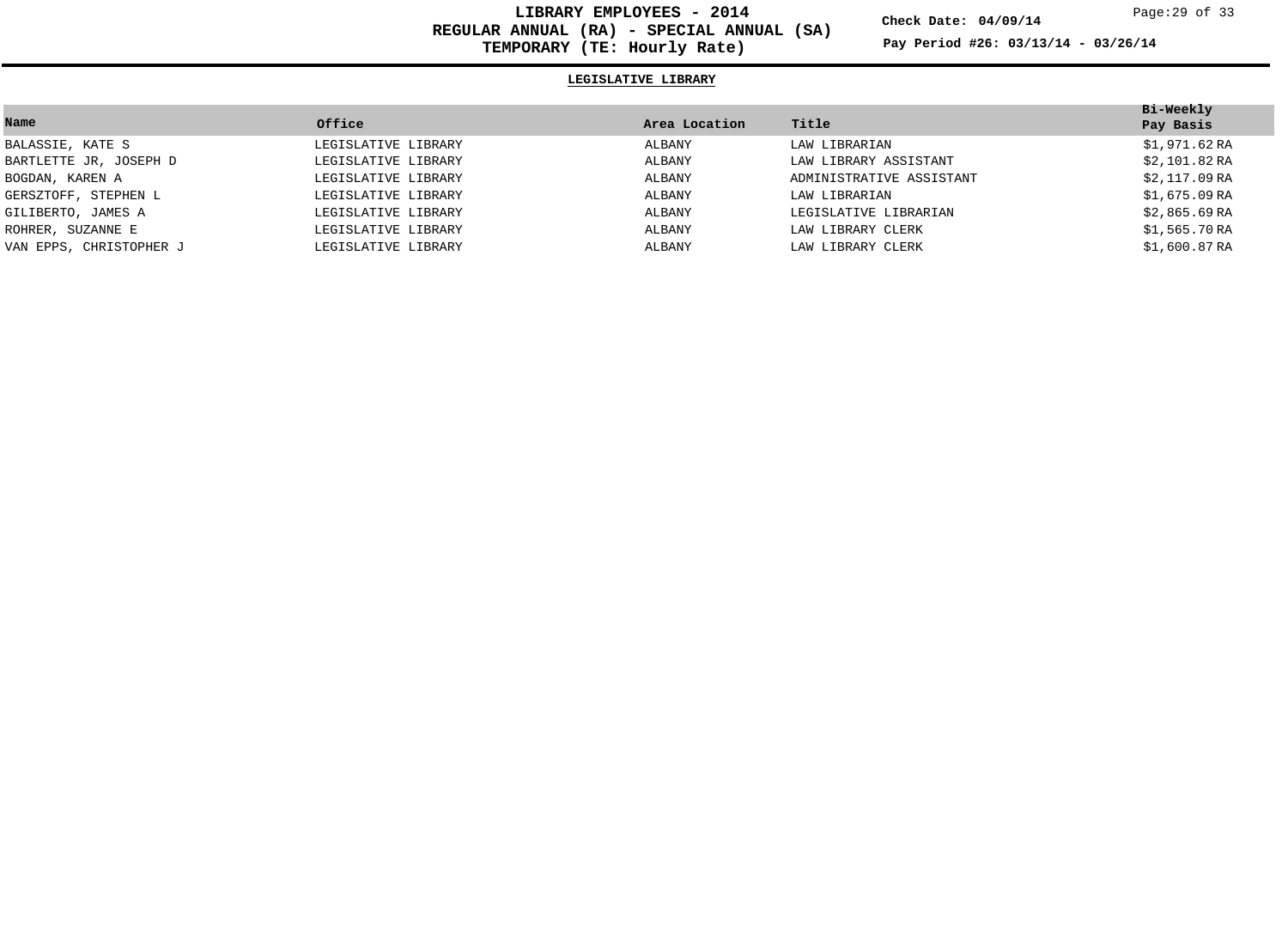**COMMISSIONS EMPLOYEES - 2014 REGULAR ANNUAL (RA) - SPECIAL ANNUAL (SA) TEMPORARY (TE: Hourly Rate)**

**Check Date: 04/09/14**

**Pay Period #26: 03/13/14 - 03/26/14**

### **LC/LEG ETHICS COMMISSION**

|                     |                                  |               |                                  | Bi-Weekly     |
|---------------------|----------------------------------|---------------|----------------------------------|---------------|
| Name                | Office                           | Area Location | Title                            | Pay Basis     |
| DOREN, VICKY T      | LC/LEGISLATIVE ETHICS COMMISSION | ALBANY        | EXECUTIVE ASSISTANT              | \$1,791.16 RA |
| MANIKAS, NICOLE A   | LC/LEGISLATIVE ETHICS COMMISSION | ALBANY        | RESEARCH AND TECHNICAL ASSISTANT | \$1,346.16 RA |
| REID, LISA P        | LC/LEGISLATIVE ETHICS COMMISSION | ALBANY        | EXECUTIVE DIRECTOR & COUNSEL     | \$3,961.54 RA |
| SAINATO, MICHELE B  | LC/LEGISLATIVE ETHICS COMMISSION | ALBANY        | SECRETARY                        | \$1,298.08 SA |
| SEIBERT, KATHLEEN T | LC/LEGISLATIVE ETHICS COMMISSION | ALBANY        | DEPUTY DIRECTOR                  | \$2,230.77 RA |
|                     |                                  |               |                                  |               |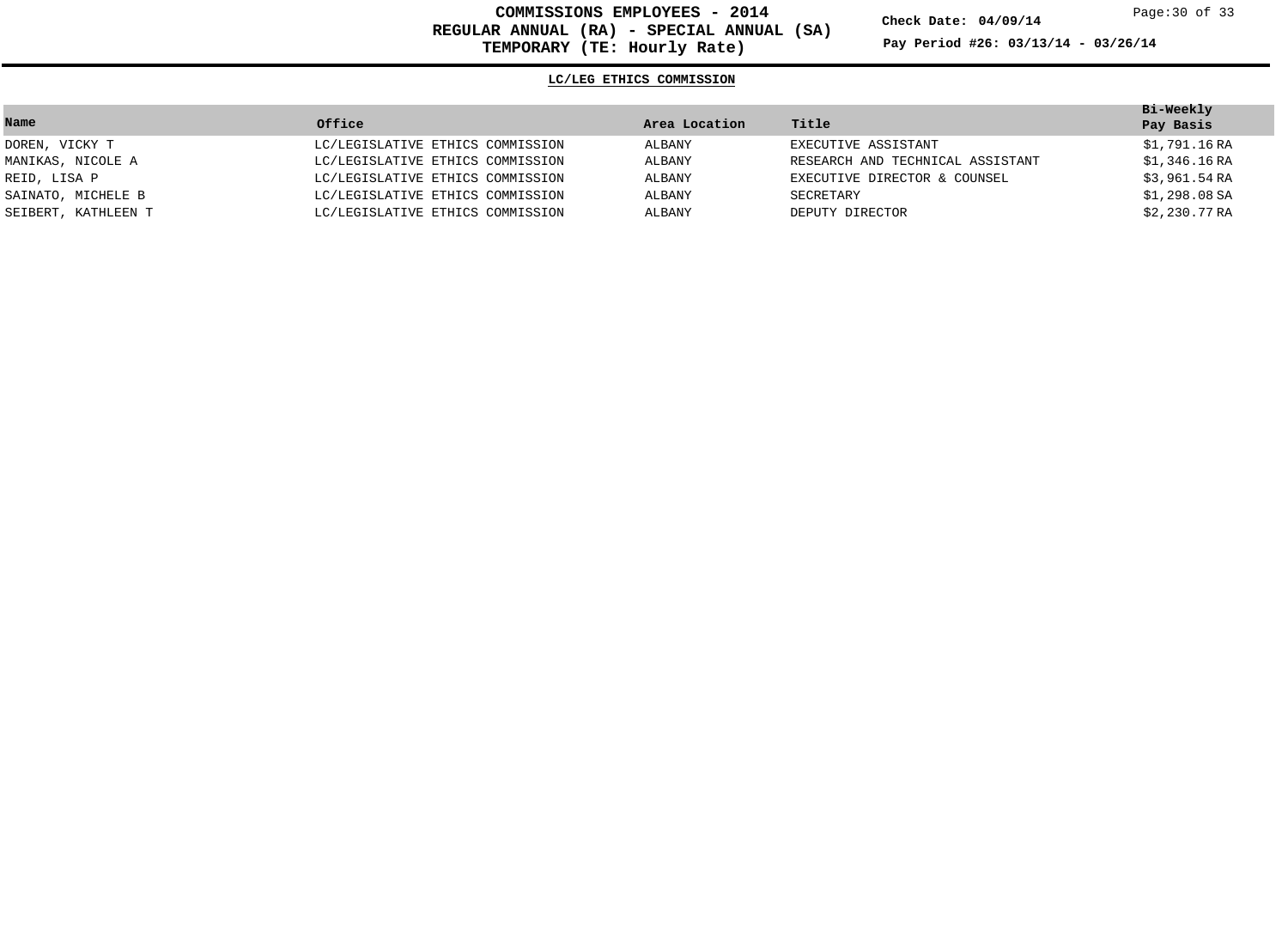**NURSES EMPLOYEES - 2014 REGULAR ANNUAL (RA) - SPECIAL ANNUAL (SA) TEMPORARY (TE: Hourly Rate)**

**Check Date: 04/09/14**

**Pay Period #26: 03/13/14 - 03/26/14**

# **LEG HEALTH SERVICE**

|                    |                            |               |                                    | Bi-Weekly     |
|--------------------|----------------------------|---------------|------------------------------------|---------------|
| Name               | Office                     | Area Location | Title                              | Pay Basis     |
| BYER, DONNA M      | LEGISLATIVE HEALTH SERVICE | ALBANY        | LEGISLATIVE HEALTH SVC STAFF NURSE | \$2,315.85 RA |
| RICH, BERNADETTE R | LEGISLATIVE HEALTH SERVICE | ALBANY        | LEGISLATIVE HEALTH SVC STAFF NURSE | \$2,127.77 RA |
| RITOCH, SHEILA B   | LEGISLATIVE HEALTH SERVICE | ALBANY        | DIRECTOR                           | \$2,495.77 RA |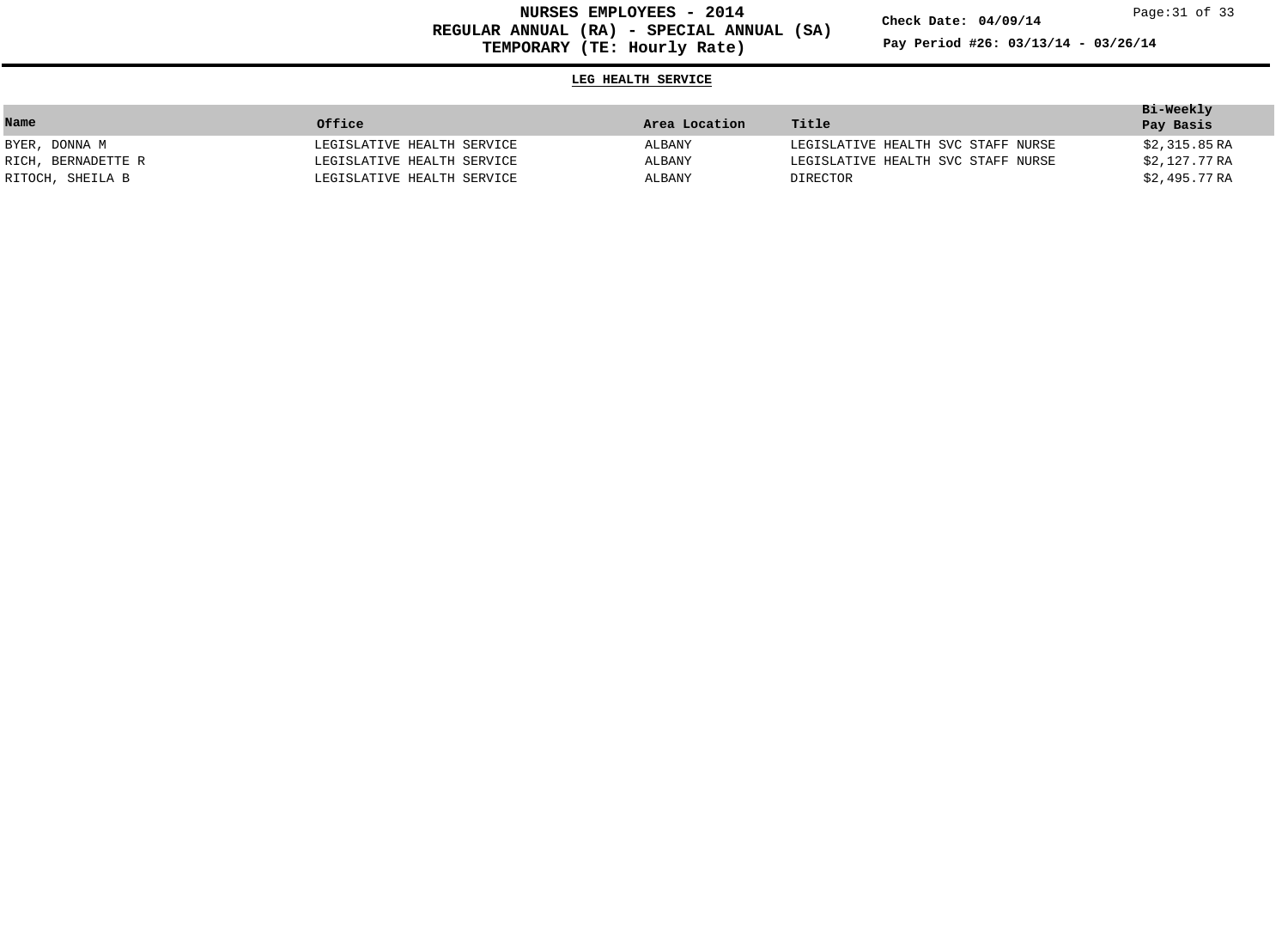**MESSENGERS EMPLOYEES - 2014 REGULAR ANNUAL (RA) - SPECIAL ANNUAL (SA) TEMPORARY (TE: Hourly Rate)**

**Check Date: 04/09/14**

**Pay Period #26: 03/13/14 - 03/26/14**

## **LEG MESSENGER SERVICE**

| Name                 | Office                        | Area Location | Title                              | Bi-Weekly<br>Pay Basis |
|----------------------|-------------------------------|---------------|------------------------------------|------------------------|
| BENES, DANIEL O      | LEGISLATIVE MESSENGER SERVICE | ALBANY        | MESSENGER                          | \$1,049.81RA           |
| BONESTEEL, BETH A    | LEGISLATIVE MESSENGER SERVICE | ALBANY        | ASSISTANT DIRECTOR                 | \$1,843.13RA           |
| COHEN, MICHAEL A     | LEGISLATIVE MESSENGER SERVICE | ALBANY        | MESSENGER                          | \$1,239.21RA           |
| COMLEY, NANCY F      | LEGISLATIVE MESSENGER SERVICE | ALBANY        | MESSENGER                          | \$1,300.91RA           |
| CROWE, WILLIAM D     | LEGISLATIVE MESSENGER SERVICE | ALBANY        | MESSENGER                          | \$1,155.31RA           |
| DALY, MICHELLE L     | LEGISLATIVE MESSENGER SERVICE | ALBANY        | MESSENGER                          | \$1,049.81RA           |
| DENENBERG, ADAM S    | LEGISLATIVE MESSENGER SERVICE | ALBANY        | MESSENGER                          | \$1,231.52RA           |
| DESIENO, ROBERT B    | LEGISLATIVE MESSENGER SERVICE | ALBANY        | MESSENGER                          | \$1,148.85RA           |
| ENGRAM, DENNIS J     | LEGISLATIVE MESSENGER SERVICE | ALBANY        | MESSENGER APPRENTICE               | \$8.00 TE              |
| FAULKNER, WILLIAM J  | LEGISLATIVE MESSENGER SERVICE | ALBANY        | MESSENGER                          | \$1,300.91RA           |
| FORKEUTIS, SHARON M  | LEGISLATIVE MESSENGER SERVICE | ALBANY        | MESSENGER                          | \$1,216.51RA           |
| GAGNON, MARCUS L     | LEGISLATIVE MESSENGER SERVICE | ALBANY        | MESSENGER                          | \$1,049.81RA           |
| GERARD, WILLIAM B    | LEGISLATIVE MESSENGER SERVICE | ALBANY        | MESSENGER                          | \$1,345.85RA           |
| GOSSTOLA, BARBARA A  | LEGISLATIVE MESSENGER SERVICE | ALBANY        | MESSENGER                          | \$1,323.71RA           |
| GRIFFIN, KATHERINE A | LEGISLATIVE MESSENGER SERVICE | ALBANY        | MESSENGER                          | \$1,129.04 SA          |
| KATHER, KEVIN T      | LEGISLATIVE MESSENGER SERVICE | ALBANY        | DIR. LEGISLATIVE MESSENGER SERVICE | \$2,809.53RA           |
| LAPP, KIMBERLY A     | LEGISLATIVE MESSENGER SERVICE | ALBANY        | MESSENGER                          | \$1,216.51RA           |
| MCDONALD, BARBARA    | LEGISLATIVE MESSENGER SERVICE | ALBANY        | MESSENGER COORDINATOR              | \$1,346.87RA           |
| O'BRIEN, KATHY A     | LEGISLATIVE MESSENGER SERVICE | ALBANY        | MESSENGER COORDINATOR              | \$1,201.50RA           |
| O'HARA, PATRICK M    | LEGISLATIVE MESSENGER SERVICE | ALBANY        | MESSENGER                          | \$1,254.23RA           |
| OLIVER, KADIJA S     | LEGISLATIVE MESSENGER SERVICE | ALBANY        | MESSENGER                          | \$1,019.24RA           |
| ROTUNDO, FRANCIS M   | LEGISLATIVE MESSENGER SERVICE | ALBANY        | MESSENGER                          | \$1,345.85RA           |
| SCHLEICH, KATHLEEN A | LEGISLATIVE MESSENGER SERVICE | ALBANY        | MESSENGER                          | \$1,049.81RA           |
| TORRES, ANTONIO J    | LEGISLATIVE MESSENGER SERVICE | ALBANY        | MESSENGER APPRENTICE               | \$8.00 TE              |
| WOJTOWICZ, BARBARA H | LEGISLATIVE MESSENGER SERVICE | ALBANY        | MESSENGER                          | \$1,216.51RA           |
| ZEH, VALERIE J       | LEGISLATIVE MESSENGER SERVICE | ALBANY        | MESSENGER                          | \$1,216.52RA           |

Page:32 of 33